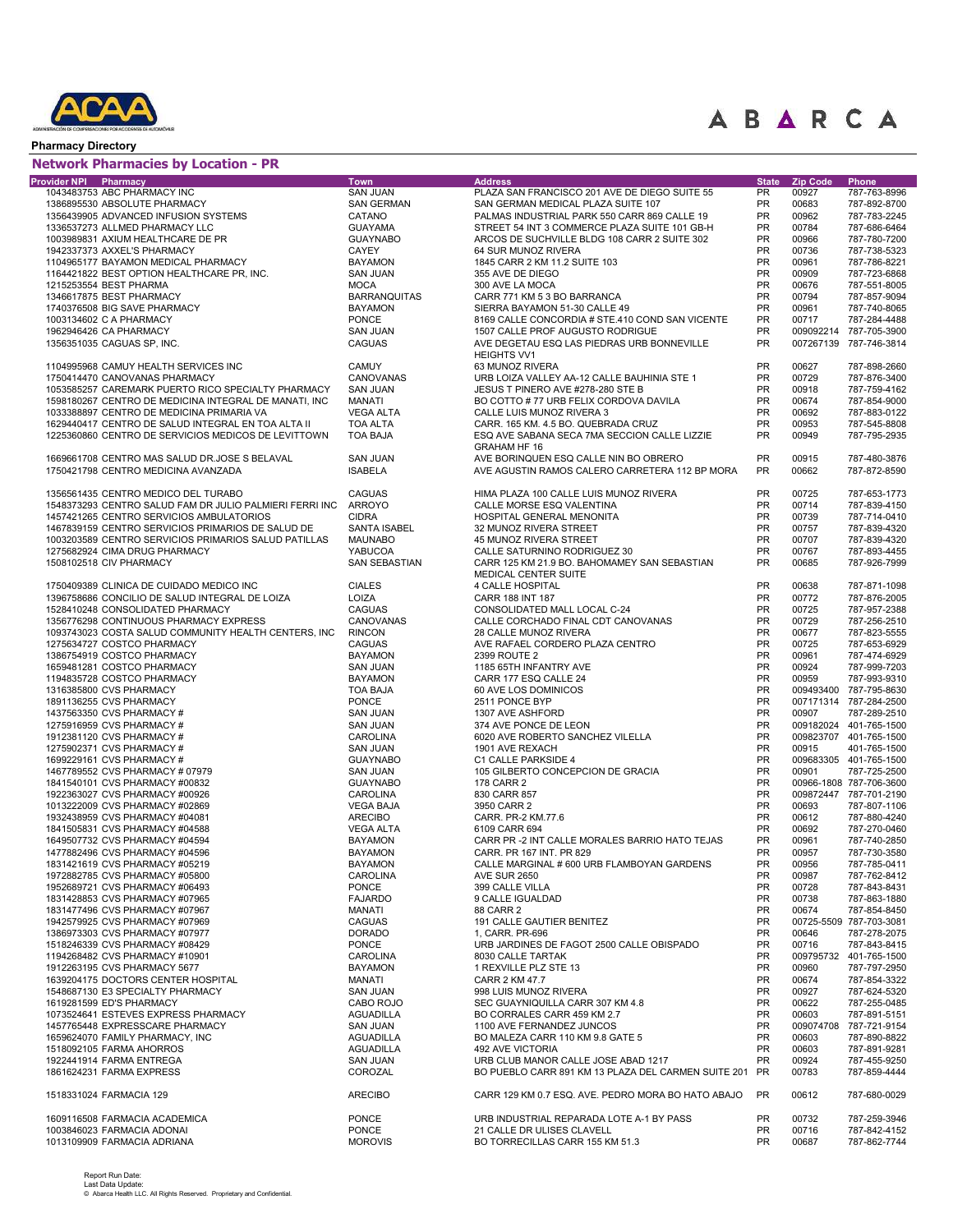

| <b>Pharmacy Directory</b>                                        |                                      |                                                                                 |                 |                |                              |
|------------------------------------------------------------------|--------------------------------------|---------------------------------------------------------------------------------|-----------------|----------------|------------------------------|
| 1467506766 FARMACIA AGUADA. INC.                                 | <b>AGUADA</b>                        | BO. MALPASO CARR. 417 KM 3 N                                                    | <b>PR</b>       | 00602          | 787-868-6240                 |
| 1164704870 FARMACIA ALBORADA                                     | <b>BAYAMON</b>                       | URB BAYAMON GARDENS B2 CALLE CASTIGLIONI                                        | <b>PR</b>       | 00957          | 787-799-7810                 |
| 1629105267 FARMACIA ALEJANDRO                                    | <b>GUAYNABO</b>                      | CALLE CARAIZO #142                                                              | <b>PR</b>       | 00969          | 787-720-2934                 |
| 1619194321 FARMACIA ALICIA                                       | <b>SAN JUAN</b>                      | BO OBRERO 2203 AVE BORINQUEN                                                    | <b>PR</b>       | 00915          | 787-726-0939                 |
| 1346251915 FARMACIA ALIMAR                                       | <b>GUAYNABO</b>                      | URB MUNOZ RIVERA 47 AVE ESMERALDA                                               | <b>PR</b>       | 00969          | 787-720-7439                 |
| 1285761734 FARMACIA ALONDRA                                      | <b>AGUADA</b>                        | BO. RIO GRANDE CARR. 115 KM. 19.2 INT.                                          | <b>PR</b>       | 00602          | 787-868-1377                 |
| 1326160417 FARMACIA AMADEO                                       | <b>VEGA ALTA</b>                     | 72 LUIS M RIVERA N                                                              | PR              | 00692          | 787-883-3140                 |
| 1841373578 FARMACIA AMERICA                                      | <b>AGUAS BUENAS</b>                  | ESQ MUNOZ RIVERA 3 CALLE SALAS TORRES                                           | <b>PR</b>       | 00703          | 787-732-2241                 |
| 1346222866 FARMACIA AMERICANA                                    | <b>SAN JUAN</b>                      | 1854 CALLE LOIZA N                                                              | PR              | 00911          | 787-728-5955                 |
| 1518978188 FARMACIA AMIGA DE MONTECARLO INC                      | <b>SAN JUAN</b>                      | C/C MONTECARLO 800 AVE RAFAEL HDEZ MARIN SUITE 5                                | PR              | 00924          | 787-762-1616                 |
| 1689722647 FARMACIA AMIGA INC.                                   | <b>CAROLINA</b>                      | MONSERRATE SHOPPING CENTER AVE MONSERRATE                                       | PR              | 00979          | 787-752-6246                 |
| 1124154489 FARMACIA ANA INC.                                     | <b>LAS PIEDRAS</b>                   | 153 CALLE JOSE CELSO BARBOSA                                                    | PR              | 00771          | 787-733-2671                 |
| 1740404748 FARMACIA ANAMALIS                                     | <b>GUAYNABO</b>                      | CARR 837 KM 0.7                                                                 | <b>PR</b>       | 00970          | 787-720-3387                 |
| 1548324130 FARMACIA ANDREA                                       | <b>AIBONITO</b>                      | BO ASOMANTE CARR 14 KM. 46.4                                                    | <b>PR</b>       | 00705          | 787-735-1355                 |
| 1083695423 FARMACIA APOLO                                        | <b>GUAYNABO</b>                      | CENTRO COMERCIAL APOLO LOCAL 9, URB APOLO                                       | PR              | 00969          | 787-720-3685                 |
| 1154308716 FARMACIA ARLEEN                                       | <b>CAGUAS</b>                        | RES VILLA DEL REY ESQ ASTURIAS CARR 172                                         | <b>PR</b>       | 00725          | 787-746-5952                 |
| 1760829899 FARMACIA ASTURIAS                                     | <b>BAYAMON</b>                       | URB RIVERVIEW BLOQ ZA-6 CALLE 36 AVE RAMON L RIVERA PR                          |                 | 00961          | 787-786-2876                 |
| 1457481475 FARMACIA AVILES                                       | <b>CEIBA</b>                         | 250 AVE. LAURO PINERO N                                                         | <b>PR</b>       | 00735          | 787-885-2525                 |
| 1932429073 FARMACIA BABILONIA                                    | <b>MOCA</b>                          | CARR 111 KM 4.6 BO PUEBLO                                                       | PR              | 00676          | 787-818-0018                 |
| 1982739587 FARMACIA BAIROA                                       | <b>CAGUAS</b>                        | C/C BAIROA 190 CARR 1 SUITE 4                                                   | PR              | 00725          | 787-744-9164                 |
| 1477697829 FARMACIA BALDORIOTY                                   | COAMO                                | 27 CALLE BALDORIOTY                                                             | <b>PR</b>       | 00769          | 787-825-2555                 |
| 1922265289 FARMACIA BARCELONETA                                  | <b>BARCELONETA</b>                   | CALLE JUAN T PUIG STE 1                                                         | <b>PR</b>       | 00617          | 787-846-0125                 |
| 1417077520 FARMACIA BARINAS                                      | YAUCO                                | BO BARINAS CARR 335 KM 1.5                                                      | <b>PR</b>       | 00698          | 787-856-4966                 |
| 1205977071 FARMACIA BELIA                                        | CANOVANAS                            | 80 CALLE AUTONOMIA                                                              | <b>PR</b>       | 00729          | 787-876-2983                 |
| 1699717538 FARMACIA BELMONTE #1                                  | MAYAGUEZ                             | CALLE POST 345 SUR N                                                            | <b>PR</b>       | 00680          | 787-831-2212                 |
| 1316989171 FARMACIA BELMONTE #2                                  | <b>HORMIGUEROS</b>                   | CARR 2 KM 164.0 INT. PLAZA MONSERRATE                                           | <b>PR</b>       | 00660          | 787-849-0749                 |
| 1679515506 FARMACIA BELMONTE #3                                  | CABO ROJO                            | CENTRO PROFESIONAL BORINQUEN CARR 102                                           | <b>PR</b>       | 00623          | 787-851-1500                 |
| 1811149388 FARMACIA BELMONTE #4                                  | <b>HORMIGUEROS</b>                   | CARR. 3344, KM 0.1, CALLE FAS COMERCIO INT.                                     | <b>PR</b>       | 00660          | 787-849-4704                 |
|                                                                  |                                      | <b>HORMIGUEROS PLAZA</b>                                                        |                 |                |                              |
| 1578980215 FARMACIA BELMONTE DEL OESTE                           | <b>ANASCO</b>                        | BO MARIAS CARR 402 KM 1.8                                                       | <b>PR</b>       | 00610          | 787-229-1150                 |
| 1578594305 FARMACIA BENQUIL INC.                                 | CAROLINA                             | URB. CAROLINA B 8 CALLE MILAGROS CABEZA                                         | PR              | 00987          | 787-768-1835                 |
| 1588708101 FARMACIA BETANCES                                     | COAMO                                | 40 JOSE I QUINTON                                                               | PR              | 00769          | 787-825-1268                 |
| 1457430696 FARMACIA BETANCES, INC.                               | <b>CAGUAS</b>                        | <b>83 CALLE BETANCES</b>                                                        | PR              | 00725          | 787-743-2000                 |
| 1710922232 FARMACIA BIENESTAR                                    | <b>VEGA BAJA</b>                     | BO ALGARROBO CARR 2 KM 42.5                                                     | PR              | 00693          | 787-855-2300                 |
| 1750446092 FARMACIA BIMARIE                                      | <b>MOROVIS</b>                       | CARR 633 KM 4.7 BARAHONA N                                                      | PR              | 00687          | 787-862-2244                 |
| 1740336593 FARMACIA BORIKEN                                      | <b>CAMUY</b>                         | BO CIENAGA CARR 119 KM 9.0                                                      | <b>PR</b>       | 00627          | 787-820-2148                 |
| 1346381712 FARMACIA BORINQUEN                                    | <b>AGUADILLA</b>                     | BO. BORINQUEN CARR 102 KM. 3.5                                                  | <b>PR</b>       | 00603          | 787-891-5479                 |
| 1689742496 FARMACIA BORINQUEN                                    | <b>JUNCOS</b>                        | ESQ CORCHADO CALLE DR BARRERAS                                                  | <b>PR</b>       | 00777          | 787-734-5591                 |
| 1184722019 FARMACIA BORINQUEN TOWERS                             | <b>SAN JUAN</b>                      | C/C BORINQUEN TOWER AVE ROOSEVELT LOCAL 19                                      | <b>PR</b>       | 00920          | 787-783-4510                 |
| 1255402517 FARMACIA BORIQUEN                                     | <b>GUAYANILLA</b>                    | CENTRO COMERCIAL STA ELENA 268 STE 6 LMR                                        | PR              | 00656          | 787-835-5522                 |
| 1326145848 FARMACIA BRAU                                         | <b>ANASCO</b>                        | 17 CALLE SAN ANTONIO                                                            | <b>PR</b>       | 00610          | 787-826-6697                 |
| 1265619126 FARMACIA BUEN SAMARITANO                              | <b>AGUADILLA</b>                     | 18 AVE SEVERIANO CUEVAS BO CAIMITAL BAJO                                        | PR              | 00603          | 787-658-0000                 |
| 1104268143 FARMACIA BUENA VIDA                                   | <b>MAUNABO</b>                       | 24 CALLE MUÑOZ RIVERA                                                           | PR              | 00707          | 939-329-7081                 |
| 1356560973 FARMACIA CAGUANA                                      | <b>UTUADO</b>                        | BO CAGUANA CARR 111 KM 8.3                                                      | <b>PR</b>       | 00641          | 787-894-8283                 |
| 1023233178 FARMACIA CAGUAS CENTRO                                | <b>CAGUAS</b>                        | 10 CALLE DR GOYCO                                                               | <b>PR</b>       | 00725          | 787-746-0776                 |
| 1235258427 FARMACIA CAGUAS DEGETAU                               | <b>CAGUAS</b>                        | URB BONNEVILLE TERRACE F 18 AVE DEGETAU                                         | <b>PR</b>       | 00725          | 787-746-1010                 |
| 1538285200 FARMACIA CALDAS                                       | CABO ROJO                            | CARR 101 KM 18.1                                                                | <b>PR</b>       | 00622          | 787-851-2079                 |
| 1962543348 FARMACIA CAMPO ALEGRE                                 | <b>HATILLO</b>                       | CARR 130 KM 11.6 BO CAMPO ALEGRE                                                | <b>PR</b>       | 00659          | 787-898-8616                 |
| 1124170980 FARMACIA CAMPO RICO                                   | CANOVANAS                            | BO CAMPO RICO CARR 185 KM 5.5                                                   | <b>PR</b>       | 00729          | 787-876-2571                 |
| 1003128414 FARMACIA CANDELARIA                                   | <b>TOA BAJA</b>                      | CARR. 865 KM. 4.6 # 129 CANDELARIA ARENA                                        | <b>PR</b>       | 00949          | 787-261-9191                 |
| 1285762799 FARMACIA CANDELERO                                    | <b>HUMACAO</b>                       | BO. CANDELERO ARRIBA CARR 3 KM 85.6                                             | <b>PR</b>       | 00791          | 787-850-4044                 |
| 1295831725 FARMACIA CANEY                                        | <b>TRUJILLO ALTO</b>                 | VILLAS DE CANEY A 9 CALLE ARACIBO                                               | <b>PR</b>       | 00976          | 787-755-7845                 |
| 1437304235 FARMACIA CANEY 2                                      | <b>BAYAMON</b>                       | URB HERMANAS DAVILA AVE BETANCES CALLE 2 BLG- J 23                              | <b>PR</b>       | 00959          | 787-778-5313                 |
| 1457487159 FARMACIA CAPETILLO                                    |                                      |                                                                                 | <b>PR</b>       |                |                              |
| 1609921352 FARMACIA CARIBE                                       | <b>SAN JUAN</b><br><b>RIO GRANDE</b> | 251 CALLE ROBLES<br>CARRETERA #3 KM 26.3                                        | PR              | 00925<br>00745 | 787-751-6312<br>787-888-1888 |
| 1487771416 FARMACIA CARIBE I                                     | RIO GRANDE                           | <b>VILLAS DE RIO GRANDE</b>                                                     | PR              | 00745          | 787-887-3060                 |
| 1053437970 FARMACIA CARIBE II                                    | <b>RIO GRANDE</b>                    | C/C ALTURAS RIO GRANDE CARR 3                                                   | <b>PR</b>       | 00745          | 787-887-4444                 |
|                                                                  |                                      | PLAZA DEL CARMEN MALL                                                           | PR              |                |                              |
| 1053476861 FARMACIA CARIDAD #1<br>1114082724 FARMACIA CARIDAD #2 | CAGUAS<br><b>CAROLINA</b>            | URB. LOS ANGELES WD 22 AVE LAS FLORES                                           | PR              | 00725<br>00979 | 787-743-1273<br>787-791-5757 |
| 1265597074 FARMACIA CARIDAD #3                                   | <b>VEGA BAJA</b>                     | CARR.2 KM 39.9 PLAZA LAS VEGAS                                                  | <b>PR</b>       |                | 787-858-8037                 |
|                                                                  |                                      |                                                                                 | <b>PR</b>       | 00693          |                              |
| 1437214244 FARMACIA CARIDAD #4                                   | <b>BAYAMON</b>                       | CARR 862 KM 1.9 CALLE PAJAROS HATO TEJAS<br>URB VILLA CAROLINA 297-21 CALLE 615 | <b>PR</b>       | 00961          | 787-269-3140<br>787-725-9644 |
| 1023249208 FARMACIA CARIDAD #5                                   | CAROLINA                             |                                                                                 |                 | 00985          |                              |
| 1316230519 FARMACIA CARIDAD #6<br>1144513466 FARMACIA CARIDAD #7 | <b>BAYAMON</b><br><b>SAN JUAN</b>    | VICTORY S/C PR-167 KM 2.6<br>CAMINO ALEJANDRINO CARR. 838 KM 3.4 BO. MONACILLOS | PR<br><b>PR</b> | 00957<br>00927 | 787-740-4000<br>787-740-7000 |
|                                                                  |                                      |                                                                                 |                 |                |                              |
| 1013286384 FARMACIA CARIDAD #8                                   | <b>CAROLINA</b>                      | S-C CARR 3 KM 14.7 LOS COLOBOS SHOPPING CENTER                                  | <b>PR</b>       | 00979          | 787-276-6000                 |
| 1487010047 FARMACIA CARIDAD #9                                   | <b>SAN JUAN</b>                      | 282 AVE JESUS T PINERO STE 100                                                  | <b>PR</b>       | 009273921      | 787-523-3555                 |
| 1134401771 FARMACIA CARIDAD #9                                   | <b>SAN JUAN</b>                      | 282 AVE JESUS T PIÑERO ESQ NOTRE DAME SUITE 101                                 | PR              | 00927          | 787-523-3555                 |
| 1518323039 FARMACIA CARIDAD OUTLET                               | <b>BARCELONETA</b>                   | CARR #2 KM 54.6 INTERIOR PRIME OUTLETS                                          | <b>PR</b>       | 00617          | 787-786-6385                 |
| 1336295906 FARMACIA CARIMAR                                      | <b>ISABELA</b>                       | 7032 AVE AGUSTIN RAMOS CALERO                                                   | <b>PR</b>       | 00662          | 787-872-2860                 |
| 1497015481 FARMACIA CARIMAS                                      | <b>BARRANQUITAS</b>                  | BO QUEBRADILLAS CARR 152 KM 8.0                                                 | PR              | 00794          | 787-857-8800                 |
| 1407996465 FARMACIA CARIMAS #1                                   | <b>TOA BAJA</b>                      | AVE. BOULEVARD EB-1 LEVITTOWN ESQ GAUTIER BENITEZ                               | PR              | 00949          | 787-784-5265                 |
| 1407241672 FARMACIA CARIMAS #3                                   | <b>TOA BAJA</b>                      | AVE. SABANA SECA CALLE DEL CARMEN SOLAR 2021                                    | <b>PR</b>       | 00949          | 787-961-9090                 |
| 1699837252 FARMACIA CARRAIZO                                     | <b>TRUJILLO ALTO</b>                 | <b>LEVITTOWN STATION</b><br>CARR 844 KM 5 HM 6                                  | <b>PR</b>       | 00976          | 787-760-2650                 |
| 1538249214 FARMACIA CASTRO INC.                                  | <b>SALINAS</b>                       | BO PLAYA J 31                                                                   | PR              | 00751          | 787-824-5355                 |
| 1881821874 FARMACIA CCB                                          | <b>SAN JUAN</b>                      | 2016 AVE BORINQUEN BO OBRERO SANTURCE                                           | <b>PR</b>       | 009153823      | 787-268-4171                 |
| 1609084417 FARMACIA CDT CAYEY                                    | CAYEY                                | 174 CALLE LUIS BARRERAS                                                         | <b>PR</b>       | 00737          | 787-738-3016                 |
| 1467583328 FARMACIA CDT DR GUALBERTO RABELL (HOARE)              | <b>SAN JUAN</b>                      | 900 CALLE CERRA FINAL                                                           | <b>PR</b>       | 00907          | 787-722-4600                 |
| 1215061056 FARMACIA CDT DR JAVIER J ANTON                        | <b>SAN JUAN</b>                      | CALLE PIÑEIRO #1 ESQUINA VALLEJO                                                | <b>PR</b>       | 00926          | 787-773-5000                 |
| 1215331418 FARMACIA CDT DR JOSE A. LOPEZ ANTONGIORGI             | <b>SAN JUAN</b>                      | CALLE 25 NE #333 URB PUERTO NUEVO                                               | <b>PR</b>       | 00920          | 787-775-7773                 |
| 1801290747 FARMACIA CDT DR. ARNALDO J. GARCIA                    | SANTURCE                             | CALLE FLOR ANTILLANA RES. LUIS LLORENS TORRES                                   | <b>PR</b>       | 00907          | 787-982-8300                 |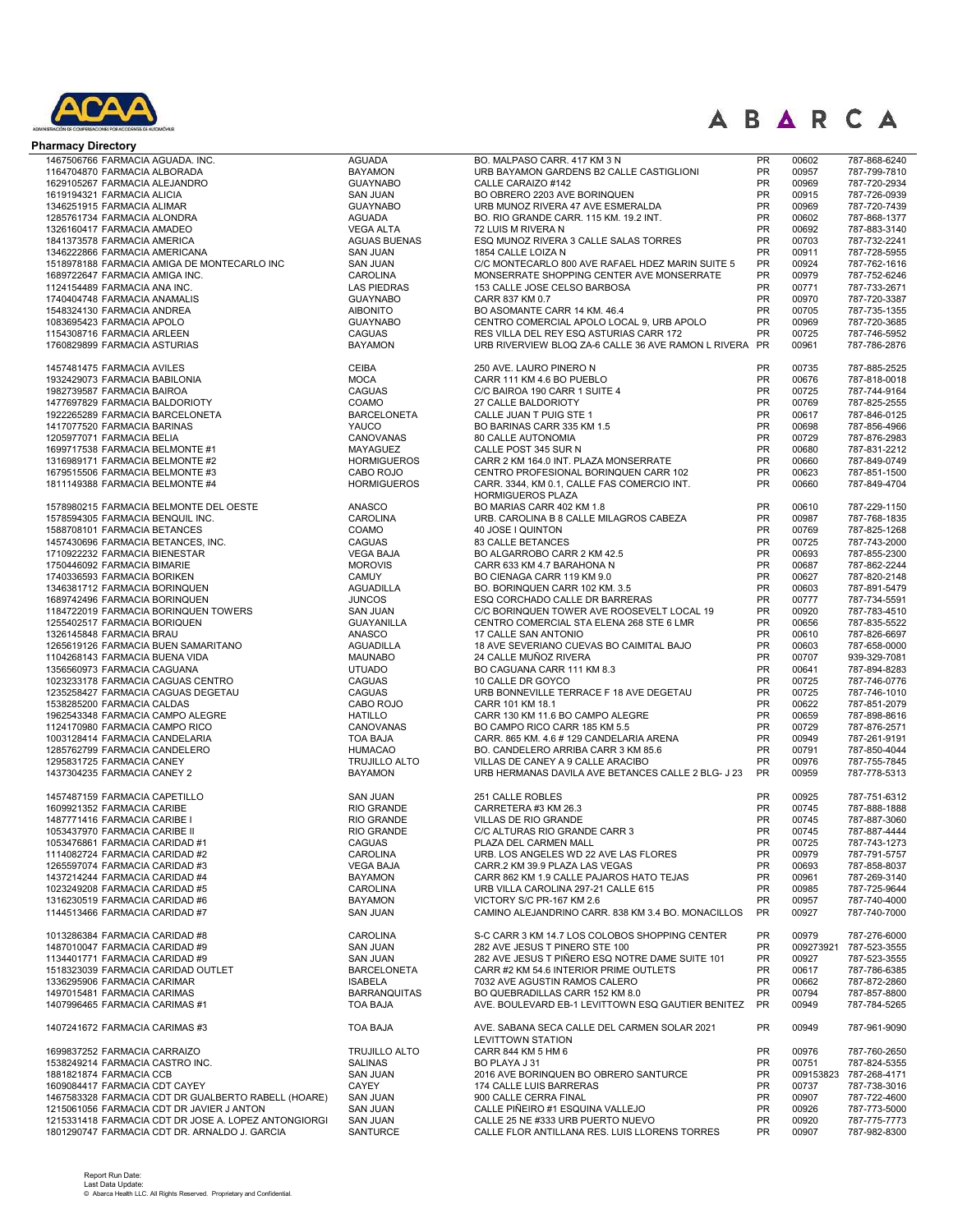

| <b>Pharmacy Directory</b>                                                                                   |                                       |                                                                                |                        |                    |                              |
|-------------------------------------------------------------------------------------------------------------|---------------------------------------|--------------------------------------------------------------------------------|------------------------|--------------------|------------------------------|
| 1255464103 FARMACIA CDT DR. CAPARROS                                                                        | <b>UTUADO</b>                         | 2 CALLE BETANCES                                                               | <b>PR</b>              | 00641              | 787-894-8787                 |
| 1699177261 FARMACIA CDT DR. ENRIQUE KOPPISCH                                                                | <b>SAN JUAN</b>                       | CALLE SICILIA ESQ BARBOSA 404                                                  | <b>PR</b>              | 00907              | 787-294-0076                 |
| 1992109839 FARMACIA CDT DR. OLIVERAS GUERRA                                                                 | <b>SAN JUAN</b>                       | CALLE 8 ESQ. CALLE 45 PARCELAS FALU, SABANA LLANA                              | <b>PR</b>              | 00925              | 787-296-1225                 |
| 1407932346 FARMACIA CDT GMSP INC                                                                            | <b>BAYAMON</b>                        | <b>B 7 AVE SANTA CRUZ</b>                                                      | <b>PR</b>              | 00961              | 787-786-1325                 |
| 1043352438 FARMACIA CDT MANATI                                                                              | <b>MANATI</b>                         | CARR 2 KM 50                                                                   | PR                     | 00674              | 787-884-4820                 |
| 1760578561 FARMACIA CDT PEPINO HEALTH GROUP                                                                 | <b>SAN SEBASTIAN</b>                  | 120 CALLE PAVIA FERNANDEZ                                                      | <b>PR</b>              | 00685              | 787-896-0709                 |
| 1467518340 FARMACIA CDT PLAYA                                                                               | <b>PONCE</b>                          | 1034 AVE HOSTOS                                                                | PR                     | 00716              | 787-843-9370                 |
| 1962555482 FARMACIA CDT POLICLINICA FAMILIAR FACTOR<br>1669595351 FARMACIA CDT POLICLINICA FAMILIAR FLORIDA | <b>ARECIBO</b><br><b>FLORIDA</b>      | BO FACTOR 1 CARR 2 KM 65.6<br>72 CALLE ARIZMENDI                               | <b>PR</b><br><b>PR</b> | 00612<br>00650     | 787-881-9282<br>787-822-1648 |
| 1235179532 FARMACIA CDT QUEBRADILLAS                                                                        | QUEBRADILLAS                          | 116 CALLE RAFOLS                                                               | <b>PR</b>              | 00678              | 787-895-2512                 |
| 1205045689 FARMACIA CEDROS                                                                                  | CAROLINA                              | BO CEDROS CARR 185 KM 12.6                                                     | PR                     | 00985              | 787-768-0500                 |
| 1760533152 FARMACIA CENTRAL - ISABELA                                                                       | <b>ISABELA</b>                        | 100 CALLE ROMAN                                                                | <b>PR</b>              | 00662              | 787-872-2630                 |
| 1982734679 FARMACIA CENTRAL- ARECIBO                                                                        | <b>ARECIBO</b>                        | 211 AVE DE DIEGO                                                               | <b>PR</b><br><b>PR</b> | 00612              | 787-879-5284<br>787-857-2750 |
| 1427164763 FARMACIA CENTRAL- BARRANQUITAS<br>1982746418 FARMACIA CENTRAL- CAMUY                             | <b>BARRANQUITAS</b><br><b>CAMUY</b>   | 96 CALLE BARCELO<br>12 CALLE INFANZON                                          | <b>PR</b>              | 00794<br>00627     | 787-898-3447                 |
| 1285005561 FARMACIA CENTRAL DRUG                                                                            | <b>SAN JUAN</b>                       | CARRETERA # 1 KM 25.5 BO QUEBRADA ARENA                                        | <b>PR</b>              | 00926              | 787-783-9855                 |
| 1124185566 FARMACIA CENTRAL- HUMACAO                                                                        | <b>HUMACAO</b>                        | 12 NOYA Y HERNANDEZ                                                            | <b>PR</b>              | 00791              | 787-852-0520                 |
| 1700931870 FARMACIA CENTRAL- LAJAS                                                                          | LAJAS                                 | 2 CALLE 65 INFANTERIA SUR N                                                    | PR                     | 00667              | 787-899-2270                 |
| 1215339379 FARMACIA CENTRAL PLUS<br>1134278120 FARMACIA CENTRAL- SABANA GRANDE                              | <b>SAN JUAN</b><br>SABANA GRANDE      | 1304C AVE JESUS T PINERO<br>110 AVE 5 DE DICIEMBRE                             | PR<br>PR               | 009211508<br>00637 | 787-781-0709<br>787-873-2470 |
| 1831251131 FARMACIA CENTRAL- SAN SEBASTIAN                                                                  | SAN SEBASTIAN                         | 10 CALLE MUNOZ RIVERA                                                          | PR                     | 00685              | 787-896-1115                 |
| 1417907502 FARMACIA CENTRO DE SALUD DE LARES                                                                | LARES                                 | CARR 111 KM 1.9                                                                | PR                     | 00669              | 787-897-2727                 |
| 1104896190 FARMACIA CENTRO DE SERVICIOS PRIMARIOS DE                                                        | <b>FLORIDA</b>                        | 3 ANTONIO ALCAZAR                                                              | PR                     | 00650              | 787-822-2170                 |
| 1619002037 FARMACIA CENTRO RENAL<br>1639207681 FARMACIA CENTRO SALUD FAMILIAR PATILLAS                      | MAYAGUEZ<br><b>PATILLAS</b>           | 1050 AVE. CORAZONES LOCAL 103 N<br>99 CALLE GUILLERMO RIEFKHOL                 | PR<br>PR               | 00680<br>00723     | 787-831-0600                 |
| 1093855041 FARMACIA CENTRO SAN CRISTOBAL                                                                    | <b>VILLALBA</b>                       | 40 CALLE MUNOZ RIVERA                                                          | PR                     | 00766              | 787-839-4320<br>787-847-3000 |
| 1871649988 FARMACIA CENTRO SAN CRISTOBAL                                                                    | <b>JUANA DIAZ</b>                     | CALLE LA CRUZ #6                                                               | PR                     | 00795              | 787-837-2265                 |
| 1427449032 FARMACIA CHARDON                                                                                 | <b>SAN JUAN</b>                       | AVE. CHARDON #9                                                                | PR                     | 00918              | 787-919-7166                 |
| 1629104187 FARMACIA CHAVES                                                                                  | <b>ISABELA</b>                        | CALLE BARBOSA #27                                                              | PR                     | 00662              | 787-872-4545                 |
| 1932367299 FARMACIA CHRISMAR<br>1528015054 FARMACIA CINTRON INC                                             | <b>ISABELA</b><br><b>UTUADO</b>       | 357 AVE ESTACION CARR 472 KM 2.3<br>74 CALLE DR CUETO                          | PR<br><b>PR</b>        | 00662<br>00641     | 787-830-8585<br>787-894-2190 |
| 1295804581 FARMACIA CLINICA LAS AMERICAS                                                                    | SAN JUAN                              | 400 FD ROOSEVELT AVE STE 102                                                   | PR                     | 00919              | 787-764-3520                 |
| 1033215736 FARMACIA CLINICA YAGUEZ                                                                          | <b>MAYAGUEZ</b>                       | 114 CALLE MC KINLEY OESTE                                                      | <b>PR</b>              | 00680              | 787-265-3330                 |
| 1144368689 FARMACIA COMERIO                                                                                 | <b>COMERIO</b>                        | 15 CALLE GEORGETTI                                                             | PR                     | 00782              | 787-875-3550                 |
| 1962492165 FARMACIA COMMUNITY                                                                               | <b>SAN JUAN</b>                       | URB. LOS MAESTROS 461 AVE MUÑIZ SOUFFRONT                                      | PR                     | 00923              | 787-250-6056                 |
| 1336373273 FARMACIA CONDADO MODERNO<br>1518016872 FARMACIA CONSTANCIA                                       | <b>CAGUAS</b><br><b>HORMIGUEROS</b>   | URB CONDADO MODERNO M 21 CALLE 18<br>CONSTANCIA PLAZA CARR 2 KM 166.4          | PR<br><b>PR</b>        | 00725<br>00660     | 787-961-6770<br>787-849-1714 |
| 1902945843 FARMACIA COOP SAN MIGUEL                                                                         | NARANJITO                             | BO CEDRO ABAJO CARR 152 KM 17.8                                                | <b>PR</b>              | 00719              | 787-869-4710                 |
| 1689886392 FARMACIA COOP. DOMINGO SANTIAGO                                                                  | <b>COMERIO</b>                        | 4 CALLE GERONIMO RIVERA                                                        | <b>PR</b>              | 00782              | 787-875-2121                 |
| 1376675850 FARMACIA COOPERATIVA DE LARES                                                                    | LARES                                 | 23 CALLE RAMON DE JESUS SIERRA                                                 | <b>PR</b>              | 00669              | 787-897-2464                 |
| 1013055524 FARMACIA CORTES<br>1760530760 FARMACIA COSSMA                                                    | <b>MANATI</b><br><b>CIDRA</b>         | CENTRO COMM CORTES CORDOVA DAVILLA STE 156<br>2 CALLE FRANCISCO CRUZ HADDOK    | <b>PR</b><br><b>PR</b> | 00674<br>00739     | 787-854-2678<br>787-739-8182 |
| 1225210297 FARMACIA COSSMA                                                                                  | <b>HUMACAO</b>                        | 50 CALLE ULISES MARTINEZ                                                       | PR                     | 00791              | 787-852-2551                 |
| 1568634483 FARMACIA COSSMA                                                                                  | SAN LORENZO                           | 186 CALLE MUNOZ RIVERA                                                         | PR                     | 00754              | 787-736-3655                 |
| 1396036380 FARMACIA COSSMA                                                                                  | YABUCOA                               | BO JUAN MARTIN CARR 901 KM 1.6                                                 | PR                     | 00767              | 787-739-8182                 |
| 1376904490 FARMACIA COSTA CARIBE                                                                            | <b>AGUADA</b>                         | CARR 115 KM 20.5 BO GUAYABO                                                    | PR<br>PR               | 00602              | 787-868-0555                 |
| 1982067575 FARMACIA COSTA SALUD AGUADA<br>1407902117 FARMACIA COTTO LAUREL                                  | <b>AGUADA</b><br><b>PONCE</b>         | 106 COLON STREET<br>85 AVE CENTRAL COTTO LAUREL LOCAL 1                        | PR                     | 00602<br>00780     | 787-252-5500<br>787-848-2245 |
| 1487735833 FARMACIA CRISTINA                                                                                | <b>BAYAMON</b>                        | REPARTO VALENCIA 200 AVE. ORQUIDEA 5                                           | <b>PR</b>              | 00956              | 787-786-1084                 |
| 1770678476 FARMACIA CRISTINA 5                                                                              | <b>BAYAMON</b>                        | 246 COMERIO ST                                                                 | <b>PR</b>              | 009595358          | 787-785-3050                 |
| 1275633448 FARMACIA CRISTINA- LOS FILTROS                                                                   | <b>BAYAMON</b>                        | AVE CASA LINDA 1 CARR 177 KM 2 0, LOS FILTROS, SUITE                           | PR                     | 00956              | 787-272-4998                 |
| 1467603407 FARMACIA CRISTINA-FLAMINGO                                                                       | <b>BAYAMON</b>                        | CALLE BB LOCAL C-11 CENTRO COMMERICAL SANTA ELENA PR                           |                        | 00957              | 787-780-3005                 |
| 1306977236 FARMACIA CRISTINA-LA CUMBRE                                                                      | <b>SAN JUAN</b>                       | LA CUMBRE SHOPPING CENTER CALLE SANTA ROSA LOCAL PR<br>17                      |                        | 00926              | 787-720-8854                 |
| 1134269111 FARMACIA CUQUIMAR                                                                                | CABO ROJO                             | LAS ARENAS CARR 101 KM 16.2                                                    | <b>PR</b>              | 00622              | 787-255-6551                 |
| 1376782425 FARMACIA DARYAN                                                                                  | <b>TOA ALTA</b>                       | 1000 LA FUENTE S / C 31 AVE CAMINO DE LA FUENTE                                | <b>PR</b>              | 00953              | 787-288-3050                 |
| 1285798967 FARMACIA DE DIEGO<br>1013052307 FARMACIA DE JESUS                                                | MAYAGUEZ<br><b>TOA ALTA</b>           | 16 CALLE RAMON EMETERIO BETANCES NORTE<br>27 AVE MUÑOZ RIVERA                  | <b>PR</b><br><b>PR</b> | 00680<br>00954     | 787-832-4200<br>787-870-0993 |
| 1497803456 FARMACIA DE TODOS INC                                                                            | <b>GURABO</b>                         | SAN JOSE ST 4 NORTH                                                            | <b>PR</b>              | 00778              | 787-737-3355                 |
| 1720266018 FARMACIA DE TU COMUNIDAD                                                                         | <b>TOA ALTA</b>                       | CARR.165 KM. 5.8 BO. QUEBRADA CRUZ,                                            | <b>PR</b>              | 00953              | 787-870-6644                 |
| 1972644060 FARMACIA DE WATTO                                                                                | CANOVANAS                             | 72 CALLE ANATOMIA N                                                            | <b>PR</b>              | 00729              | 787-876-2174                 |
| 1851575112 FARMACIA DEJIREH                                                                                 | <b>HUMACAO</b><br><b>ANASCO</b>       | CARRETERA 3 URB BUZO 443<br>68 CALLE 65 INFANTERIA                             | <b>PR</b><br><b>PR</b> | 00791<br>00610     | 787-852-2828<br>787-826-2390 |
| 1093884744 FARMACIA DEL CARMEN<br>1063455319 FARMACIA DEL CARMEN                                            | <b>ARECIBO</b>                        | 259 AVE JUAN ROSADO                                                            | <b>PR</b>              | 00612              | 787-878-3510                 |
| 1326103409 FARMACIA DEL CARMEN                                                                              | <b>ARROYO</b>                         | 75 CALLE MORSE                                                                 | <b>PR</b>              | 00714              | 787-839-1769                 |
| 1669518494 FARMACIA DEL CARMEN                                                                              | <b>BARCELONETA</b>                    | 40 CALLE GEORGETTI                                                             | <b>PR</b>              | 00617              | 787-846-2170                 |
| 1255437885 FARMACIA DEL CARMEN                                                                              | <b>OROCOVIS</b>                       | CALLE 4 DE JULIO #31                                                           | <b>PR</b>              | 00720              | 787-867-2380                 |
| 1306906433 FARMACIA DEL CARMEN<br>1306981303 FARMACIA DEL CARMEN                                            | <b>SAN JUAN</b><br>VILLALBA           | CARR 844 KM 3.0<br>41 CALLE MUNOZ RIVERA                                       | <b>PR</b><br><b>PR</b> | 00926<br>00766     | 787-748-0880<br>787-847-1412 |
| 1023136645 FARMACIA DEL CARMEN                                                                              | LARES                                 | 3 CALLE RAMIREZ                                                                | <b>PR</b>              | 00669              | 787-897-2900                 |
| 1922130814 FARMACIA DEL CARMEN                                                                              | <b>CIDRA</b>                          | 53 CALLE JOSE DE DIEGO                                                         | <b>PR</b>              | 00739              | 787-739-2151                 |
| 1568970168 FARMACIA DEL CARMEN                                                                              | <b>AGUADILLA</b>                      | CALLE PROGRESO 258                                                             | <b>PR</b>              | 00603              | 787-891-2015                 |
| 1336282417 FARMACIA DEL CENTRO DE SALUD FAMILIAR                                                            | <b>BARRANQUITAS</b><br><b>COMERIO</b> | 53 CALLE BARCELO CARR 156 SALIDA A COMERIO<br>CARR 167 ENTRADA AL PUEBLO       | <b>PR</b><br><b>PR</b> | 00794<br>00782     | 787-869-1290                 |
| 1174667257 FARMACIA DEL CENTRO DE SALUD FAMILIAR<br>1831233667 FARMACIA DEL CENTRO DE SALUD FAMILIAR        | COROZAL                               | CARR. 891 KM. 15.1 INTERIOR BO. PUEBLO                                         | <b>PR</b>              | 00783              | 787-875-3375<br>787-859-2560 |
| 1740324573 FARMACIA DEL CENTRO DE SALUD FAMILIAR                                                            | NARANJITO                             | BO ACHIOTE CARR 167 SECTOR EL DESVIO                                           | <b>PR</b>              | 00719              | 787-869-1290                 |
| 1457495285 FARMACIA DEL CENTRO DE SALUD FAMILIAR                                                            | <b>OROCOVIS</b>                       | AVE LUIS MUNOZ MARIN CARR 155 SECTOR EL DESVIO                                 | <b>PR</b>              | 00720              | 787-867-6010                 |
| 1205806643 FARMACIA DEL CENTRO INC                                                                          | <b>ARECIBO</b>                        | VILLA LOS SANTOS V 1 CALLE 16                                                  | <b>PR</b>              | 00612              | 787-879-1641                 |
| 1437257110 FARMACIA DEL PILAR<br>1114011871 FARMACIA DEL POZO                                               | <b>JUNCOS</b><br>MANATI               | 70 CALLE TEODOMIRO DELFAUS<br>CARR 149 KM 2.8 INT. 668 BARRIADA CORDOVA DAVILA | <b>PR</b><br>PR        | 00777<br>00674     | 787-734-2186<br>787-854-2041 |
| 1932242997 FARMACIA DEL PUEBLO                                                                              | <b>AGUADA</b>                         | 162 CALLE MARINA                                                               | PR                     | 00602              | 787-868-5890                 |
| 1922150788 FARMACIA DEL PUEBLO                                                                              | <b>AGUAS BUENAS</b>                   | 44 CALLE RAFAEL LASA                                                           | <b>PR</b>              | 00703              | 787-732-2272                 |
| 1306971817 FARMACIA DEL PUEBLO                                                                              | <b>ARECIBO</b>                        | 158 AVE SANTIAGO IGLESIAS                                                      | <b>PR</b>              | 00612              | 787-878-2450                 |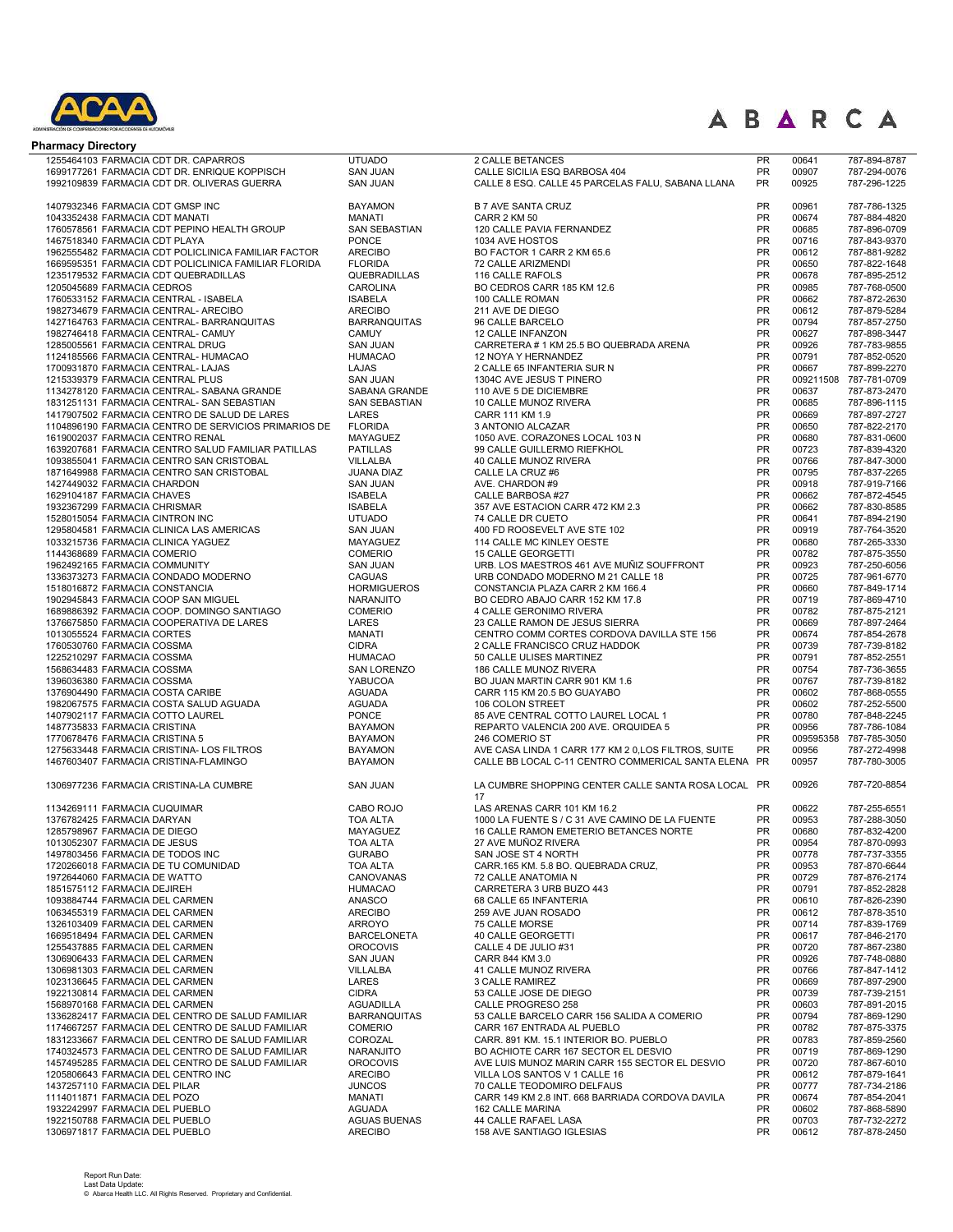

| <b>Pharmacy Directory</b>                                                     |                                 |                                                                            |                 |                |                              |
|-------------------------------------------------------------------------------|---------------------------------|----------------------------------------------------------------------------|-----------------|----------------|------------------------------|
| 1770564460 FARMACIA DEL PUEBLO                                                | <b>BARRANQUITAS</b>             | CARR 156 KM 16.8 SECTOR EL PORTON                                          | PR              | 00794          | 787-857-3035                 |
| 1336291814 FARMACIA DEL PUEBLO                                                | <b>GURABO</b>                   | CALLE SANTIAGO #61 N                                                       | PR              | 00778          | 787-737-8188                 |
| 1629128913 FARMACIA DEL PUEBLO                                                | <b>RINCON</b>                   | 33 CALLE MUNOZ RIVERA                                                      | PR              | 00677          | 787-823-2540                 |
| 1306985809 FARMACIA DEL PUEBLO                                                | SAN LORENZO                     | CALLE MUNOZ RIVERA #8                                                      | PR              | 00754          | 787-736-4845                 |
| 1891819348 FARMACIA DEL PUEBLO                                                | <b>VEGA ALTA</b>                | CALLE LUIS MUNOZ RIVERA ESQ S HERNANDEZ                                    | <b>PR</b>       | 00692          | 787-883-2065                 |
| 1295855278 FARMACIA DEL PUEBLO                                                | <b>LAS PIEDRAS</b>              | 73 CALLE BARBOSA                                                           | PR              | 00771          | 787-733-0224                 |
| 1427270057 FARMACIA DEL PUEBLO I                                              | <b>JUNCOS</b>                   | ALGARIN ESQ. BETANCES N                                                    | <b>PR</b>       | 00777          | 787-734-3081                 |
| 1568675304 FARMACIA DEL PUEBLO II                                             | <b>JUNCOS</b>                   | MUNOZ RIVERA #35                                                           | PR              | 00777          | 787-734-3180                 |
| 1396877254 FARMACIA DEL SUR                                                   | PONCE                           | 19 CALLE COMERCIO                                                          | PR              | 00730          | 787-844-0098                 |
| 1952441636 FARMACIA DEL VALENCIANO                                            | <b>JUNCOS</b>                   | CARR. 31 KM. 24.9 N                                                        | PR              | 00777          | 787-734-7622                 |
| 1154422376 FARMACIA DEL VALLE                                                 | <b>PATILLAS</b>                 | CARR.3 CALLE RIEFKHOL SUITE #3                                             | <b>PR</b>       | 00723          | 787-271-3744                 |
| 1942308879 FARMACIA DEL VIVI<br>1891836623 FARMACIA DENIRKA                   | <b>UTUADO</b><br><b>FAJARDO</b> | CARR. 111 KM 1.8 N<br>305 AVE GENERAL VALERO                               | PR<br><b>PR</b> | 00641<br>00738 | 787-894-2185                 |
| 1851499255 FARMACIA DERKES, INC.                                              | <b>GUAYAMA</b>                  | CALLE DERKES #28 N                                                         | <b>PR</b>       | 00785          | 787-863-7788<br>787-864-2112 |
| 1588720585 FARMACIA DIAZ                                                      | <b>BARRANQUITAS</b>             | BO QUEBRADILLAS CARR 152 KM 28                                             | <b>PR</b>       | 00794          | 787-857-7954                 |
| 1972641066 FARMACIA DIAZ                                                      | <b>NAGUABO</b>                  | 34 CALLE BALDORIOTY                                                        | PR              | 00718          | 787-874-1086                 |
| 1861682973 FARMACIA DIVINA PRESENCIA                                          | <b>SAN JUAN</b>                 | PUERTO NUEVO CALLE 7 NE 322                                                | <b>PR</b>       | 00920          | 787-782-0489                 |
| 1740261668 FARMACIA DOMENECH                                                  | <b>AGUADA</b>                   | 228 CALLE COLON                                                            | <b>PR</b>       | 00602          | 787-868-2135                 |
| 1306851944 FARMACIA DOMINGUEZ                                                 | <b>CAGUAS</b>                   | URB VALLE SAN LUIS 258 VIA DE LA VEREDA                                    | PR              | 00725          | 787-746-1515                 |
| 1336480177 FARMACIA DOMINGUITO INC.                                           | <b>ARECIBO</b>                  | BO DOMINGUITO CARR 635 KM 2.0                                              | PR              | 00612          | 787-650-4868                 |
| 1215250238 FARMACIA DON MODE                                                  | SAN LORENZO                     | SAN LORENZO SHOPPING CENTER BO HATO CARR 183 KM 1 PR                       |                 | 00754          | 787-736-5544                 |
|                                                                               |                                 |                                                                            |                 |                |                              |
| 1164575122 FARMACIA DORADO                                                    | <b>DORADO</b>                   | 269 CALLE MENDEZ VIGO                                                      | <b>PR</b>       | 00646          | 787-796-1155                 |
| 1154458743 FARMACIA DOS BOCAS                                                 | <b>TRUJILLO ALTO</b><br>PONCE   | CARR 181 KM 9.1 BO DOS BOCAS N<br>617 AVE TITO CASTRO STE 102              | PR<br>PR        | 00976<br>00716 | 787-283-1920<br>787-844-2135 |
| 1558307355 FARMACIA EL APOTECARIO<br>1053440297 FARMACIA EL BOTIQUIN DE LA 26 | <b>SAN JUAN</b>                 | 602 CALLE SAGRADO CORAZON                                                  | <b>PR</b>       | 00910          | 787-982-2323                 |
| 1316094196 FARMACIA EL BUEN PASTOR                                            | <b>SAN SEBASTIAN</b>            | ROAD # 111 KM 13.46 N                                                      | PR              | 00685          | 787-896-6340                 |
| 1386979672 FARMACIA EL BUEN PASTOR #2                                         | <b>MOCA</b>                     | CARR 420 KM 2.2                                                            | PR              | 00676          | 787-877-9922                 |
| 1841315520 FARMACIA EL CENTRO                                                 | LARES                           | CARR. 111 KM 1.0 CRUCE ALTAMIRA N                                          | PR              | 00669          | 787-897-3340                 |
| 1942322573 FARMACIA EL COMBATE                                                | CABO ROJO                       | EL COMBATE CARR 3301 KM 2.0                                                | PR              | 00622          | 787-851-8123                 |
| 1174685739 FARMACIA EL CONQUISTADOR                                           | <b>TRUJILLO ALTO</b>            | C/C EL CONQUISTADOR 100 AVE HERNAN CORTES                                  | PR              | 00976          | 787-755-2060                 |
| 1720185655 FARMACIA EL DIVINO NINO                                            | <b>MOCA</b>                     | CARR 110 KM 10.3                                                           | PR              | 00676          | 787-818-4839                 |
| 1093872780 FARMACIA EL EDEN                                                   | <b>AGUADILLA</b>                | <b>BO CEIBA BAJA</b>                                                       | PR              | 00603          | 787-882-2000                 |
| 1710035803 FARMACIA EL JUNCO                                                  | <b>ARECIBO</b>                  | BO JUNCOS CARR 652 KM 2.5                                                  | <b>PR</b>       | 00612          | 787-816-5921                 |
| 1780749762 FARMACIA EL NORTE                                                  | <b>HATILLO</b>                  | CARR 2 KM 85.5                                                             | PR              | 00659          | 787-262-4901                 |
| 1558585695 FARMACIA EL PALMAR                                                 | <b>AGUADILLA</b>                | BO PALMAR CARR 111 KM 1.8                                                  | <b>PR</b>       | 00603          | 787-891-9158                 |
| 1063553444 FARMACIA EL PASEO                                                  | YAUCO                           | 31 PROLONGACION CALLE 25 DE JULIO                                          | PR              | 00698          | 787-856-1175                 |
| 1356552392 FARMACIA EL RIO, INC                                               | <b>LAS PIEDRAS</b>              | CARR 31 BO PUEBLITO                                                        | <b>PR</b>       | 00771          | 787-733-1003                 |
| 1275659013 FARMACIA EL ROSARIO                                                | <b>VEGA BAJA</b>                | URB EL ROSARIO II L 25 CALLE C                                             | PR              | 00693          | 787-807-6057                 |
| 1366586067 FARMACIA EL YUNQUE, INC.                                           | RIO GRANDE                      | C 3 CALLE PIMENTEL 41                                                      | <b>PR</b>       | 00745          | 787-888-1700                 |
| 1205963824 FARMACIA ELDA                                                      | <b>MANATI</b>                   | CARR 2 KM 44.5 N                                                           | <b>PR</b>       | 00674          | 787-884-4449                 |
| 1922199793 FARMACIA ELENA                                                     | JUANA DIAZ                      | CALLE COMERCIO 102                                                         | PR              | 00795          | 787-837-2186                 |
| 1093847881 FARMACIA ELSIE                                                     | <b>CIDRA</b>                    | ESQ PADILLA DEL CARIBE CALLE BARCELO                                       | <b>PR</b>       | 00739          | 787-739-7935                 |
| 1134231442 FARMACIA ENCARNACION                                               | CABO ROJO                       | 45 MUNOZ RIVERA                                                            | PR<br>PR        | 00623          | 787-851-1250                 |
| 1710032065 FARMACIA ENSENADA<br>1710216619 FARMACIA ESPERANZA                 | <b>GUANICA</b>                  | CARR 3116 KM 1-5 BO ENSENADA                                               | PR              | 00647<br>00926 | 787-821-0555                 |
| 1518191584 FARMACIA ESPINO                                                    | <b>SAN JUAN</b><br>SAN LORENZO  | AVE EMILIANO POL #489 URB LA CUMBRE<br>CARR 181 KM 0.2 RAMAL 745 BO ESPINO | PR              | 00754          | 787-708-1300<br>787-736-0069 |
| 1447388061 FARMACIA ESTRELLA 2                                                | <b>BARCELONETA</b>              | CARR 2 KM 57 1                                                             | PR              | 00617          | 787-846-4583                 |
| 1205930617 FARMACIA EXPRESO                                                   | <b>CIALES</b>                   | BO HATO VIEJO CARR 149 KM 9.8 SEC CAMPAMENTO                               | PR              | 00638          | 787-871-3105                 |
| 1275752438 FARMACIA EXPRESO                                                   | LARES                           | CARR 129 INT.454 KM 21.1                                                   | PR              | 00669          | 787-897-3945                 |
| 1932629466 FARMACIA EXPRESS                                                   | <b>GUAYAMA</b>                  | CARR. 3 KM. 134.8 PLAZA GUAYAMA MALL                                       | <b>PR</b>       | 00784          | 787-866-2222                 |
| 1528364791 FARMACIA FABI-SEL                                                  | <b>MOCA</b>                     | BO ROCHA CARR 112 INT 445                                                  | PR              | 00676          | 787-877-4595                 |
| 1063595833 FARMACIA FAIR VIEW                                                 | <b>SAN JUAN</b>                 | FAIR VIEW S/C CARR 845 SUITE 5                                             | PR              | 00926          | 787-760-0024                 |
| 1174628937 FARMACIA FARMA CITY                                                | <b>AGUADILLA</b>                | POBLADO SAN ANTONIO 1052 AVE GENERAL RAMEY                                 | PR              | 00690          | 787-890-3340                 |
| 1518090422 FARMACIA FARMA EXPRESO                                             | <b>CIDRA</b>                    | BO CERTENEJAS CARR 172 KM 7.6                                              | <b>PR</b>       | 00739          | 787-739-3881                 |
| 1932230513 FARMACIA FARMAHORROS                                               | <b>CIDRA</b>                    | C/C VILLA DEL CARMEN                                                       | PR              | 00739          | 787-739-3522                 |
| 1225112980 FARMACIA FATIMA                                                    | <b>SAN JUAN</b>                 | 224 DOMENECH AVE. HATO REY                                                 | <b>PR</b>       | 00918          | 787-753-0794                 |
| 1609931427 FARMACIA FBM INC.                                                  | <b>LUQUILLO</b>                 | BRISAS DEL MAR 901 CALLE 2                                                 | PR              | 00773          | 787-889-4880                 |
| 1841462389 FARMACIA FELICIANO 3                                               | ARROYO                          | URB JARDINES DE LAFAYETTE C-1 CALLE A                                      | <b>PR</b>       | 00714          | 787-271-1691                 |
| 1447344742 FARMACIA FELICIANO I                                               | YABUCOA                         | 5 CALLE CRISTOBAL COLON                                                    | PR              | 00767          | 787-893-2280                 |
| 1649359860 FARMACIA FERRARI                                                   | <b>AGUADILLA</b>                | AVE. SAN CARLOS ESQ. JESUS T. PINEIRO                                      | PR              | 00603          | 787-891-0007                 |
| 1356483705 FARMACIA FREDDY                                                    | <b>NAGUABO</b>                  | CALLE MUNOZ RIVERA 17                                                      | PR              | 00718          | 787-874-3122                 |
| 1205919792 FARMACIA GABRIELA                                                  | <b>BARRANQUITAS</b>             | 57 CALLE PRINCIPAL                                                         | <b>PR</b>       | 00794          | 787-857-0775                 |
| 1073590873 FARMACIA GABRIELA<br>1619489333 FARMACIA GABRIELA                  | <b>PONCE</b><br>PONCE           | BO RIO CANAS CARR 132 KM. 22.1                                             | PR<br>PR        | 00728          | 787-290-1953                 |
| 1255508206 FARMACIA GABRIELA II                                               | JUANA DIAZ                      | AVE. F.D. ROSSEVELT #3196<br>BO COLLORES CARR 14 KM 11.1 SEC CAYABO        | <b>PR</b>       | 00780<br>00795 | 787-843-0055<br>787-260-2400 |
| 1215480983 FARMACIA GALERIA                                                   | <b>JUNCOS</b>                   | BO. CEIBA NORTE CARR. 31 KM. 24.5 GALERIA DE JUNCOS                        | <b>PR</b>       | 00777          | 787-705-2239                 |
|                                                                               |                                 | SHOPPING CENTER L                                                          |                 |                |                              |
| 1588600407 FARMACIA GARCIA                                                    | <b>HATILLO</b>                  | CALLE VIDAL FELIX #121 N                                                   | PR              | 00659          | 787-898-3975                 |
| 1821203290 FARMACIA GARROCHALES                                               | <b>ARECIBO</b>                  | CARR 682 KM 6.7                                                            | <b>PR</b>       | 00612          | 787-621-6500                 |
| 1942363551 FARMACIA GARROD                                                    | <b>SALINAS</b>                  | 24 CALLE MUNOZ RIVERA                                                      | PR              | 00751          | 787-824-7777                 |
| 1477688877 FARMACIA GELPI                                                     | <b>SAN JUAN</b>                 | 1015 AMERICO MIRANDA REPARTO METROPOLITANO                                 | PR              | 00936          | 787-764-2655                 |
| 1851472229 FARMACIA GENERICA RAMALLOSA                                        | <b>AGUAS BUENAS</b>             | BO. MULAS CARR. 174 KM 21.1 N                                              | PR              | 00703          | 787-732-7900                 |
| 1578004180 FARMACIA GENESIS II                                                | ANASCO                          | CARR 109 KM 2 5 PLAZA SALCEDO Suite 3                                      | PR              | 00610          | 787-826-4145                 |
| 1487056362 FARMACIA GENESIS LLC                                               | ANASCO                          | 59 CALLE DAGUEY                                                            | <b>PR</b>       |                | 006102602 787-229-1313       |
| 1790829448 FARMACIA GIANNONI                                                  | <b>ADJUNTAS</b>                 | 1 CALLE SANTA ANA                                                          | PR              | 00601          | 787-829-3870                 |
| 1477643021 FARMACIA GIUSTI 1                                                  | <b>BAYAMON</b>                  | URB. VILLA RICA AJ 16 CALLE SONIA                                          | PR              | 00959          | 787-785-5487                 |
| 1538200894 FARMACIA GLADYS INC.                                               | <b>TOA BAJA</b>                 | 112 B AVE. RAMON RIO ROMAN                                                 | <b>PR</b>       | 00952          | 787-784-0716                 |
| 1871668160 FARMACIA GLAMAR 1                                                  | <b>CIALES</b>                   | 18 CALLE PALMER                                                            | <b>PR</b>       | 00638          | 787-871-4170                 |
| 1982791042 FARMACIA GLAMAR II                                                 | <b>VEGA BAJA</b>                | URB SAN DEMETRIO 457 AVE FELISA RINCON                                     | PR              | 00693          | 787-858-0052                 |
| 1184740037 FARMACIA GLENVIEW                                                  | PONCE                           | CARR 14 AVE TITO CASTRO PLAZA LAS MONJITAS                                 | PR              | 00731          | 787-844-3650                 |
| 1548327992 FARMACIA GLORIANA                                                  | QUEBRADILLAS                    | CALLE 2 KM 96.8                                                            | PR              | 00678          | 787-895-2895                 |
| 1629147368 FARMACIA GLORIEL<br>1275654790 FARMACIA GONZALEZ                   | MAYAGUEZ<br>VILLALBA            | CALLE POST 50 NORTE<br>31 CALLE MUNOZ RIVERA                               | PR<br>PR        | 00680<br>00766 | 787-832-2432<br>787-847-3045 |
| 1437260130 FARMACIA GONZALEZ #2                                               | <b>VEGA BAJA</b>                | 49 CALLE BETANCES N                                                        | PR              | 00693          | 787-858-2275                 |
|                                                                               |                                 |                                                                            |                 |                |                              |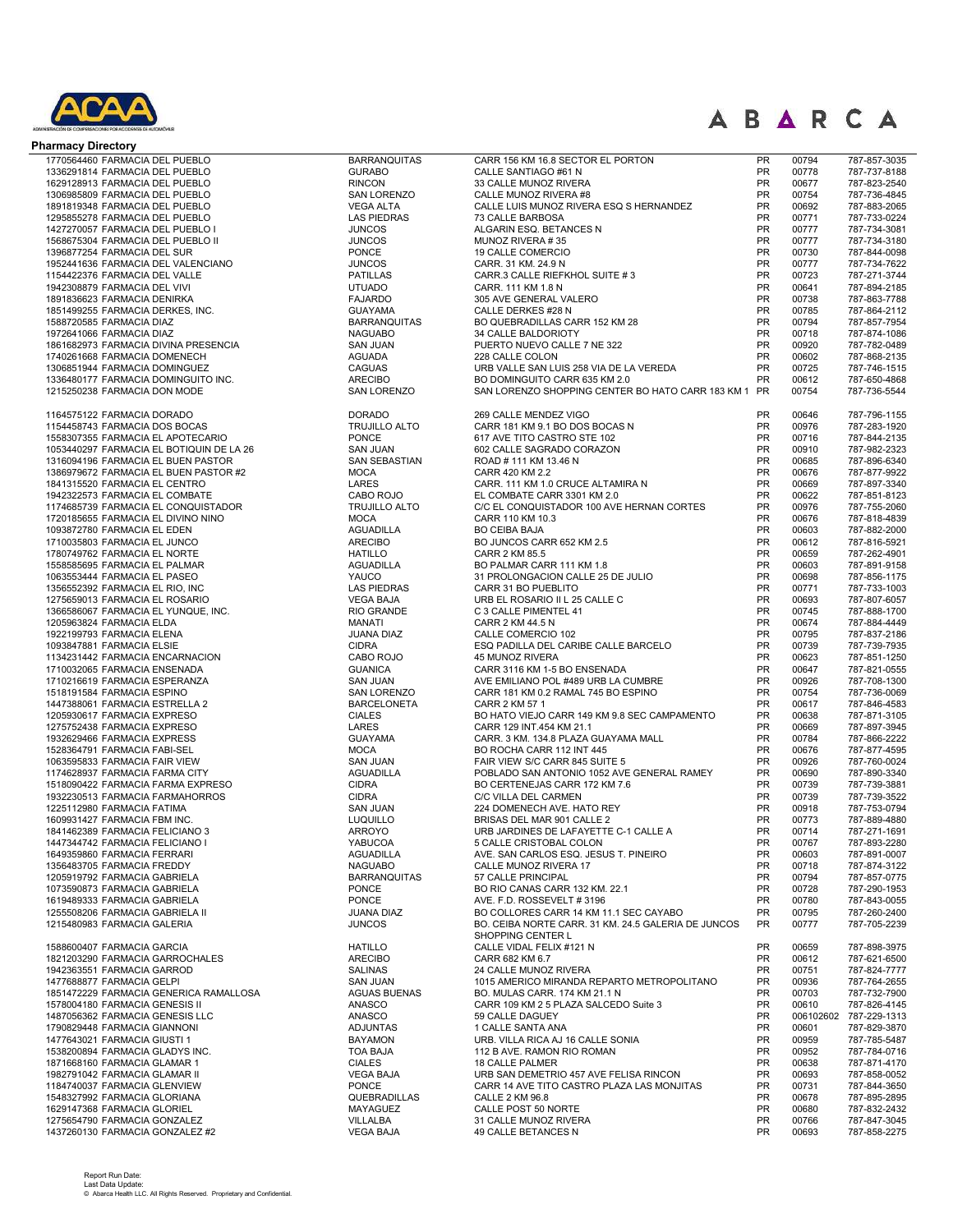

| <b>Pharmacy Directory</b>                                                                 |                                       |                                                                                |                        |                    |                                        |
|-------------------------------------------------------------------------------------------|---------------------------------------|--------------------------------------------------------------------------------|------------------------|--------------------|----------------------------------------|
| 1730212002 FARMACIA GOYCO                                                                 | <b>PONCE</b>                          | COND SAN VICENTE 8169 CALLE CONCORDIA SUITE 2                                  | PR                     | 00717              | 787-842-9169                           |
| 1265529945 FARMACIA GREEN                                                                 | <b>ARECIBO</b>                        | CARR 635 KM 0.1 BO. DOMINGUITO                                                 | <b>PR</b>              | 00613              | 787-817-1397                           |
| 1841485414 FARMACIA GRITO DE LARES                                                        | LARES<br><b>SALINAS</b>               | CARR 129 KM 27.4 ESQ RAMAL 111                                                 | <b>PR</b><br>PR        | 00669<br>00751     | 787-897-0176<br>787-824-4444           |
| 1518194471 FARMACIA GS<br>1851429062 FARMACIA GUANIQUENA                                  | <b>GUANICA</b>                        | 26 CALLE MONSERRATE<br>CALLE 65 DE INF. 20                                     | <b>PR</b>              | 00653              | 787-821-6323                           |
| 1376695767 FARMACIA GUAYABAL                                                              | <b>JUANA DIAZ</b>                     | CARR 149 KM 63.8                                                               | PR                     | 00795              | 787-837-5445                           |
| 1104071828 FARMACIA GUAYABAL                                                              | <b>JUANA DIAZ</b>                     | ROAD 1 KM 113.6                                                                | <b>PR</b>              | 00795              | 787-260-3804                           |
| 1215227269 FARMACIA GUAYANES                                                              | <b>PENUELAS</b>                       | EDIFICIO AURORA A -1 CALLE PEDRO VELAZQUEZ DIAZ # 628 PR                       |                        | 00624              | 787-836-3131                           |
| 1346227931 FARMACIA HAYDEE                                                                | <b>ISABELA</b>                        | 3044 AVE JUAN HERNANDEZ                                                        | <b>PR</b>              | 00662              | 787-872-5110                           |
| 1275760431 FARMACIA HAYUYA                                                                | JAYUYA                                | BO JAYUYA ABAJO CARR 144 KM 3.7 SEC SANTA CLARA                                | <b>PR</b>              | 00664              | 787-828-4499                           |
| 1932253770 FARMACIA HEIDI                                                                 | <b>AGUADA</b>                         | 260 CALLE COLON                                                                | <b>PR</b>              | 00602              | 787-868-3710                           |
| 1366570574 FARMACIA HOSPITAL AUXILIO MUTUO                                                | <b>SAN JUAN</b><br><b>ADJUNTAS</b>    | AV PONCE DE LEON PARADA 37 1/2 N<br>CARR 135 KM 64.2                           | <b>PR</b><br><b>PR</b> | 00919<br>00631     | 787-758-2000                           |
| 1336341379 FARMACIA HOSPITAL CASTANER<br>1023232055 FARMACIA HOSPITAL CONCEPCION          | <b>SAN GERMAN</b>                     | BO CAIN BAJO CARR 2 KM 173.4                                                   | <b>PR</b>              | 00683              | 787-829-3215<br>787-892-1860           |
| 1306978317 FARMACIA HOSPITAL DAMAS                                                        | <b>PONCE</b>                          | 2213 Ponce By Pass Ave                                                         | <b>PR</b>              | 007171567          | 787-840-8686                           |
| 1952434912 FARMACIA HOSPITAL DE NINOS SAN JORGE                                           | <b>SAN JUAN</b>                       | 260 CALLE CONVENTO                                                             | <b>PR</b>              | 00912              | 787-727-1000                           |
| 1992826374 FARMACIA HOSPITAL MENONITA                                                     | <b>AIBONITO</b>                       | CALLE JOSE VAZQUEZ ESQ DR TROYER KM 0.2                                        | <b>PR</b>              | 00705              | 787-954-8001                           |
| 1548390511 FARMACIA HOSPITAL MENONITA CAYEY<br>1881735520 FARMACIA HOSPITAL SAN FRANCISCO | CAYEY<br><b>SAN JUAN</b>              | BO RINCON CARR 14 SECTOR LOMAS<br>371 CALLE DE DIEGO                           | PR<br>PR               | 00737<br>00909     | 787-535-1001<br>787-767-5100           |
| 1811920192 FARMACIA IBARRA                                                                | <b>SAN JUAN</b>                       | 362 AVE ANDALUCIA PUERTO NUEVO                                                 | PR                     | 00920              | 787-793-5045                           |
| 1770614166 FARMACIA IDELISSE                                                              | <b>BAYAMON</b>                        | BO DAJAOS CARR. 167 KM. 9.5                                                    | PR                     | 00957              | 787-730-3508                           |
| 1730605759 FARMACIA IGUALDAD                                                              | ANASCO                                | 67 CALLE 65 INFANTERIA                                                         | <b>PR</b>              | 00610              | 787-826-2545                           |
| 1184753683 FARMACIA ILEANA                                                                | <b>PENUELAS</b>                       | 905 CALLE MUNOZ RIVERA                                                         | PR                     | 00624              | 787-836-1058                           |
| 1871875989 FARMACIA IMPERIAL<br>1174679112 FARMACIA INTERNATIONAL DR                      | YAUCO<br><b>SAN JUAN</b>              | CARR. 128 KM 2.2 LOCAL 110 YAUCO GALLERY<br>422 CALLE AGUEYBANA URB EL VEDADO  | PR<br><b>PR</b>        | 00698<br>009183307 | 787-267-7780<br>787-763-5308           |
| 1023115367 FARMACIA INTERNATIONAL DR                                                      | <b>SAN GERMAN</b>                     | CALLE JAVILLA 8                                                                | PR                     | 00683              | 787-892-2880                           |
| 1396842639 FARMACIA INTERNATIONAL DR                                                      | <b>ARECIBO</b>                        | VICTOR ROJAS II ZONA INDUSTRIAL CARR 129                                       | <b>PR</b>              | 00612              | 787-816-2156                           |
| 1578660817 FARMACIA INTERNATIONAL DR                                                      | YAUCO                                 | CARR 128 KM 1.0                                                                | PR                     | 00698              | 787-267-5424                           |
| 1487750196 FARMACIA INTERNATIONAL DRUG                                                    | <b>PONCE</b>                          | CONCORDIA 8118 EDIF GALERIA PROF SUITE 101                                     | <b>PR</b>              | 00731              | 787-840-8903                           |
| 1730390097 FARMACIA IRIZARRY<br>1306998166 FARMACIA IRIZARRY                              | CABO ROJO<br>SABANA GRANDE            | 38 CALLE BARBOSA N<br>ANGEL G MARTINEZ CALLE 30 N                              | <b>PR</b><br><b>PR</b> | 00623<br>00637     | 787-851-1270<br>787-873-3960           |
| 1497760037 FARMACIA IVETTE                                                                | <b>GUAYNABO</b>                       | C/C PONCE DE LEON AVE ESMERALDA                                                | <b>PR</b>              | 00969              | 787-720-4035                           |
| 1306254537 FARMACIA JARDINES                                                              | NARANJITO                             | CARR 164 KM 7.7                                                                | <b>PR</b>              | 00719              | 787-869-8747                           |
| 1508921230 FARMACIA JARDINES DE LOIZA                                                     | LOIZA                                 | URB JARDINES DE LOIZA 41 CALL C                                                | <b>PR</b>              | 00772              | 787-876-3106                           |
| 1851618938 FARMACIA JARDINES DE VEGA BAJA                                                 | <b>VEGA BAJA</b>                      | BO ALGARROBO 11 AVE GUARICO                                                    | <b>PR</b>              | 00693              | 787-807-7979                           |
| 1447680236 FARMACIA JARDINES TOA ALTA<br>1699817601 FARMACIA JAYNI                        | <b>TOA ALTA</b><br><b>CAGUAS</b>      | RIO DEL PLATA MALL A-2 C/1 JARDINES DE TOA ALTA<br>CARR 189 KM 2.2             | <b>PR</b><br><b>PR</b> | 00953<br>00725     | 787-870-5599<br>787-745-9567           |
| 1003979279 FARMACIA JENNY                                                                 | <b>ADJUNTAS</b>                       | ESQ SAN JOAQUIN 21 CALLE MUNOZ RIVERA                                          | <b>PR</b>              | 00601              | 787-829-3000                           |
| 1063691095 FARMACIA JIREH                                                                 | <b>AGUADILLA</b>                      | BO CAIMITAL ALTO CARR 2 KM 122                                                 | <b>PR</b>              | 00603              | 787-882-7900                           |
| 1366792376 FARMACIA JIREH, INC                                                            | <b>CAGUAS</b>                         | BO CANABONCITO CARR 172 KM 5.6                                                 | <b>PR</b>              | 00725              | 787-961-6030                           |
| 1780724740 FARMACIA JOBOS                                                                 | <b>ISABELA</b>                        | 8395 AVE JOBOS                                                                 | <b>PR</b><br><b>PR</b> | 00662              | 787-872-3660                           |
| 1326059866 FARMACIA JOMARI<br>1376676312 FARMACIA KARIAN                                  | <b>PATILLAS</b><br>COROZAL            | 18 CALLE MUNOZ RIVERA<br>BO PADILLA CARR 159 KM 4.8                            | PR                     | 00723<br>00783     | 787-839-2730<br>787-859-7959           |
| 1083790943 FARMACIA KARLA                                                                 | <b>SAN JUAN</b>                       | 6 LAS LOMAS CARR 21 T 3                                                        | PR                     | 00921              | 787-783-4368                           |
| 1013034313 FARMACIA KEITHA                                                                | <b>ARECIBO</b>                        | CENTRO COMERCIAL VISTA AZUL SUITE 6                                            | PR                     | 00612              | 787-878-1800                           |
| 1376679258 FARMACIA KENNEDY                                                               | <b>PENUELAS</b>                       | 963 CALLE MUÑOZ RIVERA                                                         | PR                     | 00624              | 787-836-2173                           |
| 1851442750 FARMACIA KIARA                                                                 | <b>JUANA DIAZ</b>                     | BO CAPITANEJO CARR 1 INT 149 SEC PASTILLO                                      | PR<br>PR               | 00795              | 787-260-0077                           |
| 1790796365 FARMACIA KIRIE<br>1043342850 FARMACIA KRISTEL                                  | CAROLINA<br><b>CIALES</b>             | PLAZA 66 CARR 848 KM 4.2<br>15 CALLE PALMER                                    | <b>PR</b>              | 00983<br>00638     | 787-768-4366<br>787-871-4812           |
| 1841364239 FARMACIA LA 110                                                                | <b>MOCA</b>                           | CARR 110 KM 13.0 N                                                             | <b>PR</b>              | 00676              | 787-877-0110                           |
| 1114907763 FARMACIA LA AMISTAD                                                            | <b>TOA BAJA</b>                       | BO PAJAROS CARR 863 KM 2                                                       | PR                     | 00949              | 787-780-2054                           |
| 1972710184 FARMACIA LA ASTURIANA                                                          | <b>VEGA BAJA</b>                      | 35 CALLE BETANCES N                                                            | <b>PR</b>              | 00693              | 787-858-4215                           |
| 1649213026 FARMACIA LA AURORA<br>1235268897 FARMACIA LA CANDELARIA                        | YAUCO<br><b>LAJAS</b>                 | BO DIEGO HERNANDEZ CARR. 128 KM. 3.3 N<br>CALLE CONCORDIA #4 BAJOS             | PR<br>PR               | 00698              | 787-856-0023<br>006671617 787-899-1585 |
| 1669512505 FARMACIA LA CANDELARIA                                                         | <b>MAYAGUEZ</b>                       | 68 E RAMOS ANTONINI                                                            | PR                     | 00680              | 787-832-3284                           |
| 1215051933 FARMACIA LA CARIDAD                                                            | <b>FLORIDA</b>                        | BO LOS VAZQUEZ CARR 140 KM 56                                                  | PR                     | 00650              | 787-822-2749                           |
| 1659454684 FARMACIA LA CASA DEL PENSIONADO                                                | <b>SAN JUAN</b>                       | URB EL VEDADO 115 RODRIGO DE TRIANA                                            | PR                     | 00920              | 787-250-6203                           |
| 1154400117 FARMACIA LA CONCEPCION                                                         | YAUCO                                 | 9 CALLE COMERCIO                                                               | <b>PR</b>              | 00698              | 787-856-0233                           |
| 1528378916 FARMACIA LA CONSTANCIA                                                         | MAYAGUEZ                              | CALLE SALUD ESQ RAMOS ANTONINI EDIF ASOCIACION DE<br><b>MAESTROS</b>           | <b>PR</b>              | 00680              | 787-265-4114                           |
| 1316167562 FARMACIA LA CURVA                                                              | <b>ISABELA</b>                        | SECTOR LA CURVA CARR. 2                                                        | <b>PR</b>              | 00662              | 787-830-3189                           |
| 1033598206 FARMACIA LA ECONOMIA                                                           | COROZAL                               | CARR 164 G4 URB MARIA DEL CARMEN                                               | <b>PR</b>              | 00783              | 787-693-0302                           |
| 1306068846 FARMACIA LA FAMILIA                                                            | <b>BAYAMON</b>                        | BO JUAN SANCHEZ CARR 174                                                       | <b>PR</b>              | 00959              | 787-798-4028                           |
| 1851579155 FARMACIA LA FAMILIA                                                            | <b>TOA ALTA</b>                       | URB VILLA MATILDE CALLE 10 G 12                                                | <b>PR</b><br><b>PR</b> | 00954              | 787-870-0524                           |
| 1205991783 FARMACIA LA FE<br>1588788335 FARMACIA LA FE                                    | CAGUAS<br><b>TRUJILLO ALTO</b>        | 24 CALLE ACOSTA<br>12 CALLE MUNOZ RIVERA                                       | <b>PR</b>              | 00725<br>00976     | 787-743-2785<br>787-761-0210           |
| 1063555357 FARMACIA LA FE #1                                                              | <b>PONCE</b>                          | 108 CALLE VICTORIA                                                             | <b>PR</b>              | 00731              | 787-844-3155                           |
| 1902940992 FARMACIA LA FE #2                                                              | <b>PONCE</b>                          | URB SANTA TERESITA PONCE CASH & CARRY                                          | <b>PR</b>              | 00730              | 787-848-6383                           |
| 1629132782 FARMACIA LA FE #3                                                              | <b>SANTA ISABEL</b>                   | BO FELICIA 2 CARR 153 KM 2.2                                                   | PR                     | 00757              | 787-845-3030                           |
| 1609910793 FARMACIA LA FE #4<br>1629505318 FARMACIA LA FE #5                              | YAUCO<br><b>PONCE</b>                 | BO ALMACIGO BAJO CARR 371 KM 1.7<br>471 MUÑOZ RIVERA ESQ. FERROCARRIL LOCAL #1 | <b>PR</b><br><b>PR</b> | 00698<br>007330000 | 787-267-2069<br>787-569-8700           |
| 1487634101 FARMACIA LA IDEAL                                                              | SANTA ISABEL                          | <b>3 CALLE CELIS AGUILERA</b>                                                  | <b>PR</b>              | 00757              | 787-845-4690                           |
| 1407070410 FARMACIA LA INMACULADA                                                         | <b>LAS MARIAS</b>                     | BO. FURNIAS CARR 119 KM 23.2                                                   | PR                     | 00670              | 787-827-0339                           |
| 1548343197 FARMACIA LA INMACULADA                                                         | <b>JUNCOS</b>                         | 5 CALLE ALMODOVAR                                                              | <b>PR</b>              | 00777              | 787-734-8450                           |
| 1043220882 FARMACIA LA MILAGROSA                                                          | <b>NAGUABO</b>                        | GOYCO #28 N                                                                    | <b>PR</b>              | 00718              | 787-874-5092                           |
| 1801825658 FARMACIA LA MILAGROSA                                                          | <b>AGUADILLA</b>                      | AVENIDA SAN CARLOS ESQUINA COMERCIO                                            | <b>PR</b><br><b>PR</b> | 00603<br>00751     | 787-891-1060<br>787-824-2220           |
| 1356483721 FARMACIA LA MONSERRATE<br>1487955704 FARMACIA LA MONSERRATE                    | <b>SALINAS</b><br><b>AGUAS BUENAS</b> | MUNOZ RIVERA 19<br>34 CALLE MUNOZ RIVERA                                       | <b>PR</b>              | 00703              | 787-732-7744                           |
| 1023173218 FARMACIA LA NUEVA BARCELONETA                                                  | <b>BARCELONETA</b>                    | CARR 140 KM 67.5 SEC FLORIDA AFUERA, LLANADAS                                  | <b>PR</b>              | 00617              | 787-970-3542                           |
| 1043348766 FARMACIA LA NUEVA ESTRELLA                                                     | <b>CIALES</b>                         | CALLE PALMA 22                                                                 | <b>PR</b>              | 00638              | 787-871-2155                           |
| 1457486003 FARMACIA LA NUEVA MARIANA                                                      | <b>BAYAMON</b>                        | URB REXVILLE L 2 CALLE 9                                                       | <b>PR</b>              | 00957              | 787-797-3969                           |
| 1114057239 FARMACIA LA NUEVA MONSERRATE<br>1528275112 FARMACIA LA RAMPLA                  | <b>HORMIGUEROS</b><br>YABUCOA         | HORMIGUEROS TWIN PLAZA CARR 3344 KM 0.7<br>CALLE CRISTOBAL COLON #52           | PR<br><b>PR</b>        | 00660<br>00767     | 787-849-2997<br>787-893-3590           |
| 1497881874 FARMACIA LA SAGRADA FAMILIA                                                    | COROZAL                               | 71 CALLE BOU                                                                   | PR                     | 00783              | 787-859-2995                           |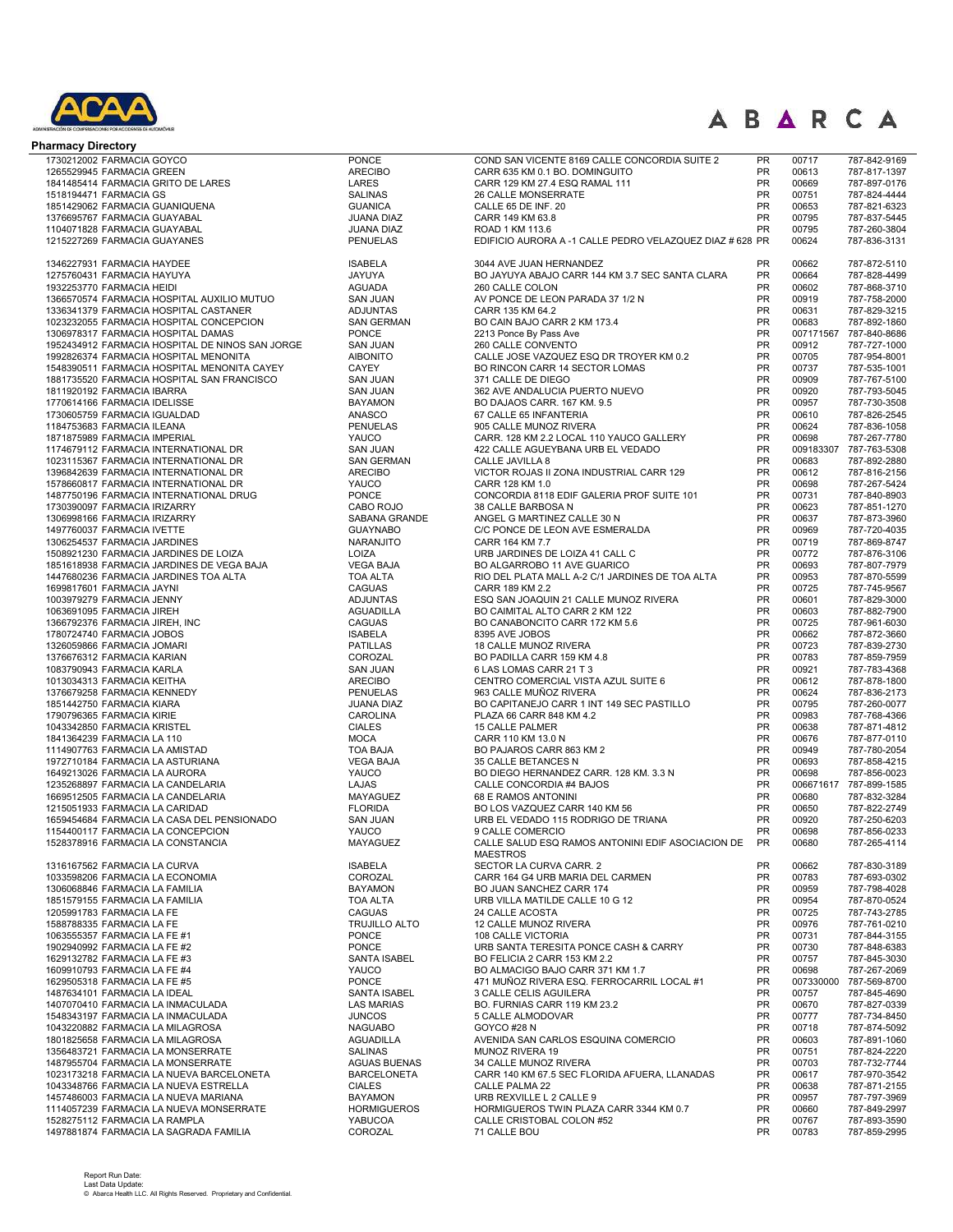

| <b>Pharmacy Directory</b>                                                        |                                     |                                                                            |                        |                |                              |
|----------------------------------------------------------------------------------|-------------------------------------|----------------------------------------------------------------------------|------------------------|----------------|------------------------------|
| 1912061904 FARMACIA LA SALUD                                                     | <b>AGUADA</b>                       | 252 CALLE COLON                                                            | <b>PR</b>              | 00602          | 787-868-8544                 |
| 1699838482 FARMACIA LA SALUD                                                     | MAYAGUEZ                            | 250 CALLE SAN IGNACIO                                                      | <b>PR</b>              | 00680          | 787-832-6355                 |
| 1649314238 FARMACIA LA VEGA INC.                                                 | VILLALBA                            | URB LA VEGA CARR 151 KM 0.4                                                | PR                     | 00766          | 787-847-5309                 |
| 1194938779 FARMACIA LA VENTANA                                                   | <b>GUAYANILLA</b>                   | CALLE LUIS M RIVERA 129                                                    | PR                     | 006560464      | 787-835-3525                 |
| 1437295094 FARMACIA LAGO VISTA                                                   | <b>TOA BAJA</b>                     | 3385-86 AVE BOULEVARD                                                      | PR                     | 00950          | 787-784-4585                 |
| 1790812154 FARMACIA LARES MEDICAL CENTER                                         | LARES                               | CARR, 111 KM 2.9                                                           | PR                     | 00669          | 787-897-1499                 |
| 1124377528 FARMACIA LAS CAMPINAS                                                 | <b>LAS PIEDRAS</b>                  | BO MONTONES I CARR 183 KM 19.0                                             | <b>PR</b>              | 00771          | 787-912-7777                 |
| 1730213273 FARMACIA LAS CASAS                                                    | <b>SAN JUAN</b>                     | BO OBRERO 2304 AVE BORINQUEN                                               | PR<br><b>PR</b>        | 00915          | 787-726-3350                 |
| 1114065877 FARMACIA LAS COLINAS                                                  | <b>ANASCO</b><br><b>MAYAGUEZ</b>    | C/C FELIBERTI BO LAS MARIAS CARR. 402 KM 2.0                               | PR                     | 00610<br>00680 | 787-826-8888                 |
| 1255477816 FARMACIA LAS COLINAS<br>1578992103 FARMACIA LAS COLINAS ISABELA, INC. | <b>ISABELA</b>                      | BO EL QUEMADO CARR 106 KM 5.6 N<br>BO ARENALES BAJOS CARR 4494 KM 1.3      | <b>PR</b>              | 00662          | 787-832-6074<br>787-425-7017 |
| 1013061662 FARMACIA LAS LOMAS                                                    | <b>SAN JUAN</b>                     | 829 AVENIDA SAN PATRICIO SUITE 1                                           | PR                     | 00921          | 787-783-3755                 |
| 1568556868 FARMACIA LAS MARIAS                                                   | <b>LAS MARIAS</b>                   | 95 AVE MATIAS BRUGHMAN                                                     | <b>PR</b>              | 00670          | 787-827-3165                 |
| 1831284074 FARMACIA LAS MONJAS                                                   | <b>SAN JUAN</b>                     | 207 CALLE URUGUAY N                                                        | <b>PR</b>              | 00917          | 787-753-0674                 |
| 1144354523 FARMACIA LAS PIEDRAS                                                  | <b>LAS PIEDRAS</b>                  | 52 CALLE JOSE BARBOSA                                                      | <b>PR</b>              | 00771          | 787-733-8255                 |
| 1801930821 FARMACIA LAS VEGAS                                                    | CATANO                              | URB LAS VEGAS BB 1 AVE FLOR DEL VALLE                                      | <b>PR</b>              | 00962          | 787-501-8117                 |
| 1982755872 FARMACIA LASALLE                                                      | QUEBRADILLAS                        | CARR. 113 KM. 11.6 N                                                       | <b>PR</b>              | 00678          | 787-895-1001                 |
| 1841339538 FARMACIA LAUREL                                                       | <b>SAN JUAN</b>                     | PUNTA LAS MARIAS 2428 CALLE LOIZA                                          | <b>PR</b>              | 00910          | 787-726-0295                 |
| 1407902554 FARMACIA LAZARY                                                       | <b>MANATI</b>                       | URB FLAMBOYAN A 27 CALLE 21                                                | PR                     | 00674          | 787-854-2566                 |
| 1740348895 FARMACIA LECHUGA                                                      | <b>HATILLO</b>                      | BO LECHUGA CARR 130 KM. 4.9                                                | PR                     | 00659          | 787-898-5730                 |
| 1194856641 FARMACIA LEMAR                                                        | YAUCO                               | CALLE PROLONGACION 25 DE JULIO # 109 SUSUA BAJA                            | PR                     | 00698          | 787-856-1922                 |
| 1194767731 FARMACIA LEMAR II                                                     | <b>GUAYANILLA</b>                   | 160 CALLE MUNOZ RIVERA                                                     | PR                     | 00656          | 787-835-2370                 |
| 1730629601 FARMACIA LEMAR III                                                    | SABANA GRANDE                       | CARR 121 KM 4.8 BO MAGINAS                                                 | PR                     | 00637          | 787-254-9401                 |
| 1093849705 FARMACIA LESMARIE                                                     | <b>TOA BAJA</b>                     | HA 3 ANTONIO PAOLI LEVITTOWN                                               | PR                     | 00952          | 787-784-3225                 |
| 1528372703 FARMACIA LIANA                                                        | <b>JUANA DIAZ</b><br><b>MOROVIS</b> | BO SABANA LLANA LA FE PLAZA CARR 510 KM 2.9<br>23 CALLE PRINCIPAL N        | PR<br><b>PR</b>        | 00795          | 787-717-1404                 |
| 1679797971 FARMACIA LIANGIE<br>1861570277 FARMACIA LIBERTAD                      | <b>FAJARDO</b>                      | Munoz Rivera 206                                                           | PR                     | 00687<br>00738 | 787-862-1733<br>787-863-0810 |
| 1518011949 FARMACIA LIDELIZ                                                      | <b>MOROVIS</b>                      | CALLE PRINCIPAL #43 N                                                      | <b>PR</b>              | 00687          | 787-862-5279                 |
| 1457649642 FARMACIA LISYAI II                                                    | <b>GURABO</b>                       | 941 ST KM 2.0 BO NAVARRO                                                   | PR                     | 00778          | 787-687-2584                 |
| 1053512764 FARMACIA LISYAI INC                                                   | <b>GURABO</b>                       | CARR 189 KM 6 4 MARINA SHOPPING CTR STE 10                                 | <b>PR</b>              | 00778          | 787-737-1133                 |
| 1134516610 FARMACIA LOMAS VERDES INC                                             | <b>BAYAMON</b>                      | 1-A-6 AVE. LOMAS VERDES ROYAL PALM                                         | PR                     | 00956          | 787-787-2275                 |
| 1871625897 FARMACIA LOPEZ REFORMADA, INC.                                        | <b>ARECIBO</b>                      | 418 AVE. DE DIEGO                                                          | <b>PR</b>              | 00612          | 787-878-0535                 |
| 1942312954 FARMACIA LORRAINE INC.                                                | <b>PONCE</b>                        | 1681 PASEO VILLA FLORES                                                    | <b>PR</b>              | 00716          | 787-843-1838                 |
| 1013391051 FARMACIA LORYAN                                                       | <b>GUANICA</b>                      | 32 CALLE 25 DE JULIO ESQ. BUENAVENTURA QUIÑONES                            | <b>PR</b>              | 006530000      | 787-632-4884                 |
| 1255342820 FARMACIA LOS ANGELES                                                  | <b>ISABELA</b>                      | CARRETERA # 2 INTERSECCION 474 KM. 109.9 BO. COTTO                         | PR                     |                | 006624158 787-872-5943       |
| 1790970622 FARMACIA LOS ANGELES                                                  | <b>UTUADO</b>                       | BO ANGELES CARR 111 KM 0.6                                                 | <b>PR</b>              | 00641          | 787-894-7535                 |
| 1689730467 FARMACIA LOS ANGELES INC.                                             | YABUCOA                             | CRISTOBAL COLON 18 N                                                       | <b>PR</b>              | 00767          | 787-893-2222                 |
| 1598805475 FARMACIA LOS MAESTROS                                                 | <b>SAN JUAN</b>                     | URB LOS MAESTROS 459 AVE LUIS MUNIZ SOUFFRONT                              | <b>PR</b>              | 00923          | 787-765-8811                 |
| 1457495152 FARMACIA LOS PINOS                                                    | <b>ARECIBO</b>                      | BO SANTANA CARR 2 KM 67.7 ZONA INDUSTRIAL                                  | <b>PR</b>              | 00612          | 787-881-3434                 |
| 1902904832 FARMACIA LOUDGAR                                                      | <b>BAYAMON</b>                      | 135 CALLE MILLONES                                                         | <b>PR</b>              | 00957          | 787-785-2001                 |
| 1457418774 FARMACIA LOURDES                                                      | <b>PONCE</b>                        | CARR 123 LOCAL 14 ANTIGUA CARR 10                                          | <b>PR</b>              | 00728          | 787-842-1314                 |
| 1386787364 FARMACIA LUCIANO                                                      | <b>MAYAGUEZ</b>                     | CALLE MENDEZ VIGO 67 ESTE                                                  | <b>PR</b>              | 00680          | 787-834-5200                 |
| 1851442859 FARMACIA LUIS DE PR #3                                                | CAROLINA<br><b>SAN JUAN</b>         | C/C LAGUNA GARDENS LAGUNA GARDENS ISLA VERDE                               | <b>PR</b><br>PR        | 00979<br>00909 | 787-791-2171                 |
| 1437285723 FARMACIA LUIS PR #4 INC.<br>1588003420 FARMACIA LUJAN                 | <b>SAN JUAN</b>                     | 1501 AVE PONCE DE LEON<br>819 AVE ROBERTO SANCHEZ VILELLA URB COUNTRY CLUB | <b>PR</b>              | 009242568      | 787-722-1590<br>787-762-3200 |
| 1730122110 FARMACIA LUMA                                                         | <b>SAN JUAN</b>                     | SAN FRANCISCO STE 255                                                      | <b>PR</b>              | 009011724      | 787-722-0335                 |
| 1477634798 FARMACIA LUMEN MENDEZ                                                 | LARES                               | 10 CALLE DR. PEDRO ALBIZU CAMPOS N                                         | PR                     | 00669          | 787-897-2050                 |
| 1891706446 FARMACIA LUVAMAR                                                      | <b>ANASCO</b>                       | BO CARRERAS CARR 405 KM 0.9 EDIF PASEO DEL RIO                             | PR                     | 00610          | 787-826-9292                 |
| 1518960624 FARMACIA M & F                                                        | <b>GUAYAMA</b>                      | CARR #3 KM 149.9 N                                                         | <b>PR</b>              | 00785          | 787-864-8060                 |
| 1326170903 FARMACIA MABEL                                                        | COROZAL                             | BO PUEBLO CARR 159 KM 15.4                                                 | PR                     | 00783          | 787-859-2105                 |
| 1902956295 FARMACIA MAESTRE INC.                                                 | <b>UTUADO</b>                       | 21 CALLE BARCELO                                                           | PR                     | 00641          | 787-894-2075                 |
| 1215071915 FARMACIA MAGDA                                                        | <b>BAYAMON</b>                      | URB SANTA JUANITA CALLE 30 UU 48 ESQ 37                                    | PR                     | 00956          | 787-786-0755                 |
| 1396873212 FARMACIA MANATI MEDICAL CENTER                                        | <b>MANATI</b>                       | URB ATENAS CALLE HERNANDEZ CARRION                                         | PR                     | 00674          | 787-621-3700                 |
| 1235269283 FARMACIA MANATIEÑA                                                    | <b>MANATI</b>                       | <b>B 2 VILLA MARIA</b>                                                     | PR                     | 00674          | 787-854-3098                 |
| 1205983665 FARMACIA MARCE                                                        | COROZAL                             | BO CIBUCO CARR. 818 KM. 0 HM. 1                                            | PR                     | 00783          | 787-859-5639                 |
| 1467592139 FARMACIA MARENA                                                       | LUQUILLO                            | CALLE FDEZ. GARCIA # 279 N                                                 | <b>PR</b>              | 00773          | 787-889-3210                 |
| 1982732194 FARMACIA MARIE                                                        | COROZAL                             | 1 SAN MANUEL N                                                             | PR                     | 00783          | 787-859-2729                 |
| 1366830291 FARMACIA MARIE DORADO                                                 | <b>DORADO</b>                       | 845 CARR 693 PLAZA DORADA                                                  | <b>PR</b>              | 00646          | 787-278-6300                 |
| 1851624829 FARMACIA MARIFE                                                       | <b>SALINAS</b>                      | BO COCO NUEVO 233 A CALLE SANTA ANA                                        | <b>PR</b>              | 00751          | 787-824-2617                 |
| 1184660680 FARMACIA MARILU                                                       | <b>ARECIBO</b>                      | CALLE SAN FELIPE 165                                                       | <b>PR</b>              | 006124605      | 787-878-1120                 |
| 1528113222 FARMACIA MARILYN I<br>1821080581 FARMACIA MARISEL 1                   | <b>GUAYAMA</b><br><b>HUMACAO</b>    | 39 BARBOSA BO COQUI<br>CALLE NOYA Y HERNANDEZ #2 N                         | <b>PR</b><br><b>PR</b> | 00704<br>00791 | 787-853-4548<br>787-852-4180 |
| 1366434813 FARMACIA MARISEL 2                                                    | <b>HUMACAO</b>                      | CALLE FONT MARTELO 104 ESQ. ANTONIO LOPEZ N                                | <b>PR</b>              | 00791          | 787-850-9246                 |
| 1023140316 FARMACIA MARLENE                                                      | <b>TOA BAJA</b>                     | BO CANDELARIA CARR 866 KM 1.1                                              | <b>PR</b>              | 00949          | 787-784-4728                 |
| 1053465039 FARMACIA MARTIN                                                       | <b>SAN GERMAN</b>                   | 22 CALLE RUIZ BELVIZ N                                                     | <b>PR</b>              | 00683          | 787-892-1122                 |
| 1558414573 FARMACIA MARY                                                         | <b>AIBONITO</b>                     | 15 CALLE RAMON FLORES                                                      | <b>PR</b>              | 00705          | 787-735-8723                 |
| 1750500302 FARMACIA MEDIANIA                                                     | LOIZA                               | CARR 187 KM 7.0 SECTOR MEDIANIA ALTA                                       | <b>PR</b>              | 00772          | 787-876-1927                 |
| 1326273616 FARMACIA MEDICAL SOLUTIONS                                            | <b>COMERIO</b>                      | BO PALOMAS CARR 778 KM 7.7 SECTOR QUILES                                   | <b>PR</b>              | 00782          | 787-875-7016                 |
| 1841355989 FARMACIA MEDINA #2                                                    | LOIZA                               | VILLAS DE LOIZA CALLE 1 SUITE 300                                          | <b>PR</b>              | 00772          | 787-876-3500                 |
| 1194882415 FARMACIA MEDINA #3                                                    | CAROLINA                            | AVE. COMANDANTE ESQ CAMPO RICO                                             | <b>PR</b>              | 00985          | 787-752-5111                 |
| 1215026349 FARMACIA MEDINA #4 INC.                                               | CANOVANAS                           | CARR. 185 KM 0.2 ZONA INDUSTRIAL                                           | <b>PR</b>              | 00729          | 787-256-3592                 |
| 1639236946 FARMACIA MEDINA #5 INC.                                               | <b>SAN JUAN</b>                     | BO SABANA LLANA 486 CALLE DE DIEGO                                         | <b>PR</b>              | 009233141      | 787-763-0255                 |
| 1144468091 FARMACIA MEDINA #6                                                    | CANOVANAS                           | BO SAN ISIDRO CARR 188 KM 1.5                                              | <b>PR</b>              | 00729          | 787-256-5757                 |
| 1326105560 FARMACIA MEDINA INC.                                                  | CAROLINA                            | URB VILLA CAROLINA 11-19 CALLE 24                                          | <b>PR</b>              | 00985          | 787-769-0324                 |
| 1588706071 FARMACIA MELLYBER                                                     | <b>SALINAS</b>                      | CALLE SANTOS P AMADEO #49 N                                                | <b>PR</b>              | 00751          | 787-824-2026                 |
| 1952443533 FARMACIA MENAA                                                        | <b>SAN JUAN</b>                     | AVE BARBOSA 271 ESQ DUARTE N                                               | <b>PR</b>              | 00917          | 787-753-7356                 |
| 1316081821 FARMACIA MENAY<br>1538200241 FARMACIA MERCIER                         | YAUCO<br><b>SAN JUAN</b>            | CALLE BALDORIOTY #16<br>1511 CALLE LOIZA PARK MEDICAL PLAZA                | <b>PR</b><br><b>PR</b> | 00698<br>00911 | 787-856-1111<br>787-728-0800 |
| 1982758983 FARMACIA MERFI                                                        | <b>MANATI</b>                       | 12 CALLE PATRIOTA POZO                                                     | <b>PR</b>              | 00674          | 787-854-3004                 |
| 1710031752 FARMACIA METRO HEALTH                                                 | <b>SAN JUAN</b>                     | 1785 LAS LOMAS CARR 21                                                     | <b>PR</b>              | 00928          | 787-999-8913                 |
| 1659783710 FARMACIA METRO PHARMACIE                                              | SAN JUAN                            | EDIFICIO SAN JUAN HEALTH CENTER 150 AVE DE DIEGO 1ER PR                    |                        | 00907          | 787-722-2275                 |
|                                                                                  |                                     | <b>PISO</b>                                                                |                        |                |                              |
| 1225198435 FARMACIA METROPOL                                                     | <b>SAN JUAN</b>                     | COMERCIAL JARDINES METROPOLITANOS LOCAL 4 C                                | <b>PR</b>              | 00936          | 787-764-6373                 |
| 1497097513 FARMACIA MI ANHELO                                                    | SAN SEBASTIAN                       | BO. AIBONITO GUERRERO CARR 447 KM 3.8                                      | PR                     | 00685          | 787-280-9032                 |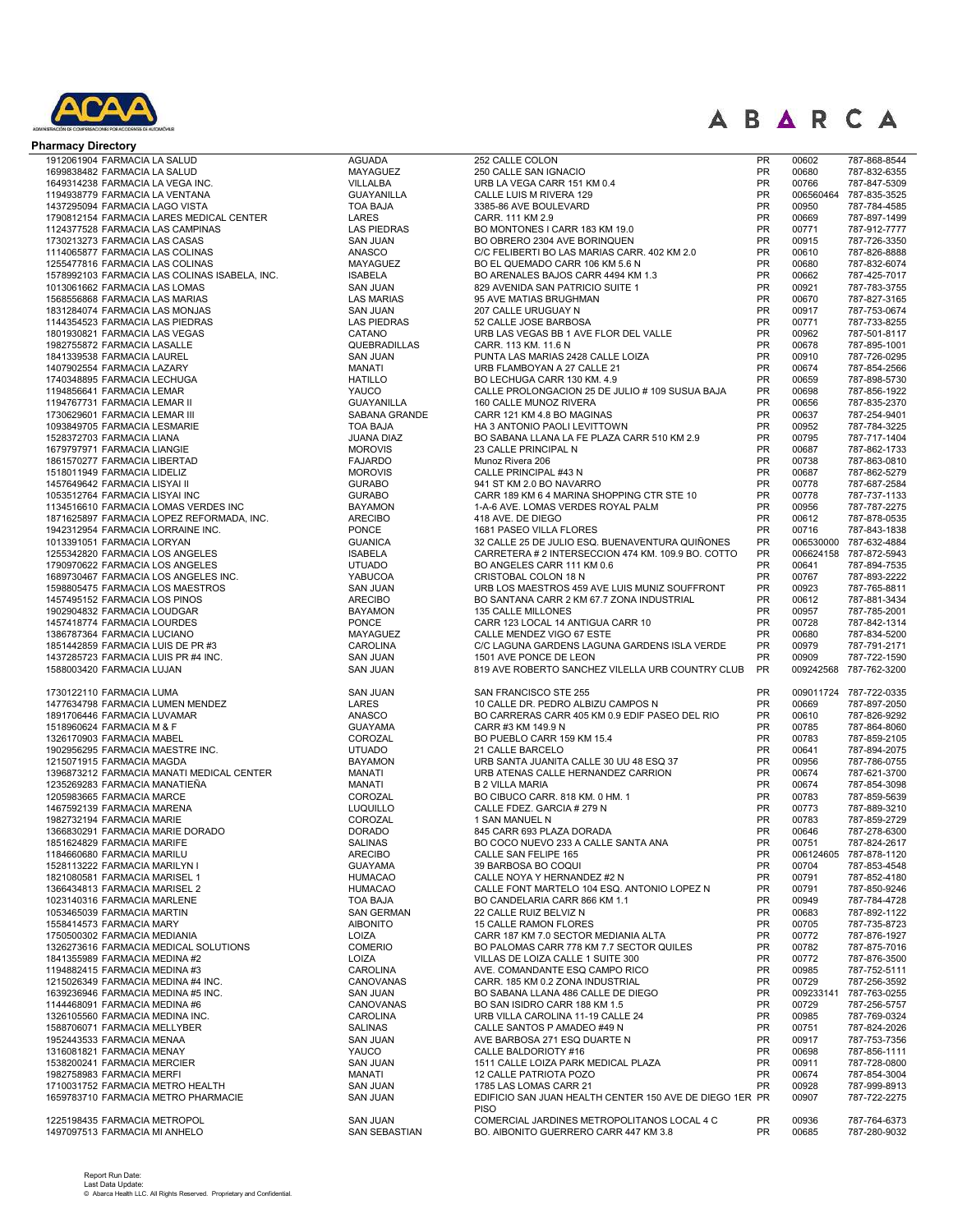

| <b>Pharmacy Directory</b>                                                              |                                             |                                                                             |                        |                |                              |
|----------------------------------------------------------------------------------------|---------------------------------------------|-----------------------------------------------------------------------------|------------------------|----------------|------------------------------|
| 1821373366 FARMACIA MI BUEN VECINO CORP.                                               | <b>AGUADA</b>                               | BO ASOMANTE CARR 115 KM 26.1                                                | <b>PR</b>              | 00602          | 787-868-7711                 |
| 1992838965 FARMACIA MI FAMILIA                                                         | CAYEY                                       | 1 CALLE NUNEZ ROMEU                                                         | PR                     | 00736          | 787-738-3341                 |
| 1245379023 FARMACIA MI SUENO                                                           | <b>AGUADILLA</b><br>SAN SEBASTIAN           | BO CAIMITAL ALTO 123.7 KM 2                                                 | PR<br>PR               | 00603<br>00685 | 787-891-6969                 |
| 1114064102 FARMACIA MIGRANT HEALTH CENTER<br>1619013067 FARMACIA MIGRANT HEALTH CENTER | <b>GUANICA</b>                              | BO PIEDRAS CARR 119 KM 35.2<br>23 BO MONTALVA                               | PR                     | 00647          | 787-834-1924<br>787-821-3377 |
| 1336286400 FARMACIA MIGRANT HEALTH CENTER                                              | <b>MAYAGUEZ</b>                             | 392 CALLE RAMON EMETERIO BETANCES SUR                                       | <b>PR</b>              | 00680          | 787-805-4707                 |
| 1164568515 FARMACIA MIGRANT HEALTH CENTER                                              | LAJAS                                       | BO PALMAREJO CARR 101 KM 7.1                                                | PR                     | 00667          | 787-808-3509                 |
| 1245640929 FARMACIA MIGRANT HEALTH CENTER MARICAO                                      | <b>MARICAO</b>                              | CALLE ZUZUAREGUI #7                                                         | <b>PR</b>              | 00606          | 787-838-3224                 |
| 1497800148 FARMACIA MINELLY<br>1699888339 FARMACIA MIRMAR                              | <b>OROCOVIS</b><br><b>GUAYAMA</b>           | CALLE 155 KM. 31.5 BO. GATO N<br>CALLE CALIMANO 44 N                        | <b>PR</b><br><b>PR</b> | 00720<br>00784 | 787-867-1430<br>787-864-1964 |
| 1588746895 FARMACIA MOCA                                                               | <b>MOCA</b>                                 | 202 AVE LA MOCA                                                             | PR                     | 00676          | 787-877-2216                 |
| 1831273184 FARMACIA MOCA II                                                            | <b>MOCA</b>                                 | CARR 444 KM .7 BO CUCHILLOS                                                 | <b>PR</b>              | 00676          | 787-877-3448                 |
| 1164501839 FARMACIA MODELO                                                             | <b>AGUADILLA</b>                            | <b>BDA CABAN 160</b>                                                        | <b>PR</b>              | 00603          | 787-891-1875                 |
| 1144355660 FARMACIA MODELO                                                             | COROZAL<br><b>SAN SEBASTIAN</b>             | 12 GANDARA                                                                  | <b>PR</b><br><b>PR</b> | 00783<br>00685 | 787-859-3040                 |
| 1578627303 FARMACIA MODELO<br>1891197497 FARMACIA MONARCA                              | <b>VEGA BAJA</b>                            | MJ CABRERO 54<br>CARR 160 KM 4.4 BO. ALMIRANTE NORTE                        | <b>PR</b>              | 00693          | 787-896-1154<br>787-369-6868 |
| 1801978689 FARMACIA MONTE BRISAS                                                       | <b>FAJARDO</b>                              | URB. MONTE BRISAS A 21 CALLE J                                              | <b>PR</b>              | 00738          | 787-863-4445                 |
| 1386686921 FARMACIA MONTE REY                                                          | <b>VEGA ALTA</b>                            | BO MONTE REY CARR 694 KM 12.1                                               | <b>PR</b>              | 00692          | 787-883-2913                 |
| 1225220635 FARMACIA MONTE VERDE                                                        | <b>BAYAMON</b>                              | BO GUARAGUAO CARR 174 KM 10.2 SEC LA MORENITA                               | PR                     | 00956          | 787-780-7383                 |
| 1528595568 FARMACIA MORALES EGIPCIACO<br>1124158084 FARMACIA MORELL CORP.              | <b>MOCA</b><br><b>CAMUY</b>                 | 72 CALLE DON CHEMARY<br>1 AVE MUNOZ RIVERA OESTE SUITE 1                    | PR<br>PR               | 00676<br>00627 | 787-877-3680<br>787-898-3045 |
| 1093003931 FARMACIA MORIAH, INC                                                        | <b>ISABELA</b>                              | 7342 AVE. AGUSTIN RAMOS CALERO BO GUERRERO                                  | PR                     | 00662          | 787-872-0948                 |
| 1689895633 FARMACIA MOROVIS COMM HLTH CTR INC                                          | <b>MOROVIS</b>                              | AVE COROZAL ESQUINA PATRON                                                  | PR                     | 00687          | 787-862-6646                 |
| 1811001704 FARMACIA NARANJITO                                                          | NARANJITO                                   | CALLE GEORGETTI 139 N                                                       | PR                     | 00719          | 787-869-3965                 |
| 1023050697 FARMACIA NATER                                                              | <b>VEGA BAJA</b>                            | 37 CALLE BETANCES                                                           | PR                     | 00693          | 787-858-2280                 |
| 1306071568 FARMACIA NAVARRO<br>1851555080 FARMACIA NEOMED CENTER, INC. SAN LORENZO     | <b>GURABO</b><br><b>SAN LORENZO</b>         | PRADERAS SHOPPING CENTER CARR 381 KM 5.3<br>5 CALLE MUÑOZ RIVERA S          | PR<br><b>PR</b>        | 00778<br>00754 | 787-687-2566<br>787-736-8259 |
| 1083779656 FARMACIA NEREIDA                                                            | <b>CAMUY</b>                                | BO. QUEMADOS CARR. 486 KM 0.1                                               | PR                     | 00627          | 787-898-7999                 |
| 1396737672 FARMACIA NIEVES                                                             | CANOVANAS                                   | CARR 185 KM 15 8 LAS 400 TAS                                                | <b>PR</b>              | 007299723      | 787-876-2006                 |
| 1922152149 FARMACIA NIEVES                                                             | <b>TOA ALTA</b>                             | URB TOA ALTA HEIGHTS N 15 AVE PRINCIPAL                                     | PR                     | 00953          | 787-797-7615                 |
| 1568529659 FARMACIA NOGUERAS                                                           | <b>RINCON</b>                               | CALLE MUNOZ RIVERA #11 OESTE                                                | <b>PR</b>              | 00677          | 787-823-2780                 |
| 1437201894 FARMACIA NORED<br>1316091762 FARMACIA NUEVA                                 | SABANA GRANDE<br><b>MOCA</b>                | AVE. QUILI CHINI #4 N<br>CALLE CONCEPCION VERA #509                         | PR<br><b>PR</b>        | 00637<br>00676 | 787-873-6010<br>787-877-6890 |
| 1619029204 FARMACIA NUEVA                                                              | <b>AGUAS BUENAS</b>                         | BO. SUMIDERO CARR 156 KM 49.0                                               | PR                     | 00703          | 787-732-4799                 |
| 1609932979 FARMACIA NUEVA                                                              | <b>CAMUY</b>                                | 16 AVE MUNOZ RIVERA                                                         | PR                     | 00627          | 787-898-3690                 |
| 1245394030 FARMACIA NUEVA                                                              | <b>HUMACAO</b>                              | 54 CALLE FONT MARTELO                                                       | <b>PR</b>              | 00791          | 787-852-0620                 |
| 1912902008 FARMACIA NUEVA<br>1780745828 FARMACIA NUEVA                                 | MAYAGUEZ<br><b>SAN GERMAN</b>               | DE DIEGO # 113 E N<br>5 CALLE CERRO                                         | <b>PR</b><br><b>PR</b> | 00680<br>00683 | 787-832-5620<br>787-892-5290 |
| 1124242144 FARMACIA NUEVA                                                              | <b>SAN SEBASTIAN</b>                        | URB. RAHOLISA 3                                                             | <b>PR</b>              | 00685          | 787-896-2080                 |
| 1700920535 FARMACIA NUEVA                                                              | <b>VEGA ALTA</b>                            | ESQ. JACINTO SEIJO 58 CALLE LUIS MUNOZ RIVERA                               | <b>PR</b>              | 00692          | 787-883-2460                 |
| 1346228897 FARMACIA NUEVA                                                              | <b>CAROLINA</b>                             | 100 CALLE MUÑOZ RIVERA ESQ SALVADOR BRAU                                    | <b>PR</b>              | 00985          | 787-768-5373                 |
| 1093897993 FARMACIA NUEVA BORINQUEN                                                    | <b>SAN JUAN</b>                             | BO OBRERO SANTURCE AVE BORINQUEN 2039                                       | <b>PR</b>              | 00915          | 787-726-7558                 |
| 1568516268 FARMACIA NUEVA CELIANA, INC<br>1902937006 FARMACIA NUEVA COMERIO, INC.      | YABUCOA<br><b>COMERIO</b>                   | 37 CALLE CRISTOBAL COLON<br>85 CALLE GEORGETTI N                            | <b>PR</b><br>PR        | 00767<br>00782 | 787-893-2440<br>787-875-8265 |
| 1356408389 FARMACIA NUEVO CONCEPTO                                                     | QUEBRADILLAS                                | CALLE CALIFORNIA 157 N                                                      | PR                     | 00678          | 787-895-3060                 |
| 1932205135 FARMACIA OFELIA                                                             | <b>OROCOVIS</b>                             | 6 CALLE PEDRO ARROYO                                                        | PR                     | 00720          | 787-867-2820                 |
| 1588741284 FARMACIA OLIVERO                                                            | CANOVANAS                                   | CALLE CALDERON MUJICA #65                                                   | <b>PR</b>              | 00729          | 787-876-2150                 |
| 1881661882 FARMACIA OMEGA                                                              | <b>SAN GERMAN</b>                           | CALLE DR VEVE #102 N                                                        | PR<br><b>PR</b>        | 00683          | 787-892-5177                 |
| 1114088176 FARMACIA ONE STOP PRESCRIPTION                                              | <b>SAN JUAN</b>                             | C/C PLAZA LAS AMERICAS SUPERMERCADO PUEBLO<br>ESQ.CALLE CALAF               |                        | 00921          | 787-777-0411                 |
| 1033248281 FARMACIA ONE STOP PRESCRIPTION                                              | <b>SAN JUAN</b>                             | 1900 AVE JESUS T PINERO ALTAMIRA SHOPPING CENTER                            | <b>PR</b>              | 00901          | 787-749-0567                 |
| 1467495846 FARMACIA ONE STOP PRESCRIPTION                                              | <b>SAN JUAN</b>                             | 114 AVE DE DIEGO                                                            | PR                     | 00907          | 787-977-2007                 |
| 1659565430 FARMACIA ONE STOP PRESCRIPTION                                              | <b>MANATI</b>                               | PLAZA NUNEZ CARR 670                                                        | <b>PR</b>              | 00674          | 787-854-5357                 |
| 1972794048 FARMACIA ONE STOP PRESCRIPTION                                              | <b>HUMACAO</b>                              | CARR # 3 KM 82.5 DENTRO SUPERMERCADO ECONO<br>HUMACAO SHOPPING CENER        | <b>PR</b>              | 00791          | 787-852-8480                 |
| 1154488542 FARMACIA ONE STOP PRESCRIPTION                                              | CABO ROJO                                   | CABO ROJO SHOPPING CENTER CARR 100 KM 7.1                                   | PR                     | 00623          | 787-255-3636                 |
| 1104133990 FARMACIA ONE STOP PRESCRIPTION                                              | <b>DORADO</b>                               | CARR 693 KM 8 CENTRO COMERCIAL DORADO DEL MAR                               | <b>PR</b>              | 00646          | 787-278-6010                 |
| 1679642789 FARMACIA ONE STOP PRESCRIPTION.                                             | <b>FAJARDO</b>                              | C/C PLAZA FAJARDO CARR 3 KM 74.7                                            | <b>PR</b>              | 00738          | 787-863-3080                 |
| 1033325337 FARMACIA OPD HOSPITAL ASHFORD                                               | <b>SAN JUAN</b>                             | 1451 ASHFORD AVE N                                                          | PR<br><b>PR</b>        | 00907          | 787-721-2160                 |
| 1235504051 FARMACIA ORESTE<br>1295719243 FARMACIA OROCOVIS                             | <b>AGUADA</b><br><b>OROCOVIS</b>            | BARRIO JAGUEY CARR.41 KM. 2.8<br>CALLE 4 DE JULIO STE 17                    | <b>PR</b>              | 00602<br>00720 | 787-589-7281<br>787-867-2450 |
| 1427126622 FARMACIA ORTEGA                                                             | <b>BARCELONETA</b>                          | 13 CALLE GEORGETTI N                                                        | <b>PR</b>              | 00617          | 787-846-2410                 |
| 1811034424 FARMACIA PABON                                                              | <b>GUAYAMA</b>                              | CALLE CALIMANO 89N N                                                        | <b>PR</b>              | 00784          | 787-864-5880                 |
| 1659469039 FARMACIA PABON                                                              | <b>SALINAS</b>                              | <b>BALDORIOTY 62</b>                                                        | <b>PR</b>              | 00751          | 787-824-3072                 |
| 1962557215 FARMACIA PADUA<br>1336183649 FARMACIA PAJUIL                                | JAYUYA<br><b>HATILLO</b>                    | 63 CALLE GUILLERMO ESTEVES<br>BO CAMPO ALEGRE CARR 490 KM 3.2 SECTOR PAJUIL | <b>PR</b><br><b>PR</b> | 00664<br>00659 | 787-828-4265<br>787-820-1972 |
| 1457546871 FARMACIA PAOLA                                                              | COAMO                                       | BO LOS LLANOS CARR 14 KM 26.9                                               | <b>PR</b>              | 00769          | 787-803-4433                 |
| 1427507896 FARMACIA PAOMELA                                                            | <b>SAN JUAN</b>                             | 162 AVE DE LA CONSTITUCION STE 2                                            | <b>PR</b>              | 009012107      | 939-337-7411                 |
| 1346386901 FARMACIA PARQUE                                                             | <b>BAYAMON</b>                              | CALLE PARQUE 6                                                              | <b>PR</b>              | 00961          | 787-785-7284                 |
| 1558497727 FARMACIA PATRIA                                                             | <b>TOA BAJA</b>                             | CARR 866 KM 3.5 SABANA SECA<br>14 CALLE BARCELO                             | <b>PR</b><br><b>PR</b> | 00952          | 787-795-3890                 |
| 1184787202 FARMACIA PEDRAZA<br>1467460642 FARMACIA PEPINO                              | <b>BARRANQUITAS</b><br><b>SAN SEBASTIAN</b> | 1001 AVE EMERITO ESTRADA RIVERA                                             | <b>PR</b>              | 00794<br>00685 | 787-857-4635<br>787-896-3090 |
| 1770705022 FARMACIA PERPETUO SOCORRO                                                   | <b>MOCA</b>                                 | 151 CALLE BARBOSA N                                                         | <b>PR</b>              | 00676          | 787-877-8100                 |
| 1386940443 FARMACIA PIEDRAS BLANCAS                                                    | <b>AGUADA</b>                               | CARR 416 KM 0.9                                                             | <b>PR</b>              | 00602          | 787-252-5100                 |
| 1831216126 FARMACIA PINA                                                               | <b>TOA ALTA</b>                             | BO BUCARABONES CARR 861, KM 5.8                                             | <b>PR</b>              | 00953          | 787-279-0731                 |
| 1275907958 FARMACIA PLAZA<br>1972658219 FARMACIA PLAZA 1                               | MAYAGUEZ<br><b>BAYAMON</b>                  | 58 CALLE PABLO CASALS<br>76 CALLE DR.VEVE                                   | <b>PR</b><br><b>PR</b> | 00680<br>00956 | 787-832-1426<br>787-785-0366 |
| 1861548604 FARMACIA PLAZA 11                                                           | TOA BAJA                                    | BO PAJAROS CANDELARIA CARR 863 KM 0.6                                       | <b>PR</b>              | 00951          | 787-251-1117                 |
| 1881749976 FARMACIA PLAZA 12                                                           | <b>BAYAMON</b>                              | DJ-8 AVE IRLANDA HEIGHTS 10MA SEC SANTA JUANITA                             | <b>PR</b>              | 00956          | 787-780-4730                 |
| 1467508200 FARMACIA PLAZA 13                                                           | <b>BAYAMON</b>                              | BO BUENA VISTA CARR 167 KM. 15.4                                            | <b>PR</b>              | 00956          | 787-797-8335                 |
| 1093861833 FARMACIA PLAZA 15                                                           | <b>BAYAMON</b>                              | AVE. LOS DOMINICOS CALLE 25 URB MIRAFLORES                                  | <b>PR</b>              | 00961          | 787-797-7467                 |
| 1154421345 FARMACIA PLAZA 16<br>1902026727 FARMACIA PLAZA 17                           | <b>GUAYNABO</b><br><b>SAN JUAN</b>          | GARDEN HILLS PLAZA, LOCAL 1379<br>2263 AVE BORINQUEN                        | PR<br><b>PR</b>        | 00966<br>00915 | 787-620-9616<br>787-726-3085 |
| 1184968513 FARMACIA PLAZA 18                                                           | <b>BAYAMON</b>                              | AVE. NELSON MARTINEZ ESQ. AVE. NOGAL URB. LOMAS<br><b>VERDES</b>            | <b>PR</b>              | 00956          | 787-620-9618                 |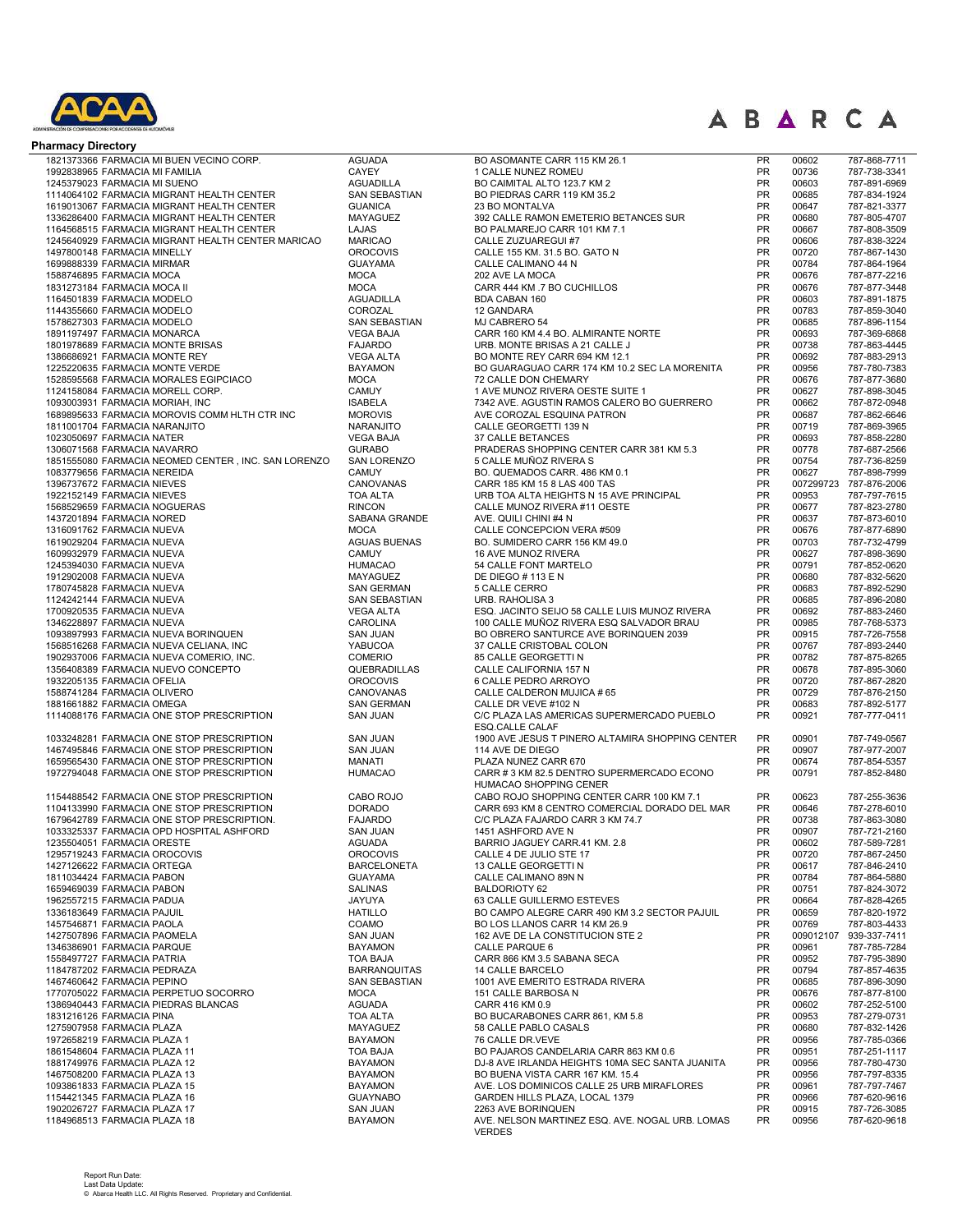

| <b>Pharmacy Directory</b>                       |                      |                                                      |           |           |                        |
|-------------------------------------------------|----------------------|------------------------------------------------------|-----------|-----------|------------------------|
| 1154476406 FARMACIA PLAZA 2                     | <b>BAYAMON</b>       | EXT FOREST HILL D 33 CALLE MARGINAL                  | <b>PR</b> | 00956     | 787-785-3500           |
| 1801941919 FARMACIA PLAZA 3                     | <b>BAYAMON</b>       | 69 CALLE BARBOSA                                     | PR        | 00956     | 787-785-0000           |
| 1871649954 FARMACIA PLAZA 4                     | <b>BAYAMON</b>       | C/C RIVERVIEW URB RIVERVIEW                          | <b>PR</b> | 00956     | 787-620-9604           |
| 1447780929 FARMACIA PLAZA 5                     | <b>BAYAMON</b>       | 262 SANTA ANA AVENUE PLAZA ALTA MALL                 | <b>PR</b> | 00960     | 787-620-9605           |
| 1841346061 FARMACIA PLAZA 6                     | <b>BAYAMON</b>       | EL CANTON MALL                                       | <b>PR</b> | 00956     | 787-780-1740           |
| 1417003476 FARMACIA PLAZA 8                     | <b>SAN JUAN</b>      | AVE DOMENECH 394                                     | <b>PR</b> | 00919     | 787-620-9608           |
| 1043366883 FARMACIA PLAZA 9                     | <b>BAYAMON</b>       | URB ROYAL TOWN X 1 AVE LAS CUMBRES                   | PR        | 00956     | 787-730-5660           |
| 1447491220 FARMACIA POLICLINICA CASTANER        | <b>ADJUNTAS</b>      | 26 BO GARZAS CARR 123                                | PR        | 00601     | 787-829-5656           |
| 1720145238 FARMACIA PONTEZUELA                  | <b>CAROLINA</b>      | COND GOLDEN TOWER C 8 AVE PONTEZUELA                 | PR        | 00983     | 787-769-5240           |
| 1689728990 FARMACIA POPULAR                     | CATANO               | 7 CALLE WILSON ESQ TREN                              | <b>PR</b> | 00962     | 787-788-1245           |
| 1538298641 FARMACIA PORTA SALUD INC             | <b>AGUADILLA</b>     | BO CAMASEYES CARR 459 KM 3.1                         | <b>PR</b> | 00603     | 787-891-8822           |
| 1144407453 FARMACIA POST                        | MAYAGUEZ             | 103 CALLE RAMON EMETERIO BETANCES                    | <b>PR</b> | 00681     | 787-265-6630           |
| 1265563860 FARMACIA PRAKO                       | CATANO               | 78 CALLE FLORES                                      | <b>PR</b> | 00962     | 787-788-2610           |
| 1194810283 FARMACIA PROFESIONAL                 | <b>ADJUNTAS</b>      | 22 CLL DR BARBOSA                                    | PR        | 00601     | 787-829-3305           |
|                                                 |                      |                                                      |           |           |                        |
| 1891076592 FARMACIA PROFESIONAL                 | <b>CAGUAS</b>        | 50 AVENIDA MUNOZ MARIN STE 104 QUADRANGLE MEDICAL PR |           | 00725     | 787-258-3880           |
|                                                 |                      | <b>CENTER</b>                                        |           |           |                        |
| 1740325224 FARMACIA PROFESIONAL ASHFORD         | <b>SAN JUAN</b>      | ASHFORD MEDICAL CENTER CONDADO                       | <b>PR</b> | 00907     | 787-722-1740           |
| 1376665174 FARMACIA PROGRAMA SIDA SAN JUAN      | <b>SAN JUAN</b>      | 1306 AVE FERNANDEZ JUNCOS PDA 19                     | PR        | 00908     | 787-480-3074           |
| 1952819153 FARMACIA PROSALUD                    | <b>GUANICA</b>       | CALLE 25 DE JULIO NUM 4 ESQ. CARR 116 KM 14.0 INT.   | PR        | 00653     | 787-821-1474           |
| 1891841680 FARMACIA PUERTA DE CAROLINA 1        | CAROLINA             | URB VILLA FONTANA AL 1 AVE MONSERRATE                | PR        | 00984     | 787-946-7896           |
| 1023164118 FARMACIA PUERTA DE CAROLINA 2        | CAROLINA             | URB VISTAMAR K 627 AVE PONTEZUELA                    | <b>PR</b> | 00984     | 787-768-6637           |
| 1043366834 FARMACIA PUERTA DE CAROLINA EXPRESSO | <b>CAROLINA</b>      | URB VILLA CAROLINA AVE MONSERRATE ESQ MAIN           | <b>PR</b> | 00985     | 787-998-7129           |
|                                                 |                      | CALDERON                                             |           |           |                        |
| 1881915031 FARMACIA PUREMED                     | <b>PONCE</b>         | 107 EL TUQUE IND. PARK                               | PR        | 00728     | 787-651-8070           |
| 1144236886 FARMACIA QUEBRADILLAS                | QUEBRADILLAS         | SOCORRO ESQ. CALIFORNIA A - 1 N                      | PR        | 00678     | 787-895-6006           |
| 1518028232 FARMACIA QUESADA                     | <b>GUANICA</b>       | 75 CALLE 25 DE JULIO                                 | <b>PR</b> | 00653     | 787-821-3065           |
| 1043369788 FARMACIA QUINONES                    | <b>PENUELAS</b>      | 418 MUNOZ RIVERA                                     | <b>PR</b> | 00624     | 787-836-1042           |
| 1720478076 FARMACIA RABANAL                     | <b>CIDRA</b>         | CARR 173 KM 6.5 SECTOR SAN JOSE BARRIO RABANAL       | <b>PR</b> | 00739     | 787-739-5754           |
| 1457493736 FARMACIA RAISA                       | <b>RINCON</b>        | CARR 115 KM 11.3 BO PUEBLO N                         | <b>PR</b> | 00677     | 787-823-2929           |
| 1629199211 FARMACIA RAMOS                       | <b>ADJUNTAS</b>      | 26 CALLE MUNOZ RIVERA                                | <b>PR</b> | 00601     | 787-829-2495           |
| 1114238383 FARMACIA RAPIDA                      | COAMO                | 18 A BALDORIOTY                                      | <b>PR</b> | 00769     | 787-825-7874           |
| 1376779538 FARMACIA REAL                        | <b>HUMACAO</b>       | 4 CALLE FLOR GERENA                                  | PR        | 00791     | 787-852-5500           |
| 1235237231 FARMACIA RECETAS Y MAS INC.          | TOA BAJA             | CARR 866 KM 3.4 SABANA SECA                          | PR        | 00952     | 787-784-1357           |
| 1326337361 FARMACIA RENACER                     | <b>OROCOVIS</b>      | BO GATO CARR. 155 KM 30.8                            | PR        | 00720     | 787-867-6604           |
| 1063548741 FARMACIA REPARTO                     | <b>SAN GERMAN</b>    | CALLE LUNA ABAJO # 83 N                              | PR        | 00683     | 787-892-5264           |
| 1528112471 FARMACIA REY # 20                    | <b>VIEQUES</b>       | CALLE BENITEZ GUZMAN #52                             | PR        | 00765     | 787-741-8397           |
| 1598840100 FARMACIA REY #1                      | <b>SAN JUAN</b>      | CENTRO COMERCIAL LITHEDA 107 CARR 845 CUPEY BAJO     | <b>PR</b> | 00926     | 787-761-4205           |
|                                                 |                      |                                                      |           |           |                        |
| 1366730228 FARMACIA REY #10                     | <b>SAN JUAN</b>      | 100 CALLE ARZUAGA ESQUINA CAMELIA SOTO               | <b>PR</b> |           | 009253705 787-771-8383 |
| 1679861124 FARMACIA REY #11                     | CATANO               | AVENIDA BARBOSA #115                                 | <b>PR</b> |           | 009624780 787-275-4200 |
| 1063789600 FARMACIA REY #12                     | <b>SAN JUAN</b>      | 300 CALLE TAPIA ESQ GILBERTO MONROIG                 | PR        |           | 009124219 787-982-6969 |
| 1063549657 FARMACIA REY #13                     | <b>NARANJITO</b>     | CARR 152 KM124 BO CEDRO ARRIBA                       | <b>PR</b> | 00719     | 787-869-5591           |
| 1801935382 FARMACIA REY #14                     | <b>AIBONITO</b>      | STREET 722 KM 7 3 DO ROBLES HAPPY PLAZA MALL         | PR        | 00705     | 787-735-5200           |
|                                                 | <b>SALINAS</b>       | CALLE COLON PACHECO 8                                | PR        | 00751     | 787-824-3800           |
| 1679660559 FARMACIA REY #15                     |                      |                                                      | PR        |           | 007572610 787-845-2545 |
| 1598801813 FARMACIA REY #16                     | SANTA ISABEL         | 37 LUIS MUNOZ RIVERA                                 | <b>PR</b> |           |                        |
| 1922481407 FARMACIA REY #17                     | <b>TRUJILLO ALTO</b> | CARR 852 KM 01 INTERSECCION CARR INT 181 PR          |           | 00977     | 787-292-7993           |
| 1316080849 FARMACIA REY #18                     | <b>GUAYNABO</b>      | 5 HERMINIO DIAZ NAVARRO ST. GUAYNABO PUEBLO          | <b>PR</b> | 009695619 | 787-720-2626           |
| 1811299761 FARMACIA REY #19                     | CAROLINA             | LOCAL 1, AVE. SANCHEZ OSORIO CENTRO COMERCIAL        | <b>PR</b> | 00983     | 787-257-1444           |
|                                                 |                      | <b>VILLA FONTANA</b>                                 |           |           |                        |
| 1871745760 FARMACIA REY #2                      | <b>SAN JUAN</b>      | AVE WINSTON CHURCHILL 124 URB CROWN HILLS            | PR        | 00926     | 787-296-1616           |
| 1669902409 FARMACIA REY #21                     | <b>CAYEY</b>         | BO. MONTELLANO #4                                    | <b>PR</b> | 00736     | 787-694-1200           |
| 1023536539 FARMACIA REY #22                     | <b>FAJARDO</b>       | PLAZA CEIBA SHOPPING CENTER (MONTESOL) CARR. 3 KM.   | <b>PR</b> | 00738     | 787-468-4800           |
|                                                 |                      | 49.70 LOCAL 100 BO. QU                               |           |           |                        |
| 1053830398 FARMACIA REY #23                     | <b>JUNCOS</b>        | URB. INDUSTRIAL #6 BO. CEIBA                         | <b>PR</b> | 00777     | 787-713-7300           |
| 1619091303 FARMACIA REY #24                     | <b>BARRANQUITAS</b>  | CARR 156 KM 13 4 BARRIO PALO HINCADO                 | <b>PR</b> | 00794     | 787-857-3980           |
| 1861545212 FARMACIA REY #3                      | <b>SAN JUAN</b>      | CARR 842 KM 2 PT 6 CAMINOS LOS CATALOS BO CAMITO     | <b>PR</b> | 00926     | 787-790-9009           |
| 1629122486 FARMACIA REY #4                      | <b>GURABO</b>        | 65 N CALLE SANTIAGO                                  | PR        | 00778     | 787-712-1780           |
| 1417100389 FARMACIA REY #6                      | <b>CAGUAS</b>        | AVE RAFAEL CORDERO FINAL ESQUINAL TROCHE Y           | PR        | 00725     | 787-743-0530           |
|                                                 |                      | <b>SANTIAGO</b>                                      |           |           |                        |
| 1952429128 FARMACIA REY #7                      | <b>SAN JUAN</b>      | <b>CALLE BRUMBUAGH 51</b>                            | PR        | 00925     | 787-765-7020           |
| 1548302938 FARMACIA REY #8                      | <b>HUMACAO</b>       | 124-126 AVE FONT MARTELO                             | PR        | 00791     | 787-852-1818           |
| 1649482647 FARMACIA REY #9                      | <b>LAS PIEDRAS</b>   | 219 JOSE C BARBESA                                   | <b>PR</b> | 007713055 | 787-733-0323           |
| 1518008903 FARMACIA REYES #2                    | <b>SAN JUAN</b>      | C/C RIO PIEDRAS HEIGHTS AVE PARANA                   | <b>PR</b> | 00926     | 787-764-2899           |
| 1386665131 FARMACIA REYES #3                    | <b>SAN JUAN</b>      | 1320 AVE SAN ALFONSO                                 | <b>PR</b> | 00921     | 787-782-6403           |
| 1982615522 FARMACIA REYES #4                    | CAYEY                | 56 MUNOZ RIVERA SUR                                  | <b>PR</b> | 00736     | 787-738-5343           |
| 1417046228 FARMACIA RIMARI                      | CAGUAS               | 47 CALLE RUIZ BELVIS                                 | <b>PR</b> | 00725     | 787-744-1441           |
| 1942216734 FARMACIA RINA                        | <b>GUAYAMA</b>       | CALLE DERKES ESQ. MCARTHUR N                         | <b>PR</b> | 00784     | 787-864-3069           |
| 1710042312 FARMACIA RIOS                        | <b>CAMUY</b>         | BO PUENTE CARR 2 KM 90 SEC ZARZA                     | <b>PR</b> | 00627     | 787-262-5454           |
| 1629395090 FARMACIA ROSALINA                    | <b>HUMACAO</b>       | 344 AVE FONT MARTELO                                 | <b>PR</b> | 00791     | 787-850-2040           |
| 1366583650 FARMACIA ROYAL                       | <b>SAN JUAN</b>      | 2001 AVE BORINQUEN                                   | <b>PR</b> | 00915     | 787-268-5772           |
| 1962644633 FARMACIA RUBIO                       | <b>MOROVIS</b>       | <b>18 CALLE PRINCIPAL</b>                            | <b>PR</b> | 00687     | 787-862-5252           |
| 1538200928 FARMACIA RUIZ BELVIS                 | <b>CAGUAS</b>        | 17 AVE RAFAEL CORDERO                                | <b>PR</b> | 00725     | 787-746-4919           |
| 1629194394 FARMACIA RUIZ BELVIS                 | <b>LAS PIEDRAS</b>   | Carr. 917 Km 0.1                                     | <b>PR</b> | 00771     | 787-733-0426           |
| 1447546247 FARMACIA RUIZ BELVIS DE HUMACAO      | <b>HUMACAO</b>       | CARR 3 KM 85.9 BO CANDELERO ARRIBA                   | <b>PR</b> | 00791     | 787-850-8011           |
| 1992191670 FARMACIA RUIZ BELVIS DE SAN LORENZO  | <b>SAN LORENZO</b>   | CARRETERA 181 KM 1.00 BO QUEMADOS                    | <b>PR</b> | 00754     | 787-715-3800           |
| 1104966852 FARMACIA RUIZ BELVIS-GURABO          | <b>GURABO</b>        | BO CELADA CARR 181 KM 23.2                           | <b>PR</b> | 00778     | 787-737-3550           |
| 1861533242 FARMACIA RUIZ BELVIS-NAGUABO         | <b>NAGUABO</b>       | CARR 31 KM13.8 BO.PEÑA POBRE                         | <b>PR</b> | 00718     | 787-874-3174           |
| 1770697757 FARMACIA RYDER MEMORIAL              | <b>HUMACAO</b>       | 325 FONT MARTELO AVE                                 | <b>PR</b> | 00792     | 787-852-0768           |
| 1982734620 FARMACIA SAGRADO CORAZON             | <b>AGUADILLA</b>     | BO. CORRALES CALLE 2 KM 122.0                        | <b>PR</b> | 00603     | 787-882-0135           |
| 1205911740 FARMACIA SAGRADO CORAZON             | ANASCO               | BO PIRALES CARR 402 KM 6.0                           | <b>PR</b> | 00610     | 787-826-3190           |
| 1952653776 FARMACIA SAGRADO CORAZON 2           | SABANA GRANDE        | 3 CALLE ANGEL G MARTINEZ                             | <b>PR</b> | 00637     | 939-910-7920           |
| 1699947614 FARMACIA SAGRADO CORAZON EXPRESS     | SABANA GRANDE        | AVE VICENTE QUILINCHINI EDIF DORA PAGANELLI LOCAL 2  | <b>PR</b> | 00637     | 787-873-7676           |
|                                                 |                      |                                                      |           |           |                        |
| 1609024546 FARMACIA SAMARITANA                  | <b>SAN LORENZO</b>   | URB EL PARQUE 150 CALLE 4 CARR 203                   | <b>PR</b> | 00754     | 787-736-7100           |
|                                                 | <b>GURABO</b>        | RALPH'S PLAZA RD 189 SUITE 6                         | <b>PR</b> | 00778     |                        |
| 1376885251 FARMACIA SAMARITANA II               |                      |                                                      |           |           | 787-687-7997           |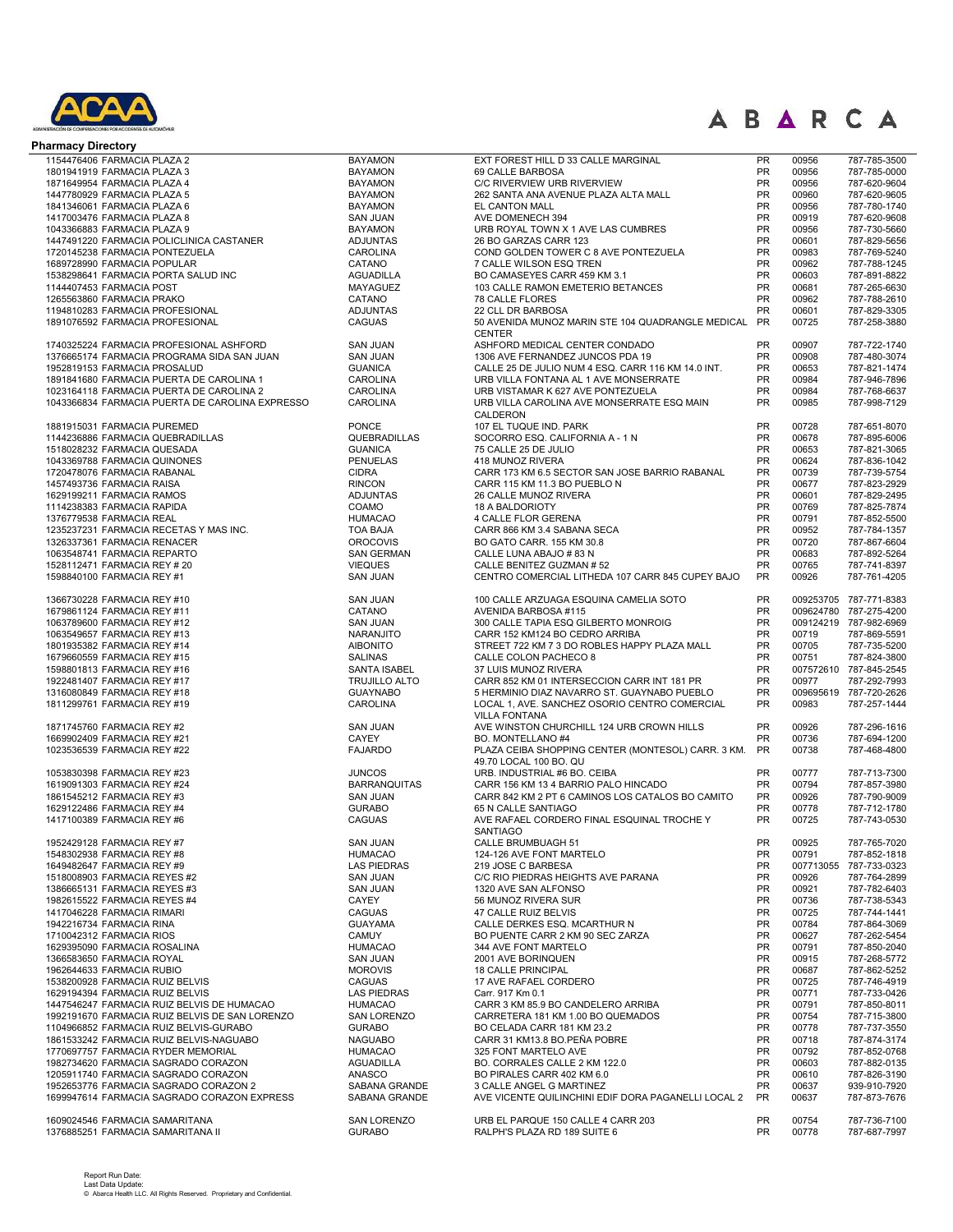

| <b>Pharmacy Directory</b>                     |                      |                                                     |                 |           |                              |
|-----------------------------------------------|----------------------|-----------------------------------------------------|-----------------|-----------|------------------------------|
| 1194865899 FARMACIA SAN AGUSTIN               | <b>SAN GERMAN</b>    | 9 CALLE CONCEPCION SUITE 1                          | PR              | 00683     | 787-892-1164                 |
| 1770678724 FARMACIA SAN ANDRES                | NARANJITO            | CARR 164 KM 2 SEC DESVIO                            | <b>PR</b>       | 00719     | 787-869-3345                 |
| 1639101231 FARMACIA SAN ANTONIO               | <b>CAYEY</b>         | CALLE JOSE DE DIEGO ESQ. MUNOZ RIVERA 4             | PR              | 00737     | 787-738-3010                 |
| 1407984610 FARMACIA SAN ANTONIO               | LARES                | CARR 111 KM 23.2 CRUCE MIJAN N                      | PR              | 00669     | 787-897-2814                 |
| 1225179328 FARMACIA SAN ANTONIO               | SAN SEBASTIAN        | 258 RUIZ BELVIS                                     | <b>PR</b>       | 00685     | 787-280-0606                 |
| 1144318783 FARMACIA SAN ANTONIO               | QUEBRADILLAS         | BO SAN ANTONIO CARR 113 KM 13.6 INT 480             | <b>PR</b>       | 00678     | 787-895-6707                 |
| 1164508503 FARMACIA SAN ANTONIO               | VILLALBA             | CARR. #149 SECTOR TIERRA SANTA                      | <b>PR</b>       | 00766     | 787-847-1096                 |
| 1992858963 FARMACIA SAN ANTONIO               | <b>AGUAS BUENAS</b>  | 31 CALLE RAFAEL LASA                                | <b>PR</b>       | 00703     | 787-732-3131                 |
| 1629144738 FARMACIA SAN ANTONIO               | <b>AIBONITO</b>      | 203 CALLE JULIO CINTRON                             | PR              | 00705     | 787-735-6391                 |
| 1760580690 FARMACIA SAN ANTONIO               | <b>AGUADILLA</b>     | CARR 110 KM 6.2 BO MONTANO POBLADO SAN ANTONIO      | <b>PR</b>       | 00605     | 787-890-3535                 |
| 1639222086 FARMACIA SAN ANTONIO DE AGUADA     | <b>AGUADA</b>        | AVENIDA NATIVO ALERS DESVIO SUR                     | <b>PR</b>       | 00602     | 787-868-2858                 |
| 1114027141 FARMACIA SAN ARCANGEL              | <b>CAGUAS</b>        | 2 MUNOZ RIVERA                                      | <b>PR</b>       | 00725     | 787-744-3400                 |
| 1063556785 FARMACIA SAN BLAS                  | COAMO                | 9 CALLE BOBBY CAPO                                  | <b>PR</b>       | 00769     | 787-825-1285                 |
| 1295886133 FARMACIA SAN CARLOS                | <b>AGUADILLA</b>     | URB SAN CARLOS 3 CALLE A                            | <b>PR</b>       | 00603     | 787-891-1830                 |
| 1265553812 FARMACIA SAN CARLOS                | <b>GUAYAMA</b>       | 94 S DUQUES                                         | <b>PR</b>       | 00784     | 787-864-0116                 |
| 1881732873 FARMACIA SAN CARLOS III INC.       | <b>ARROYO</b>        | 212 CALLE MORSE                                     | <b>PR</b>       | 00714     | 787-839-3095                 |
| 1366517559 FARMACIA SAN FELIPE                | <b>HATILLO</b>       | BO BAYANEY CARR 129 KM, 15                          | <b>PR</b>       | 00659     | 787-898-6378                 |
| 1487797098 FARMACIA SAN FRANCISCO             | <b>BARCELONETA</b>   | 24 CALLE GEORGETTI                                  | <b>PR</b>       | 00617     | 787-846-2630                 |
| 1942341730 FARMACIA SAN FRANCISCO             | <b>VEGA BAJA</b>     | <b>4 CALLE BETANCES</b>                             | <b>PR</b>       | 00693     | 787-858-2784                 |
| 1316034556 FARMACIA SAN GABRIEL               | <b>CAROLINA</b>      | URB LOMAS DE CAROLINA K 4 CALLE MONTE MEMBRILLO     | <b>PR</b>       | 00987     | 787-257-2420                 |
| 1336264787 FARMACIA SAN ISIDRO                | SABANA GRANDE        | 216 CALLE SAN ISIDRO                                | PR              | 00637     | 787-804-0225                 |
| 1619044864 FARMACIA SAN JORGE                 | PONCE                | 87 CALLE ATOCHA                                     | PR              | 00730     | 787-840-5979                 |
| 1073661633 FARMACIA SAN JOSE                  | <b>AIBONITO</b>      | 59 CALLE SAN JOSE                                   | PR              | 00705     | 787-735-2401                 |
| 1104039262 FARMACIA SAN JOSE                  | <b>CAMUY</b>         | BO MEMBRILLO CARR 2                                 | <b>PR</b>       | 00627     | 787-898-2226                 |
| 1538381090 FARMACIA SAN JOSE                  | <b>CIDRA</b>         | 39 MUNOZ BARRIOS N                                  | <b>PR</b>       | 00739     | 787-739-2641                 |
| 1396886693 FARMACIA SAN JOSE                  | <b>HUMACAO</b>       | C/ C SAN JOSE CARR. 13 LOCAL 11                     | PR              | 00791     | 787-852-9494                 |
| 1699763326 FARMACIA SAN JOSE                  | LARES                | 3 CALLE SAN JOSE                                    | <b>PR</b>       | 00669     | 787-897-1500                 |
| 1831298546 FARMACIA SAN JOSE                  | <b>MOCA</b>          | 56 DON CHEMARY                                      | PR              | 00676     | 787-877-4370                 |
| 1255456430 FARMACIA SAN JOSE                  | <b>LAJAS</b>         | CALLE 65 INFANTERIA #15                             | <b>PR</b>       | 00667     | 787-899-1693                 |
| 1386973576 FARMACIA SAN JOSE                  | MAYAGUEZ             | 5 CALLE DE DIEGO E ESQ DR BASORA                    | <b>PR</b>       | 006804811 | 787-986-7837                 |
| 1144372822 FARMACIA SAN JOSE #1               | <b>TOA ALTA</b>      | 25 CALLE LUIS MUNOZ RIVERA                          | <b>PR</b>       | 00953     | 787-870-1450                 |
| 1831241512 FARMACIA SAN JOSE #2               | <b>TOA BAJA</b>      | BO CAMPANILLA CARR 865 KM 1.3 CALLE PRINCIPAL       | PR              | 00949     | 787-794-9450                 |
| 1366593329 FARMACIA SAN JOSE #4               | <b>DORADO</b>        | 253 CALLE MENDEZ VIGO                               | <b>PR</b>       | 00646     | 787-796-1120                 |
| 1790830958 FARMACIA SAN JUSTO INC.            | <b>TRUJILLO ALTO</b> | CARR 848 CENTRO 4 PLAZA EXPRESO TRUJILLO ALTO       | <b>PR</b>       | 00978     | 787-755-1085                 |
|                                               |                      | <b>INTERSCCION</b>                                  |                 |           |                              |
| 1679760151 FARMACIA SAN LAZARO                | <b>BAYAMON</b>       | WP 2 AVE SANTA JUANITA                              | <b>PR</b>       | 00956     | 787-251-5930                 |
| 1043339245 FARMACIA SAN LORENZO               | SAN LORENZO          | JOSE DE DIEGO # 104 OESTE                           | <b>PR</b>       | 00754     | 787-736-3641                 |
| 1265599484 FARMACIA SAN LUIS                  | <b>SAN LORENZO</b>   | 106 CALLE MUNOZ RIVERA SUR                          | <b>PR</b>       | 00754     | 787-736-2771                 |
| 1629069984 FARMACIA SAN MARCOS                | <b>HATILLO</b>       | 35 CALLE VIDAL FELIX                                | <b>PR</b>       | 00659     | 787-898-2525                 |
| 1114001963 FARMACIA SAN MARTIN 1              | <b>VEGA BAJA</b>     | 105 CARR 686 EDIF SAN MARTIN                        | <b>PR</b>       | 00693     | 787-858-1231                 |
| 1720160476 FARMACIA SAN MARTIN 2              | <b>BARCELONETA</b>   | 9 CALLE GEORGETTI                                   | <b>PR</b>       | 00617     | 787-846-3474                 |
| 1922183706 FARMACIA SAN MARTIN 3              | <b>MANATI</b>        | PLAZA PUERTA DEL SOL 54 CARR 2 KM 49.5              | <b>PR</b>       | 00674     | 787-884-4445                 |
| 1659406015 FARMACIA SAN MIGUEL                | <b>HATILLO</b>       | 116 AVE DR SUSONI                                   | PR              | 00659     | 787-898-4190                 |
| 1881787356 FARMACIA SAN MIGUEL                | NARANJITO            | 109 CALLE GEORGETTI                                 | PR              | 00719     | 787-869-2460                 |
| 1255476644 FARMACIA SAN MIGUEL                | <b>VEGA BAJA</b>     | CALLE BETANCES #54 N                                | PR              | 00693     | 787-858-5267                 |
| 1801205125 FARMACIA SAN MIGUEL                | <b>FAJARDO</b>       | 54 CALLE DR LOPEZ                                   | <b>PR</b>       | 00738     | 787-863-1870                 |
| 1083756415 FARMACIA SAN MIGUEL ARCANGEL       | <b>UTUADO</b>        | 12 CALLE BARCELO                                    | <b>PR</b>       | 006412949 | 787-894-2118                 |
| 1902164387 FARMACIA SAN MIGUEL SL INC         | <b>SAN LORENZO</b>   | PLAZA BUXO #3 CARR 181 KM 0.6 INT 183               | PR              | 00754     | 787-736-2900                 |
| 1134349236 FARMACIA SAN PABLO                 | <b>BAYAMON</b>       | CALLE SANTA CRUZ #70 URB SANTA CRUZ                 | <b>PR</b>       | 00960     | 787-620-4747                 |
| 1093792202 FARMACIA SAN PABLO INC.            | <b>CIDRA</b>         | 64 CALLE BARCELO                                    | <b>PR</b>       | 00739     | 787-739-8300                 |
| 1104234467 FARMACIA SAN PABLO SAN PEDRO, INC. | LAJAS                | 152 CALLE UNION                                     | PR              | 00667     | 939-214-7205                 |
| 1164537395 FARMACIA SAN PEDRO                 | <b>LAJAS</b>         | CARR. 116 INTERSECCION 304 BO. LA PARGUERA KM 0.1   | PR              | 00667     | 787-899-8719                 |
| 1427092733 FARMACIA SAN PEDRO                 | <b>GUAYNABO</b>      | CALLE MUNOZ RIVERA #7                               | <b>PR</b>       | 00969     | 787-720-2196                 |
| 1154831469 FARMACIA SAN PEDRO                 | YAUCO                | CARR 121 KM 13.3 SECTOR CUATRO CALLES BO. SUSUA     | <b>PR</b>       | 00698     | 787-987-8036                 |
|                                               |                      | <b>BAJA</b>                                         |                 |           |                              |
| 1952446825 FARMACIA SAN RAFAEL                | <b>SAN JUAN</b>      | 851 ESQ. SAN RAFAEL PDA. 20 CALLE LAFAYETTE         | <b>PR</b>       | 00909     | 787-724-3307                 |
| 1740329903 FARMACIA SAN RAFAEL                | QUEBRADILLAS         | 165 CALLE SAN JUSTO                                 | <b>PR</b>       | 00678     | 787-895-2121                 |
| 1083757181 FARMACIA SAN SEBASTIAN             | SAN SEBASTIAN        | BO HOYAMALA CARR 119 KM 28.6                        | <b>PR</b>       | 00685     | 787-896-4650                 |
| 1962624411 FARMACIA SANDIN                    | CATANO               | AVE. BARBOSA CARR.194                               | PR              | 00963     | 787-788-1441                 |
| 1588897581 FARMACIA SANDUT                    | <b>SAN SEBASTIAN</b> | BO CALABAZAS CARR 435 INT 432 KM 4.1                | <b>PR</b>       | 00685     | 787-896-1111                 |
| 1518094168 FARMACIA SANTA ANA                 | <b>ARECIBO</b>       | BO SANTANA CARR.2 KM. 69.8                          | <b>PR</b>       | 00616     | 787-881-2035                 |
| 1306064191 FARMACIA SANTA ANA                 | <b>PONCE</b>         | 367 CALLE VICTORIA N                                | <b>PR</b>       | 00730     | 787-842-2285                 |
| 1295833234 FARMACIA SANTA ANA                 | <b>PATILLAS</b>      | 29 CALLE MUNOZ RIVERA                               | <b>PR</b>       | 00723     | 787-839-5025                 |
| 1194841932 FARMACIA SANTA ANA                 | CAGUAS               | 39 CALLE GAUTIER BENITEZ                            | <b>PR</b>       | 00725     | 787-743-5935                 |
| 1477678274 FARMACIA SANTA ANA II              | <b>CAGUAS</b>        | TURABO GARDENS CALLE 2 ESQ 31 5TA SECC              | <b>PR</b>       | 00726     | 787-746-7757                 |
| 1093939415 FARMACIA SANTA ISIDRA              | <b>FAJARDO</b>       | ESQ URB. SANTA ISIDRA 1CALLE UNION                  | <b>PR</b>       | 00738     | 787-863-2070                 |
| 1336386960 FARMACIA SANTA JUANA               | CAGUAS               | URB SANTA JUANITA AVE LUIS MUNOZ MARIN J 1 CALLE 12 | <b>PR</b><br>PR | 00725     | 787-743-3503<br>787-797-4966 |
| 1881792562 FARMACIA SANTA OLAYA               | <b>BAYAMON</b>       | SANTA OLAYA CARR 829 KM 6.2                         |                 | 00956     |                              |
| 1821140575 FARMACIA SANTA RITA                | SAN SEBASTIAN        | 3 CALLE JOSE MENDEZ CARDONA N                       | PR              | 00685     | 787-896-1850                 |
| 1386766632 FARMACIA SANTA RITA                | <b>VEGA ALTA</b>     | CARR 2 KM 29.6                                      | <b>PR</b>       | 00692     | 787-883-4445                 |
| 1770005134 FARMACIA SANTA TERESA              | SABANA GRANDE        | CARR. 363 KM 0.1 BO. SANTANA                        | <b>PR</b>       | 00637     | 787-342-9029                 |
| 1225047186 FARMACIA SANTA TERESITA            | <b>BAYAMON</b>       | URB SANTA JUANITA DC 2 AVE MINILLAS SEC 10          | PR              | 00956     | 787-786-8692                 |
| 1619019338 FARMACIA SANTIAGO                  | <b>MANATI</b>        | BO COTTO NORTE INTERIOR CARR 670 KM 1.8             | PR              | 00674     | 787-884-1114                 |
| 1508311101 FARMACIA SANTONI                   | <b>GUAYANILLA</b>    | CARR 132 KM 4.3 BO MACANA                           | <b>PR</b>       | 00656     | 787-835-4561                 |
| 1720152218 FARMACIA SERRANO                   | MAYAGUEZ             | 169 CALLE MENDEZ VIGO ESTE                          | <b>PR</b>       | 00680     | 787-834-3400                 |
| 1275740490 FARMACIA SERRANO IV                | MAYAGUEZ             | MIRADERO PLAZA 1190 CARR 108 SUITE 101              | <b>PR</b>       | 00682     | 787-265-2684                 |
| 1225164866 FARMACIA SIEMPREABIERTA            | <b>SAN JUAN</b>      | 370 AVE DOMENECH                                    | <b>PR</b>       | 00919     | 787-764-3360                 |
| 1083771091 FARMACIA SOLMARIE                  | <b>CAMUY</b>         | BO PUENTES CARR 119 KM 0.3                          | <b>PR</b>       | 00627     | 787-898-5873                 |
| 1932657558 FARMACIA SONIA                     | <b>JUANA DIAZ</b>    | CARR 149 KM 66.9 BO. LOMAS                          | <b>PR</b>       | 00795     | 787-987-8020                 |
| 1154497477 FARMACIA SONIA                     | <b>JUANA DIAZ</b>    | COMERIO 61                                          | <b>PR</b>       | 00795     | 787-837-2666                 |
| 1891807707 FARMACIA SUGGEILY                  | <b>GUANICA</b>       | CARR 116 Km 24.7 BO EL CANO N                       | PR              | 00653     | 787-821-1105                 |
| 1811028913 FARMACIA SUMMIT HILLS              | <b>SAN JUAN</b>      | SUMMIT HILLS 1727 AVE JESUS T PINERO                | <b>PR</b>       | 00920     | 787-792-5797                 |
| 1033216973 FARMACIA TANON                     | <b>BAYAMON</b>       | URB ROYAL PALM IL 26 AVE NOGAL                      | <b>PR</b>       | 00956     | 787-779-6173                 |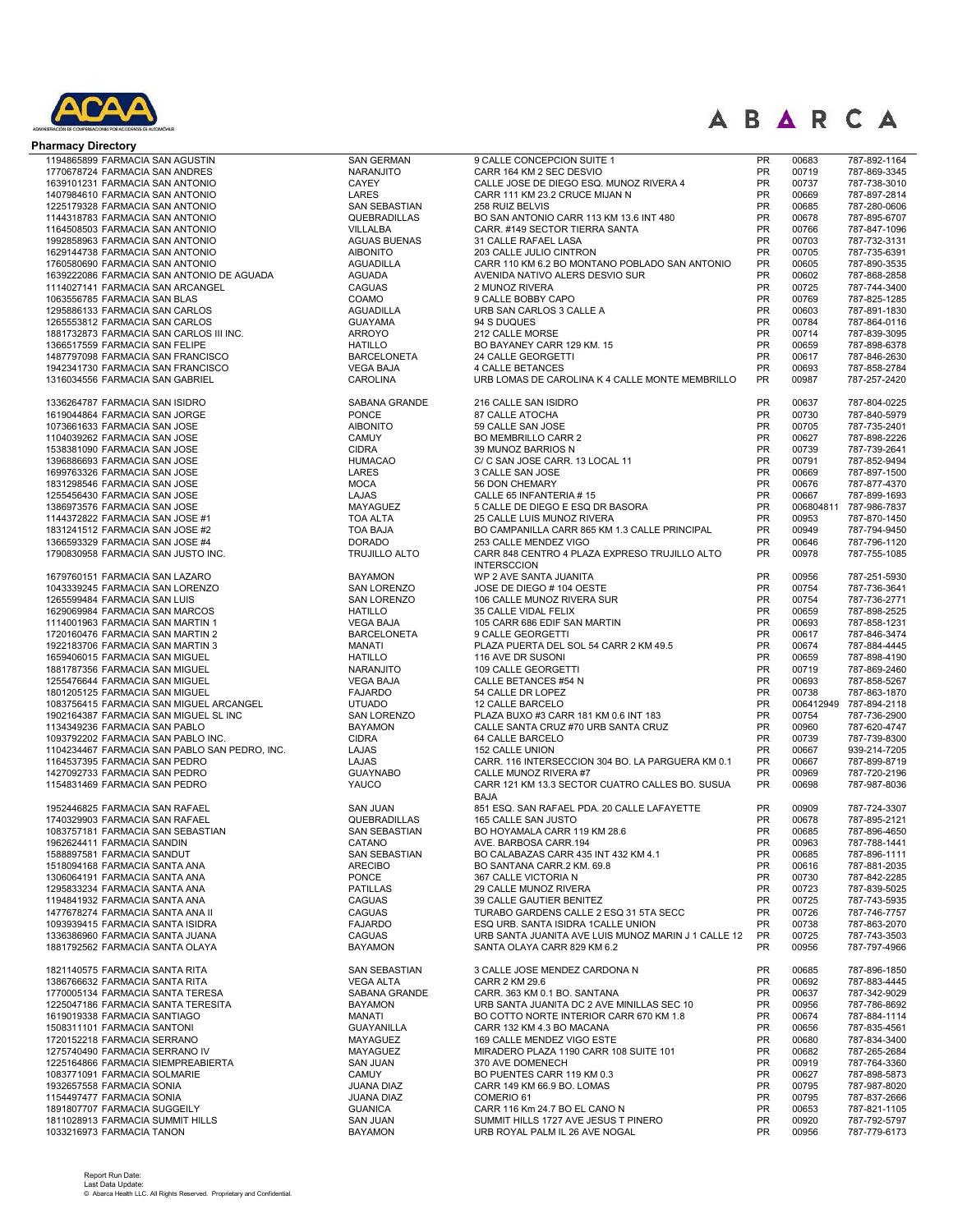

| <b>Pharmacy Directory</b>                                                        |                                          |                                                                                              |                        |                    |                              |
|----------------------------------------------------------------------------------|------------------------------------------|----------------------------------------------------------------------------------------------|------------------------|--------------------|------------------------------|
| 1487805297 FARMACIA TIERRAS NUEVAS                                               | <b>MANATI</b>                            | BO TIERRAS NUEVAS ROAD 685 KM 2.9                                                            | <b>PR</b>              | 00674              | 787-884-6201                 |
| 1083821284 FARMACIA TOA BAJA                                                     | <b>TOA BAJA</b>                          | 17 CALLE LUIS MUNOZ RIVERA                                                                   | PR                     | 00949              | 787-794-2343                 |
| 1952693780 FARMACIA TOA LINDA                                                    | <b>TOA ALTA</b>                          | URB TOA LINDA CARR 861 RAMAL 820 BLOQ C-1                                                    | PR                     | 00953              | 787-799-2362                 |
| 1750596862 FARMACIA TORRE SAN CRISTOBAL                                          | <b>PONCE</b><br><b>VEGA BAJA</b>         | 506 CARR PR 506 KM 1.2 COTO LAUREL<br>CARR. 2 KM 40.2                                        | <b>PR</b><br><b>PR</b> | 00780<br>00693     | 787-848-2100<br>787-855-6033 |
| 1689752941 FARMACIA TRIPLE R INC<br>1548387442 FARMACIA TU FAMILIA               | <b>AGUADA</b>                            | BO LAGUNA CARR 416 KM 8.6                                                                    | <b>PR</b>              | 00602              | 787-868-0959                 |
| 1881072452 FARMACIA TU FAMILIA                                                   | <b>CAGUAS</b>                            | C11 AVE JOSE VILLARES                                                                        | PR                     | 007252665          | 787-961-9796                 |
| 1457487860 FARMACIA TU FAVORITA                                                  | CABO ROJO                                | 59 CALLE MUNOZ RIVERA                                                                        | <b>PR</b>              | 00623              | 787-851-1260                 |
| 1568841039 FARMACIA TU RECETA                                                    | <b>GUAYNABO</b>                          | CARR. 169 KM. 7.2 #21 LOCAL 1 BO. CAMARONES                                                  | <b>PR</b>              | 00969              | 787-272-7788                 |
| 1861529232 FARMACIA TU SALUD                                                     | <b>MOCA</b>                              | BO CANA CARR 111 KM 11.5                                                                     | <b>PR</b>              | 00676              | 787-818-1345                 |
| 1861691347 FARMACIA TURABO GARDENS                                               | <b>CAGUAS</b>                            | CENTRO COMERCIAL TURABO GARDENS                                                              | <b>PR</b>              | 00725              | 787-744-6690                 |
| 1477653178 FARMACIA UNITY                                                        | <b>AIBONITO</b>                          | CALLE SAN JOSE 51 OESTE                                                                      | <b>PR</b>              | 00705              | 787-735-2241                 |
| 1245253616 FARMACIA UNIVERSITY GARDENS<br>1306106661 FARMACIA VALLE TOLIMA. INC. | <b>SAN JUAN</b><br><b>CAGUAS</b>         | URB UNIVERSITY GARDEN COND GARDEN CENTER LOCAL 1- PR<br>DEL RIO SHOPPING CENTER VALLE TOLIMA | <b>PR</b>              | 00927<br>00725     | 787-763-1074<br>787-653-8777 |
|                                                                                  |                                          |                                                                                              |                        |                    |                              |
| 1194937474 FARMACIA VALLEMAR                                                     | <b>BAYAMON</b>                           | Z 1 AVE. CARLOS J ANDALUZ                                                                    | <b>PR</b>              | 00956              | 787-785-2458                 |
| 1710034798 FARMACIA VARGAS                                                       | <b>SAN JUAN</b>                          | 1000 AVE JESUS T PINERO                                                                      | <b>PR</b>              | 00921              | 787-782-6129                 |
| 1598743676 FARMACIA VAZQUEZ<br>1760916472 FARMACIA VAZQUEZ # 2                   | CAYEY<br><b>CAYEY</b>                    | 54 CALLE JOSE DE DIEGO ESTE N<br>EDIFICIO BO. MONTELLANO KM. 56.5 CARR #1                    | <b>PR</b><br>PR        | 00736<br>00736     | 787-263-2444<br>787-738-1444 |
| 1922527969 FARMACIA VEGA ALTA, INC.                                              | <b>VEGA ALTA</b>                         | MUNOZ RIVERA #36                                                                             | <b>PR</b>              | 00692              | 787-883-4140                 |
| 1679706675 FARMACIA VELEZ                                                        | <b>ARECIBO</b>                           | BO FACTOR 1 CARR 683 KM 1.3                                                                  | <b>PR</b>              | 00612              | 787-881-6300                 |
| 1871594531 FARMACIA VENUS GARDENS                                                | <b>SAN JUAN</b>                          | VENUS GARDENS PLAZA AVE ACUARIO SUITE 16                                                     | <b>PR</b>              | 00926              | 787-761-4990                 |
| 1750417697 FARMACIA VICARIO                                                      | YAUCO                                    | CALLE MATTEI LLUBRERAS #44                                                                   | <b>PR</b>              | 00698              | 787-856-1044                 |
| 1609887272 FARMACIA VICTORIA                                                     | <b>ARECIBO</b>                           | BO HATO ARRIBA CARR 129 KM 50.                                                               | <b>PR</b>              | 00612              | 787-878-6665                 |
| 1821489519 FARMACIA VIDA                                                         | <b>PONCE</b>                             | CENTRO DEL SUR MALL BLVD MIGUEL A POU KM 26.4                                                | <b>PR</b>              | 00730              | 787-840-2015                 |
| 1427028851 FARMACIA VILLA ANDALUCIA                                              | <b>SAN JUAN</b>                          | CENTRO COMERCIAL VILLA ANDALUCIA D-1 CALLE<br>URB VILLA CARMEN Q 48 AVE.LUIS MUNOZ MARIN     | <b>PR</b><br><b>PR</b> | 00926              | 787-761-7605                 |
| 1497807457 FARMACIA VILLA CARMEN                                                 | <b>CAGUAS</b>                            |                                                                                              |                        | 00725              | 787-743-3365                 |
| 1346360419 FARMACIA VILLA REAL                                                   | <b>VEGA BAJA</b>                         | CALLE 2 C2 URB VILLA REAL N                                                                  | PR                     | 00694              | 787-858-1336                 |
| 1336123322 FARMACIA VILLALBA                                                     | VILLALBA                                 | CARR. 149 KM 58.1 SEC TIERRA SANTA                                                           | PR                     | 00766              | 787-847-8600                 |
| 1154456820 FARMACIA VILLAS DE CASTRO                                             | <b>CAGUAS</b>                            | VILLAS DE CASTRO A 18 CALLE 2                                                                | <b>PR</b>              | 00725              | 787-746-0962                 |
| 1861908972 FARMACIA VIVA                                                         | JUANA DIAZ                               | CARR. 14 KM 18.3 SECTOR TIJERAS                                                              | <b>PR</b>              | 00795              | 787-987-8482                 |
| 1639240419 FARMACIA WILMET                                                       | <b>YABUCOA</b><br><b>MAUNABO</b>         | CALLE CRISTOBAL COLON #25 N                                                                  | <b>PR</b><br><b>PR</b> | 00767<br>00707     | 787-893-1210                 |
| 1275791113 FARMACIA WILMET #2<br>1831309756 FARMACIA WILSONS                     | PONCE                                    | 51 LUIS MUÑOZ RIVERA<br>URB LAS DELICIAS 934 AVE PONCE DE LEON                               | <b>PR</b>              | 00728              | 787-861-6066<br>787-840-2150 |
| 1316391261 FARMACIA Y GIFT SHOP MENONITA                                         | <b>CAGUAS</b>                            | CARR 172 CAGUAS A CIDRA URB TURABO GARDENS                                                   | <b>PR</b>              | 00726              | 787-653-0550                 |
| 1972820553 FARMACIA YADANIA                                                      | CAMUY                                    | BO ZANJAS CARR 486 KM 2.0                                                                    | <b>PR</b>              | 00627              | 787-262-7300                 |
| 1598821506 FARMACIA YAMILA                                                       | <b>AIBONITO</b>                          | EDIF AIBONITO PLAZA E 5 20 CALLE PEDRO GONZALEZ                                              | <b>PR</b>              | 00705              | 787-735-2456                 |
| 1053692228 FARMACIA YANI                                                         | SAN SEBASTIAN                            | BO CULEBRINA CARR 109 KM 26.7                                                                | <b>PR</b>              | 00685              | 787-896-1212                 |
| 1619417326 FARMACIA YANIZ                                                        | COROZAL                                  | G4 CALLE 6 URB MARIA DEL CARMEN                                                              | <b>PR</b>              | 00783              | 787-693-0302                 |
| 1225181167 FARMACIA YARIMAR I                                                    | <b>SAN JUAN</b>                          | 904 LAS LOMAS CALLE 31 SW                                                                    | <b>PR</b>              | 00921              | 787-792-3196                 |
| 1598819211 FARMACIA YARIMAR II                                                   | TOA ALTA                                 | BO ORTIZ CARR 829 KM 2                                                                       | <b>PR</b>              | 00953              | 787-799-2177                 |
| 1407997984 FARMACIA YARY AM<br>1407132293 FARMACIA YARY MAR                      | CABO ROJO<br>SAN SEBASTIAN               | 44 CALLE BRAU<br>BO ROBLES CARR #446 KM 3.3                                                  | <b>PR</b><br>PR        | 00623<br>00685     | 787-851-1275<br>787-896-6969 |
| 1497898852 FARMACIA YOLY                                                         | <b>CAYEY</b>                             | CALLE MUNOZ RIVERA 105 SUR                                                                   | PR                     | 007364704          | 787-738-2457                 |
| 1841328176 FARMACIA YOMAR                                                        | MAYAGUEZ                                 | CALLE DR RAMON EMETERIO BETANCES 160 SUR                                                     | PR                     | 00680              | 787-832-4104                 |
| 1114052511 FARMACIA YUMAC                                                        | <b>CAMUY</b>                             | 7 AVE. MUÑOZ RIVERA                                                                          | <b>PR</b>              | 00627              | 787-898-3530                 |
| 1811043417 FARMACIA ZARINET                                                      | <b>AGUADA</b>                            | CARR 417 KM 4 1 BO MAMEY                                                                     | PR                     | 00602              | 787-252-1642                 |
| 1720324957 FARMACIAS PLAZA DORADO                                                | <b>DORADO</b>                            | CARR 695 KM 1.4 BO HIGUILLAR                                                                 | PR                     | 00646              | 787-626-7700                 |
| 1841705357 FARMACIAS SAVIA #3                                                    | <b>BAYAMON</b>                           | INT 199 AND 167 REXVILLE TOWN CENTER LOCAL 30                                                | <b>PR</b>              | 00957              | 787-805-3505                 |
| 1629525563 FARMACIAS SAVIA 2                                                     | <b>TRUJILLO ALTO</b>                     | CARR. 181 PR TUJILLO ALTO SHOPPING CENTER PLAZA                                              | <b>PR</b>              | 00976              | 787-534-3000                 |
| 1669507687 FARMACOOP DE AGUADA                                                   | <b>AGUADA</b><br><b>BAYAMON</b>          | BO ASOMANTE CARR 115 KM 24.8                                                                 | <b>PR</b>              | 00602              | 787-868-9495                 |
| 1689788663 FARMARKET BELLA VISTA<br>1083782270 FIRST PHARMACY #1                 | <b>SAN JUAN</b>                          | COMERCIAL BELLA VISTA EDIF1 LOCAL 1-A<br>HYDE PARK 870 CALLE LAS MARIAS                      | PR<br><b>PR</b>        | 00957<br>00927     | 787-797-2709<br>787-763-9536 |
| 1689689226 FIRST PHARMACY #3                                                     | <b>SAN JUAN</b>                          | CALLE GEORGETTI #86 N                                                                        | PR                     | 00927              | 787-751-6646                 |
| 1467504324 FIRST PHARMACY #4                                                     | <b>SAN JUAN</b>                          | AVE. BARBOSA 426                                                                             | <b>PR</b>              | 00917              | 787-763-3185                 |
| 1043498991 FIRST PHARMACY #5                                                     | <b>SAN JUAN</b>                          | 653 AVE PONCE DE LEON MIRAMAR                                                                | PR                     | 00907              | 787-722-3600                 |
| 1396787966 FIRST PHARMACY #6                                                     | <b>GUAYNABO</b>                          | BO JUAN DOMINGO CARR 2 KM 7.2                                                                | <b>PR</b>              | 00969              | 787-782-1025                 |
| 1497807275 FIRST PHARMACY 2                                                      | <b>SAN JUAN</b>                          | 670 AVE.PONCE DE LEON MIRAMAR                                                                | PR                     | 00907              | 787-725-2390                 |
| 1740726686 FIRST PHARMACY 7                                                      | <b>VEGA ALTA</b>                         | CARR #2 KM 29.7 LOCAL N-142 PLAZA CARIBE MALL                                                | <b>PR</b>              | 00692              | 787-883-4133                 |
| 1134133069 GENESIS PHARMACY                                                      | <b>PATILLAS</b>                          | CARR 3 KM 123.0                                                                              | <b>PR</b>              | 00723              | 787-839-4461                 |
| 1114343043 GOOD CARE PHARMACY INC<br>1548401144 GRAFED PHARMACY SOLUTIONS        | <b>ARECIBO</b><br>VILLALBA               | CARR #2 KM 68 SANTANA<br>BO TIERRA SANTA CARR 149 KM 57.4                                    | <b>PR</b><br><b>PR</b> | 00612<br>00766     | 787-878-9945<br>787-847-9393 |
| 1215188958 GUAYNABO CITY PHARMACY                                                | <b>GUAYNABO</b>                          | 140 AVE LAS CUMBRES 199                                                                      | <b>PR</b>              | 00969              | 787-790-4312                 |
| 1942358858 HIGHWAY PHARMACY                                                      | SANTA ISABEL                             | PLAZA OASIS BO FELICIA CARR 153 KM 6.9                                                       | <b>PR</b>              | 00757              | 787-845-6272                 |
| 1376093401 HIS PHARMACY LLC                                                      | <b>VEGA BAJA</b>                         | CARR. 137 KM. 7.2 LOCAL 2 BO. PUGNADO                                                        | <b>PR</b>              | 00693              | 787-965-7999                 |
| 1417084526 ISABELA DRUG INC.                                                     | <b>ISABELA</b>                           | CALLE BARBOSA 9                                                                              | <b>PR</b>              | 00662              | 787-872-2560                 |
| 1215154786 ISABELA FARMA EXPRESS                                                 | <b>ISABELA</b>                           | AVE NOEL ESTRADA 1-350G                                                                      | <b>PR</b>              | 00662              | 787-872-1930                 |
| 1841333812 ISLOTE DRUG PHARMACY                                                  | <b>ARECIBO</b>                           | BO ISLOTE CARR 681 KM 4.3                                                                    | <b>PR</b>              | 00612              | 787-816-4338                 |
| 1841679834 JIREH PHARMACY                                                        | <b>ARECIBO</b>                           | BO. HATO ABAJO URB. SAN RAFAEL CARR 492 KM 5.7                                               | <b>PR</b>              | 00612              | 787-680-7778                 |
| 1437397411 KMART PHARMACY 4858<br>1154524981 KMART PHARMACY 7768                 | <b>CAGUAS</b><br><b>GUAYNABO</b>         | CARR. PR-156 KM 54.00 LAS CATALINAS MALL, LOCAL 4858<br>PR 20 AND ESMERALDA                  | <b>PR</b><br>PR        | 00725<br>00970     | 787-745-6340<br>787-790-1400 |
|                                                                                  |                                          |                                                                                              |                        |                    |                              |
| 1417988494 KMART PHARMACY3882                                                    | MAYAGUEZ                                 | STATE ROAD 2 KM 1495                                                                         | PR                     | 00680              | 787-265-5300                 |
| 1508897596 KMART PHARMACY3896                                                    | <b>SAN GERMAN</b>                        | PR2 & CASTRO PEREZ AVENUE                                                                    | <b>PR</b>              | 00683              | 787-892-1500                 |
| 1053342030 KMART PHARMACY3993                                                    | <b>JUANA DIAZ</b>                        | STATE 149 AND STATE 584                                                                      | <b>PR</b>              | 00795              | 787-260-0530                 |
| 1972534956 KMART PHARMACY4490                                                    | <b>SAN JUAN</b>                          | SAN PATRICIO PLAZA                                                                           | <b>PR</b>              | 00920              | 787-792-7708                 |
| 1235160219 KMART PHARMACY4494<br>1871524850 KMART PHARMACY4732                   | <b>TRUJILLO ALTO</b><br><b>AGUADILLA</b> | 200 CARR 181<br>ROAD 2 KM 1264 BO CAIMITAL ALTO                                              | <b>PR</b><br><b>PR</b> | 009763699<br>00605 | 787-755-7720<br>787-819-1805 |
| 1881625861 KMART PHARMACY4844                                                    | <b>SAN JUAN</b>                          | 9410 LOS ROMEROS AVENUE MONTEHIEDRA TOWN CENTER PR                                           |                        | 00926              | 787-720-5155                 |
| 1245261221 KMART PHARMACY7419                                                    | <b>CAGUAS</b>                            | RAFAEL CORDERO HWY 30                                                                        | <b>PR</b>              | 00725              | 787-746-5212                 |
|                                                                                  |                                          |                                                                                              |                        |                    |                              |
| 1508897588 KMART PHARMACY7446                                                    | CAYEY                                    | AVE JESUS T PINERO 4010                                                                      | PR                     | 00736              | 787-738-2495                 |
| 1154352136 KMART PHARMACY7566                                                    | <b>ARECIBO</b>                           | STATE ROAD 2 KM 802                                                                          | PR                     | 00612              | 787-879-3696                 |
| 1699706671 KMART PHARMACY7570                                                    | <b>BAYAMON</b>                           | PLAZA RIO HONDO                                                                              | <b>PR</b>              | 00961              | 787-795-5088                 |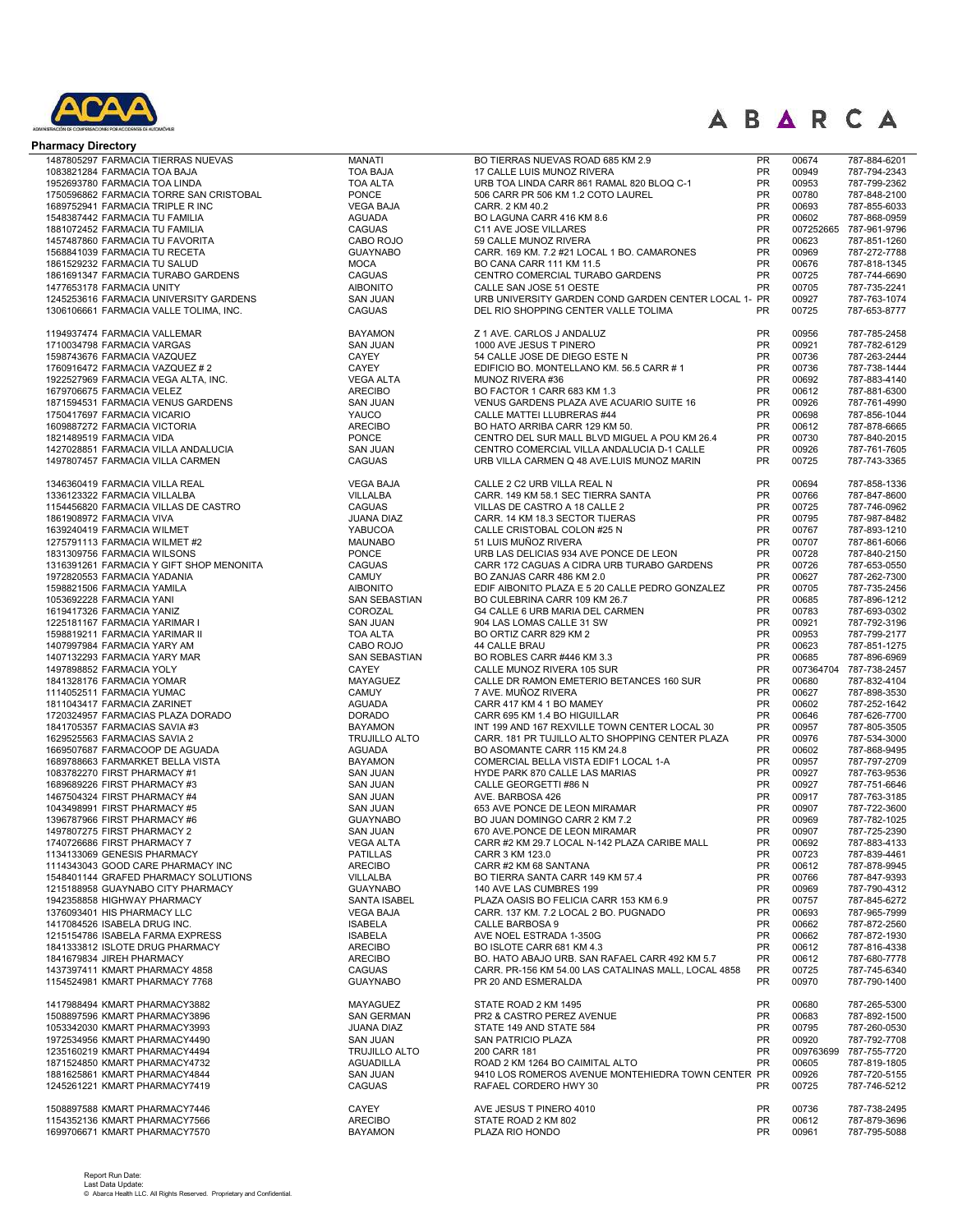

| <b>Pharmacy Directory</b>                                             |                                      |                                                                                         |                        |                |                                         |
|-----------------------------------------------------------------------|--------------------------------------|-----------------------------------------------------------------------------------------|------------------------|----------------|-----------------------------------------|
| 1962433946 KMART PHARMACY7665                                         | <b>CAROLINA</b>                      | 65TH INFANTRY AVENUE                                                                    | PR                     | 00985          | 787-752-2465                            |
| 1780615765 KMART PHARMACY7741                                         | <b>PONCE</b>                         | CARR 2 INTER CALLE BARAMAYA                                                             | <b>PR</b>              | 00728          | 787-812-1616                            |
| 1417988403 KMART PHARMACY7752                                         | YAUCO                                | 601 YAUCO PLAZA                                                                         | PR                     | 00698          | 787-267-6611                            |
| 1144251125 KMART PHARMACY7783                                         | <b>SAN JUAN</b>                      | CALLE KALAF 525                                                                         | PR                     | 00918          | 787-282-2291                            |
| 1699706689 KMART PHARMACY7784                                         | <b>VEGA ALTA</b>                     | PLAZA CARIBE MALL CARR ESTATAL 2<br>PR 167 AND PR 199 BAYAMON TOWN CENTER               | <b>PR</b>              | 00692          | 787-270-7730                            |
| 1326079302 KMART PHARMACY7788<br>1063443042 KMART PHARMACY9394        | <b>BAYAMON</b><br><b>FAJARDO</b>     | STATE RD 3                                                                              | PR<br>PR               | 00957<br>00738 | 787-730-2615<br>787-863-3518            |
| 1619002268 KRIZIAL'S DRUG                                             | QUEBRADILLAS                         | CARR 2 KM 98.7 BO COCOS N                                                               | <b>PR</b>              | 00678          | 787-895-5702                            |
| 1851639967 LEGUISAMO PHARMACY & MORE                                  | <b>MAYAGUEZ</b>                      | CARR 352 KM 4.6 BARRIO LEGUISAMO                                                        | <b>PR</b>              | 00681          | 787-652-4595                            |
| 1578648713 LETTY'S PHARMACY                                           | LAJAS                                | 74 CALLE 65 INF. N                                                                      | <b>PR</b>              | 00667          | 787-899-1476                            |
| 1225394109 LIFE PHARMACY                                              | <b>MOCA</b>                          | CARR 110 KM 11.4 BO PUEBLO                                                              | <b>PR</b>              | 00676          | 787-818-5433                            |
| 1598848764 LUIS PHARMACY #7                                           | <b>GUAYNABO</b>                      | CARR 838 KM 1.8 PLAZA ALEJANDRINO LOCAL 106                                             | PR                     | 00969          | 787-720-5214                            |
| 1912371576 LUQUILLO PHARMACY                                          | <b>LUQUILLO</b>                      | 26 CALLE FERNANDEZ GARCIA LOCAL 1 LUQUILLO PLAZA                                        | <b>PR</b>              | 00773          | 787-355-7100                            |
| 1033222427 M - CARE COMPOUNDING PHARMACY                              | <b>GUAYNABO</b>                      | URB PONCE DE LEON 198 AVE ESMERALDA                                                     | <b>PR</b>              | 00969          | 787-790-0680                            |
| 1578628285 MALEZA EXPRESS PHARMACY                                    | <b>AGUADILLA</b>                     | BO MALEZA CARR. 110 KM 8.9                                                              | <b>PR</b>              | 00603          | 787-890-5505                            |
| 1427016187 MAYAGUEZ VA CBOC PHARMACY                                  | <b>MAYAGUEZ</b>                      | 345 HOSTOS AVE                                                                          | <b>PR</b>              | 00680          | 787-651-4313                            |
| 1518383231 MAYRA'S PHARMACY PSC                                       | <b>NAGUABO</b>                       | CARR 31 KM 3.3 AT SUPERMERCADO ECONO                                                    | <b>PR</b>              | 00718          | 787-874-9911                            |
| 1275674392 MEDIC PHARMACY INC                                         | <b>SAN JUAN</b>                      | CALLE 9 SE # 1228 ESQ. # 52                                                             | <b>PR</b>              | 00921          | 787-758-8497                            |
| 1124181300 MEDICAL PHARMACY                                           | <b>SAN JUAN</b>                      | 728 AVE PONCE DE LEON<br>282 AVE JESUS T PINERO SUITE 200C                              | PR<br>PR               | 00918<br>00927 | 787-767-3263                            |
| 1487956082 MEDPLUS/A+ PHARMACY<br>1659417004 MI FARMACIA              | <b>SAN JUAN</b><br><b>FLORIDA</b>    | 55 CALLE RAMON TORRES                                                                   | PR                     | 00650          | 787-523-2900<br>787-822-2425            |
| 1871629550 MI FARMACIA                                                | NARANJITO                            | CARR 152 KM 9.9 CEDRO ARRIBA SEC EL ABANICO                                             | PR                     | 00719          | 787-857-3180                            |
| 1871872671 MI FARMACIA SAN ISIDRO                                     | CANOVANAS                            | CARR 188 KM 1.5 SAN ISIDRO                                                              | <b>PR</b>              | 00729          | 787-957-2051                            |
| 1093262297 MIGRANT HEALTH CENTER WESTERN REGION, INC.                 | YAUCO                                | CARR. 128 KM 4.1 BO. ALMACIGO BAJO                                                      | PR                     | 00698          | 787-856-8488                            |
| 1861842205 MONROIG PHARMA PLUS                                        | SAN SEBASTIAN                        | CARR 445 KM 2.7 BO SALTOS                                                               | <b>PR</b>              | 00685          | 787-280-6245                            |
| 1528459435 MONSERRATE PHARMACY                                        | <b>CAROLINA</b>                      | PR-874                                                                                  | <b>PR</b>              | 00729          | 787-993-4741                            |
| 1316068026 NEOMED CENTER - GURABO PHARMACY                            | <b>GURABO</b>                        | SALIDA BO JAGUAS CARR 941                                                               | PR                     | 00778          | 787-737-4449                            |
| 1770960478 NEOMED CENTER TRUJULLO ALTO                                | <b>TRUJILLO ALTO</b>                 | URB. LAGO ALTO CALLE CARITE 130                                                         | <b>PR</b>              | 00976          | 787-748-0450                            |
| 1598990228 NOVA PHARMACY                                              | SANTA ISABEL                         | <b>18 CALLE BETANCES</b>                                                                | PR                     | 00757          | 787-845-2400                            |
| 1184011579 NOVA PHARMACY 3 INC                                        | <b>SANTA ISABEL</b>                  | PLAZA LA CEIBA SHOPPING CENTER #8 BO FELICIA 2                                          | <b>PR</b>              | 00757          | 787-845-1400                            |
| 1043375546 NUESTRA FARMACIA                                           | <b>AGUADA</b>                        | 90 CALLE COLON                                                                          | PR                     | 00602          | 787-868-5420                            |
| 1821153339 NUESTRA FARMACIA SAN FRANCISCO                             | <b>AGUADA</b>                        | 166 CALLE COLON                                                                         | PR                     | 00602          | 787-868-4940                            |
| 1548397011 NUESTRA FARMACIA Y COLMADO ALTURAS                         | <b>VEGA BAJA</b>                     | URB ALTURAS DE VEGA BAJA CALLE A ESQUINA CALLE C                                        | PR                     | 00693          | 787-855-3713                            |
| 1417369679 NUEVA FARMACIA SANTA ANA                                   | <b>VEGA ALTA</b>                     | CALLE 1 B3 URBANIZACION SANTA ANA                                                       | PR<br><b>PR</b>        | 00692          | 787-270-2503<br>787-883-5957            |
| 1609975010 OPTIMA INFUSION PHARMACY                                   | <b>DORADO</b>                        | BO ESPINOSA CARR 2 KM 25.9                                                              |                        | 00646          |                                         |
| 1902032758 ORTIZ MEDICAL PHARMACY INC                                 | COROZAL                              | CARR 159 KM 12.4                                                                        | PR                     | 00783          | 787-859-0178                            |
| 1336679331 PAO'S PHARMACY, INC                                        | COAMO                                | 2 WILLIE ROSARIO                                                                        | <b>PR</b>              | 00769          | 787-803-3777                            |
| 1265678312 PHARMA100 EXPRESS                                          | CABO ROJO                            | CARR. 100 KM. 3.2 INTERSECCIN 311                                                       | PR                     | 00623          | 787-851-4653                            |
| 1164897757 PHARMACY CARE                                              | <b>SAN SEBASTIAN</b>                 | CARR 111 KM 17.7 BO. GUATEMALA<br>BO. MONTONES CARR 183 RAMAL 9939 PARQUE INDUSTRIAL PR | <b>PR</b>              | 00685          | 787-280-3811                            |
| 1083914675 PHARMACY COSSMA LAS PIEDRAS<br>1275865750 PHARMACY EXPRESS | <b>LAS PIEDRAS</b><br>RIO GRANDE     | BO GUZMAN ABAJO SECTOR I CARR 3 KM 24.5                                                 | <b>PR</b>              | 00771<br>00745 | 787-739-8182<br>787-657-3555            |
| 1477051712 PHARMAMAX CABO ROJO                                        | CABO ROJO                            | CARR 100 KM. 6.6 BO. MIRADERO                                                           | <b>PR</b>              | 00623          | 787-808-5040                            |
|                                                                       |                                      |                                                                                         |                        |                |                                         |
| 1821300831 PHARMAMAX LA CANDELARIA                                    | LAJAS                                | BO LAJAS CARR 116 KM 0.5 ILA JAVILLA                                                    | PR<br>PR               | 00667          | 787-808-1585                            |
| 1912286998 PHARMAMAX MAYAGUEZ<br>1518355320 PHARMAMAX MAYAGUEZ 2      | MAYAGUEZ<br>MAYAGUEZ                 | CARR 2 KM 156.7<br>CARR #2 KM 149.5 BO. SABANETAS                                       | PR                     | 00680          | 00682-6353 787-805-4000<br>787-832-5555 |
| 1942743208 PHARMAMAX SAN SEBASTIAN                                    | <b>SAN SEBASTIAN</b>                 | CARR. 111 KM. 18.7 BO. BAHOMAMEY                                                        | PR                     | 00685          | 787-896-4141                            |
| 1295932333 PHARMAMED PHARMACY                                         | <b>BARCELONETA</b>                   | BO MAGUEYES CARR 140 KM 63.4                                                            | PR                     | 00617          | 787-846-7100                            |
| 1467867713 PHARMAXPRESS                                               | <b>SAN JUAN</b>                      | CARR 176 ESQ AVE SAN CLAUDIO                                                            | PR                     | 00926          | 787-332-1280                            |
| 1043268683 PONCE VA CBOC PHARMACY                                     | <b>PONCE</b>                         | 1010 PASEO DEL VETERANO                                                                 | PR                     | 00716          | 787-641-7582                            |
| 1194895896 PORTA DEL SOL FARMA                                        | <b>AGUADILLA</b>                     | 148 AVE. PEDRO ALBIZU CAMPOS N                                                          | PR                     | 00603          | 787-891-6835                            |
| 1902247349 PRESTAMO PHARMACY                                          | <b>TOA BAJA</b>                      | PRINCIPAL 867 KM 5.4 BO INGENIO                                                         | <b>PR</b>              | 00949          | 787-224-0007                            |
| 1306192828 PRO HEALTH PHARMACY CORP                                   | <b>SAN JUAN</b>                      | URB VILLA NEVAREZ 312 CALLE 32                                                          | PR                     | 00927          | 787-294-1696                            |
| 1336246974 PROFESSIONAL DRUG                                          | <b>SAN JUAN</b>                      | URB CAPARRA TERRACE 733 AVE DE DIEGO                                                    | <b>PR</b>              | 00920          | 787-783-4285                            |
| 1033246806 PROFESSIONAL DRUG 1                                        | <b>TOA ALTA</b>                      | CALLE 6 B 35 URB SAN FERNANDO N                                                         | PR                     | 00953          | 787-870-2935                            |
| 1275661472 PROFESSIONAL DRUG 2                                        | <b>VEGA ALTA</b>                     | CARR 693 ESQ CALLE 7 BRENAS                                                             | <b>PR</b>              | 00692          | 787-883-4295                            |
| 1962528505 PROFESSIONAL PHARMACY                                      | <b>ARECIBO</b>                       | BO SABANA HOYOS CARR 2 KM 62.7 SEC CANDELARIA                                           | PR                     | 00612          | 787-881-2440                            |
| 1598992042 PROFESSIONAL PHARMACY<br>1891041216 PROFESSIONAL PHARMACY  | <b>ARECIBO</b><br><b>LAS PIEDRAS</b> | AVE. CATALINA #104 BO. HATO ABAJO<br>CALLE JOSE CELSO BARBOSA #155                      | <b>PR</b><br><b>PR</b> | 00612<br>00771 | 787-879-4770<br>787-733-3979            |
| 1750793568 PROFESSIONAL PHARMACY                                      | <b>LAS MARIAS</b>                    | 72 AVE MATIAS BRUGMAN                                                                   | <b>PR</b>              | 00670          | 787-827-0747                            |
| 1982835054 PROJECT CIS PHARMACY                                       | <b>HUMACAO</b>                       | 35 AVE FONT MARTELO                                                                     | <b>PR</b>              | 00791          | 787-852-0768                            |
| 1649362195 PRYMED MEDICAL CARE INC                                    | <b>CIALES</b>                        | ROAD 149 KM 12.3                                                                        | <b>PR</b>              | 00638          | 787-871-0601                            |
| 1992123574 PUEBLO PHARMACY #984                                       | <b>SAN JUAN</b>                      | 1511 AVE PONCE DE LEON SANTURCE PISO 1                                                  | <b>PR</b>              | 009095001      | 787-725-8112                            |
| 1881725265 PUERTO RICO DRUG CO                                        | <b>SAN JUAN</b>                      | 157 CALLE SAN FRANCISCO                                                                 | <b>PR</b>              | 00901          | 787-725-2202                            |
| 1407939671 PUERTO RICO PHARMACY CARE                                  | YAUCO                                | A1 CALLE 65 DE INFANTERIA                                                               | <b>PR</b>              | 00698          | 787-267-3045                            |
| 1538248505 RECETAS POR MENOS                                          | <b>SAN JUAN</b>                      | AVE MUNOZ RIVERA 1007 COND DARLINGLON LOCAL 10                                          | <b>PR</b>              | 00925          | 787-767-6510                            |
| 1336228311 RECETAS POR MENOS, INC.                                    | <b>CAROLINA</b>                      | VILLA FONTANA PARK 5 PARQUE HERMOSO BB9                                                 | <b>PR</b>              | 00982          | 787-752-3335                            |
| 1407879588 SAM'S PHARMACY                                             | CAGUAS                               | AVE MUNOZ MARIN                                                                         | <b>PR</b>              | 00726          | 787-746-1048                            |
| 1588705446 SAM'S PHARMACY                                             | <b>BAYAMON</b>                       | 1500 CAMERIO AVE                                                                        | PR                     | 00961          | 787-740-0660                            |
| 1497022438 SAM'S PHARMACY 10-4866                                     | <b>SAN JUAN</b>                      | 1045 BECHARA IND PARK MARGINAL JOHN F KENNEDY                                           | PR                     |                | 00920-1715 787-522-3601                 |
| 1396768461 SAM'S PHARMACY 6270<br>1588706212 SAM'S PHARMACY 6543      | <b>HATILLO</b><br><b>CAROLINA</b>    | CARR 2 KM 84 2<br>PR 3 PLAZA ESCORIAL BO SAN ANTON                                      | <b>PR</b><br>PR        | 00659<br>00987 | 787-544-7265<br>787-769-2025            |
| 1285860312 SAM'S PHARMACY 690                                         | <b>PONCE</b>                         | CARRETERA ESTATAL #2 AVE EDUARDO RUBERTE #2188                                          | PR                     | 00730          | 787-843-4835                            |
| 1962450767 SAN JUAN VAMC PHARMACY                                     | <b>SAN JUAN</b>                      | 10 CALLE CASIA                                                                          | PR                     |                | 00921-3201 787-641-2984                 |
| 1306968151 SAN SEBASTIAN PHARMACY EXPRESS                             | SAN SEBASTIAN                        | BO CALABAZAS CARR 119 KM 38.1                                                           | <b>PR</b>              | 00685          | 787-896-4747                            |
| 1225367162 SANTA CRUZ PHARMA CARE                                     | <b>BAYAMON</b>                       | 73 CALLE SANTA CRUZ SANTA CRUZ MEDICAL BUILDING, 101 PR                                 |                        | 00961          | 787-798-4646                            |
| 1396104386 SD PHARMACY                                                | <b>JUANA DIAZ</b>                    | CARR 510 KM 6.5 BO AMVELAS SECTOR GUANABANOS                                            | PR                     | 00795          | 787-651-6920                            |
| 1932185824 SERVI FARMA INC (EL TUQUE)                                 | <b>PONCE</b>                         | 553 RAMOS ANTONINI EL TUQUE N                                                           | <b>PR</b>              | 00728          | 787-844-2805                            |
| 1871661017 SERVICIOS SALUD PRIMARIOS BARCELONETA INC                  | <b>BARCELONETA</b>                   | CARR 2 KM 57.8 CRUCE DAVILA                                                             | <b>PR</b>              | 00617          | 787-846-4412                            |
| 1639437155 SHADDAI PHARMACY INC                                       | <b>HUMACAO</b>                       | URB VILLA UNIVERSITARIA CALLE 28A BLOQUE BB1 LOCAL 2 PR                                 |                        | 00791          | 787-852-7676                            |
| 1205819729 SPECIAL CARE PHARMACY SERVICES                             | <b>SAN JUAN</b>                      | REPARTO METROPOLITANO 1210 AVE AMERICO MIRANDA                                          | PR                     | 00921          | 787-781-4585                            |
| 1013070572 SPS SPECIALTY PHARMACY SERVICES INC                        | CAGUAS                               | 75 AVE. LUIS MUNOZ MARIN Plaza Notre Dame #5                                            | PR                     | 00725          | 787-704-2025                            |